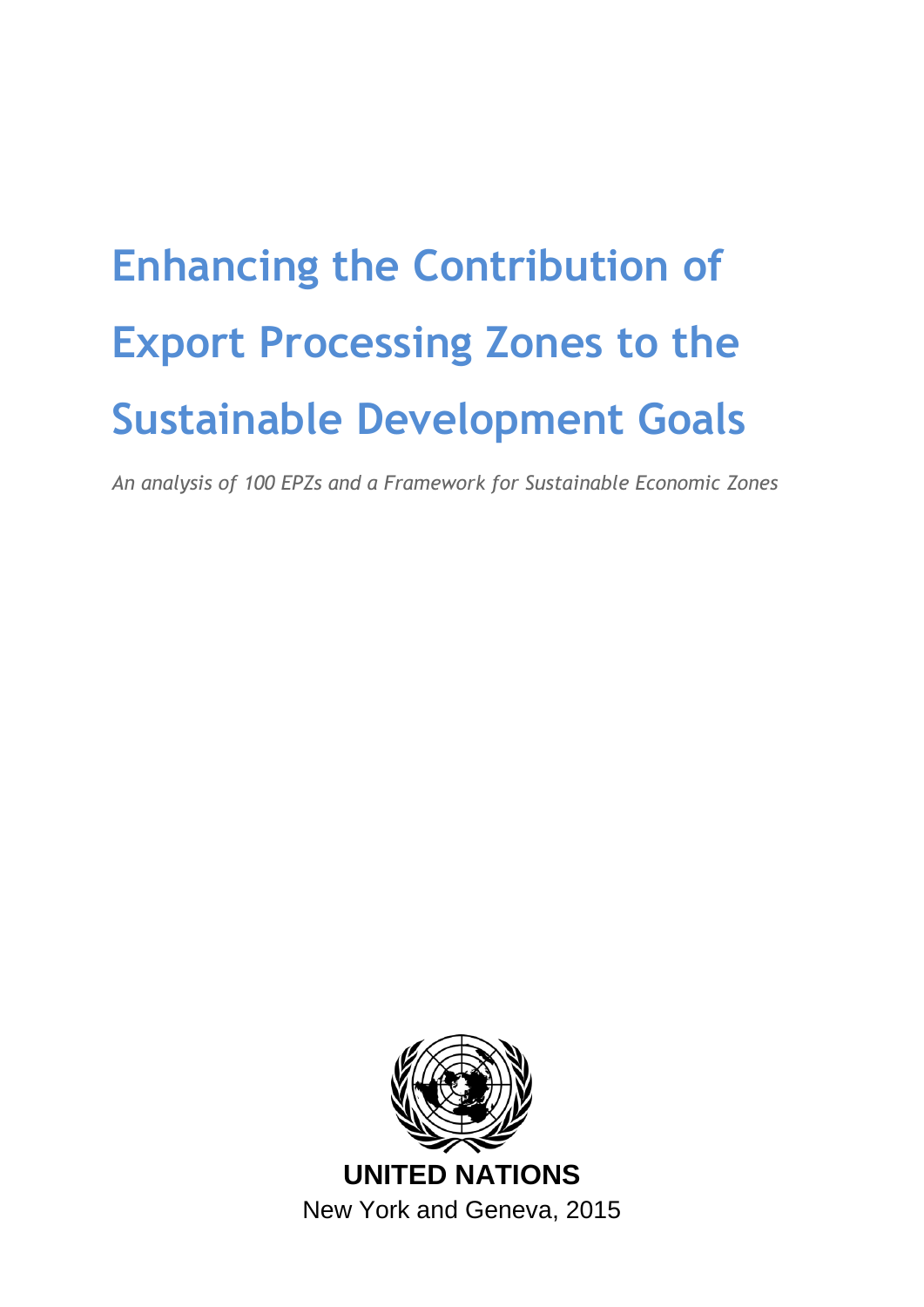### <span id="page-1-0"></span>Note

Symbols of the United Nations documents are composed of capital letters combined with figures. Mention of such a symbol indicates a reference to a United Nations document.

 $-$ 

The designations employed and the presentation of the material in this publication do not imply the expression of any opinion whatsoever on the part of the Secretariat of the United Nations concerning the legal status of any country, territory, city or area, or of its authorities, or concerning the delimitation of its frontiers or boundaries.

-----------------------------------------------------------------------------------------------------------------------

Material in this publication may be freely quoted or reprinted, but acknowledgement is requested, together with a reference to the document number. A copy of the publication containing the quotation or reprint should be sent to the UNCTAD secretariat at Palais des Nations, CH-1211 Geneva 10, Switzerland.

> UNCTAD/DIAE/IPB/2015/ UNITED NATIONS PUBLICATION © Copyright United Nations 2015 All rights reserved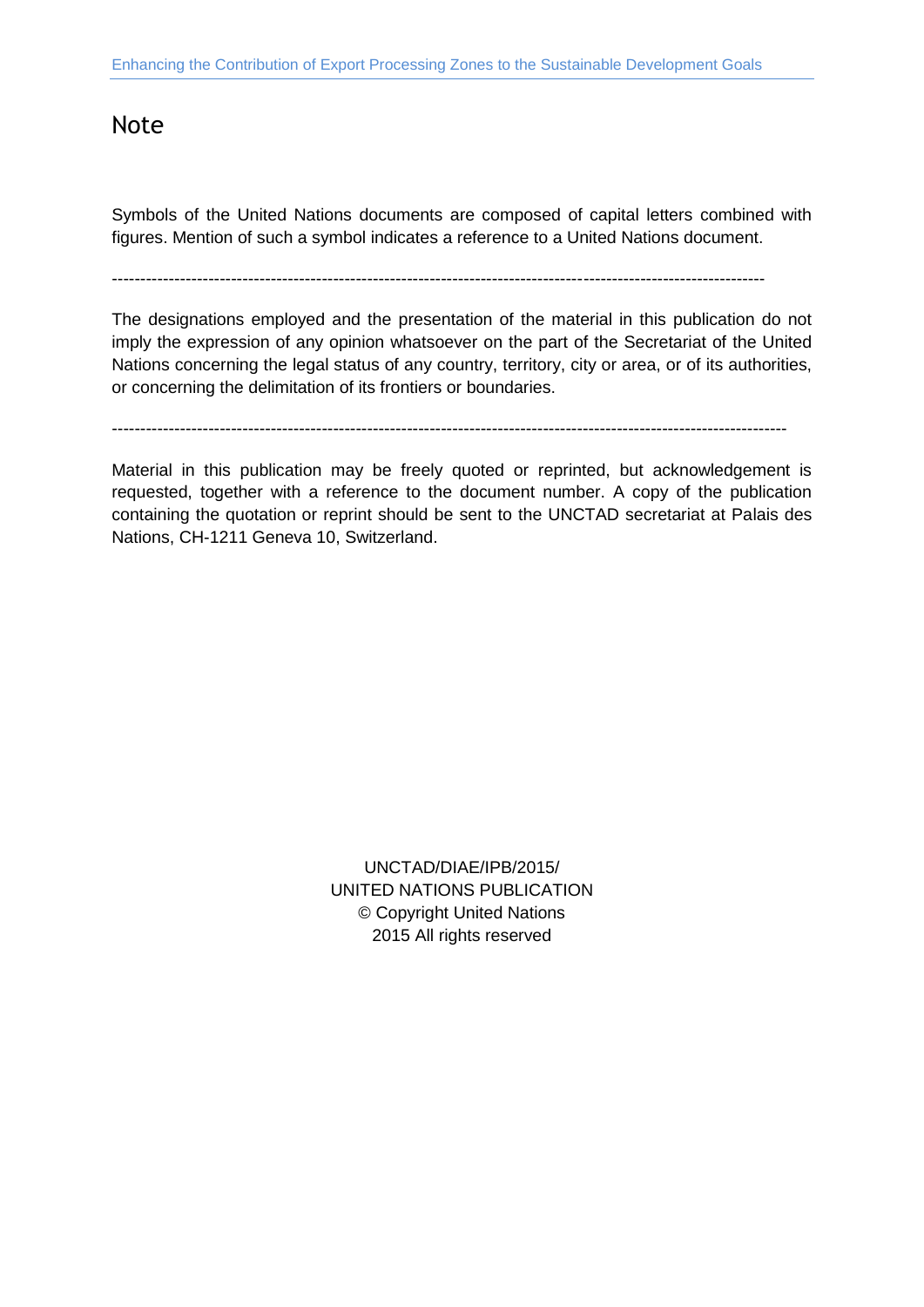# <span id="page-2-0"></span>Preface

Over the past decade, the popularity of Export Processing Zones (EPZs) has grown in many countries across the global south. There are now over 4,000 EPZs, which is over 3,000 more than 20 years ago. Some countries have made the promotion of such zones central to their economic development strategies, while others have questioned their contribution to national development. Meanwhile, the increasing implementation of international trade rules mean that some of the traditional incentives for EPZs, such as tax breaks for exports, are no longer in line with WTO rules. In that context EPZs, also called Special Economic Zones (SEZs), need to innovate new means of maintaining and developing their competitiveness.

Factory collapses and fires, worker unrest and pollution-related industrial tragedies in developing countries provide stark reminders of the need for high standards of environmental and worker protections around the world, and for multinational enterprise (MNEs) to exercise corporate social responsibility (CSR) throughout their supply chains. In a rapidly changing global marketplace, how can EPZs located in developing countries best position themselves to remain attractive and relevant over the longer term to MNEs and their suppliers?

Building on UNCTAD's recognition of the role of EPZs in the World Investment Report of 2013, this report explores the proposition that EPZs positioned and structured as centres of excellence and innovation both in terms of conventional commercial performance, and also with respect to performance in support of environmental and social objectives, may respond better to the evolving global marketplace.

This work fits into the broader context of the launch of the Sustainable Development Goals (SDGs) and UNCTAD's Investment Policy Framework for Sustainable Development. Across a wide range of investment promotion practices, a new generation of policies is emerging that pursues a broader and more intricate development policy agenda, while building or maintaining a generally favourable investment climate. "New generation" investment policies place inclusive growth and sustainable development at the heart of efforts to attract and benefit from investment. In this context, the present report is intended to stimulate further discussion and exploration of the proposition that a "new generation" of EPZ policies could viably reposition EPZs as centres of excellence in corporate sustainability, attracting investment and contributing to the SDGs.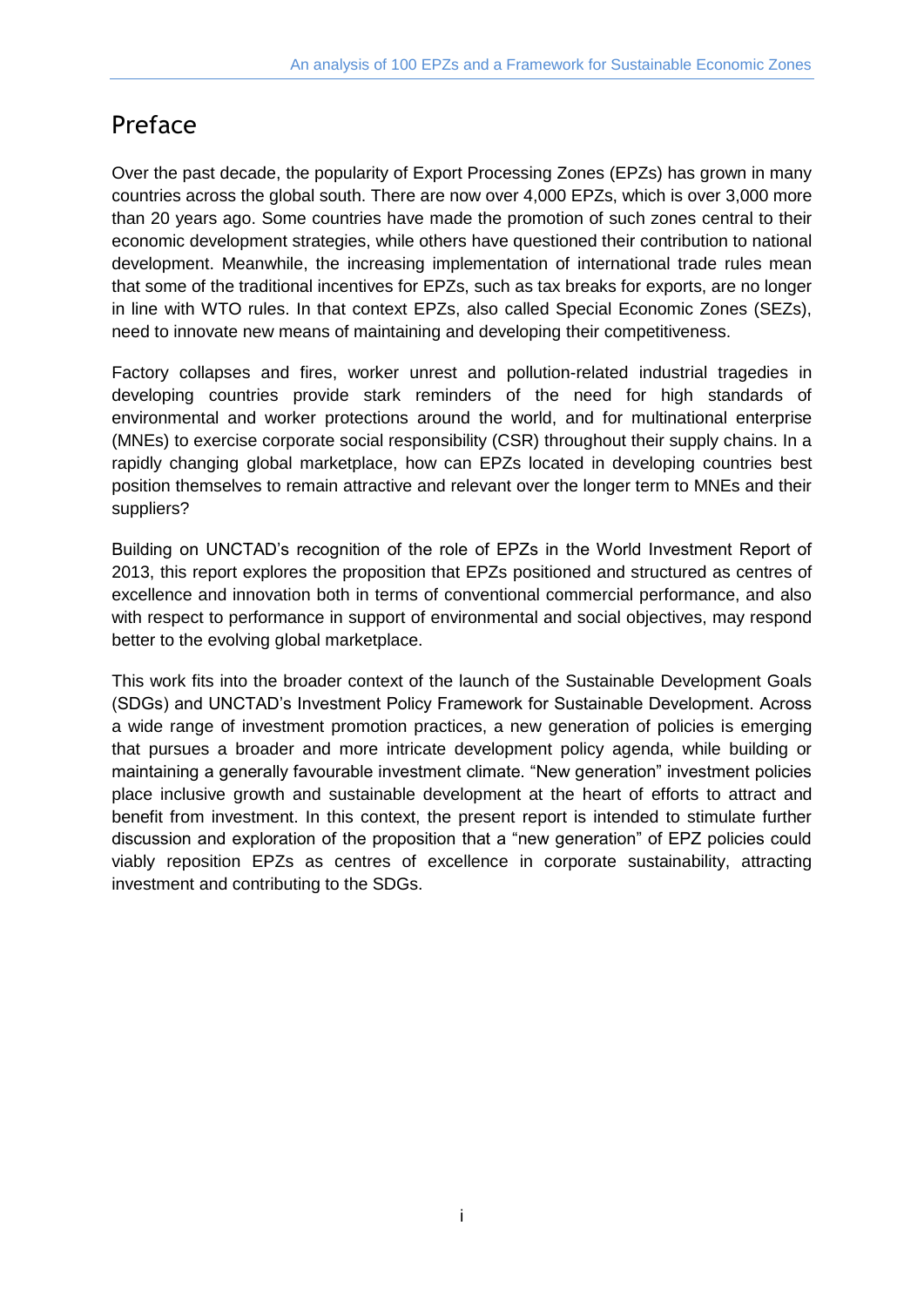# <span id="page-3-0"></span>Key messages

This exploratory report suggests that changes taking place in the global market mean that Export Processing Zones (EPZs), and Special Economic Zones (SEZs) more generally, can be restructured as centres of excellence for sustainable development. Such restructuring would increase the appeal of EPZs to multinational enterprises (MNEs) and their suppliers, while simultaneously contributing to the implementation of the Sustainable Development Goals (SDGs), also known as 'Global Goals'. The report argues:

- **EPZs face a strategic challenge** as traditional tax incentives for attracting companies into zones become incompatible with international trade law and exemptions for developing countries expire.
- **EPZs can enhance competitiveness through a 'role reversal': switching from a narrow focus on cost advantages and lower standards to become champions of sustainable business.** EPZs can find new grounds for competitiveness through meeting the growing expectations on MNEs and their suppliers to exercise good social and environmental practices. "Next generation" EPZs can gain a competitive advantage by not only providing conventional commercial benefits (such as modern infrastructure and expedited permitting), but by also providing cost-effective support for good environmental and social practices for firms operating within their boundaries.
- Although some EPZs are making the transition to more of a sustainable development orientation (demonstrating proof of concept), an UNCTAD survey of 100 EPZs' public information undertaken as part of this report suggests that **most EPZs are not promoting prominent environmental and social features.** Given changes to conventional means of attracting investment into EPZs, this lack of engagement with corporate sustainability could become a missed opportunity for both sustainable development and for EPZ investment promotion.





Source: UNCTAD review of public information on 100 EPZs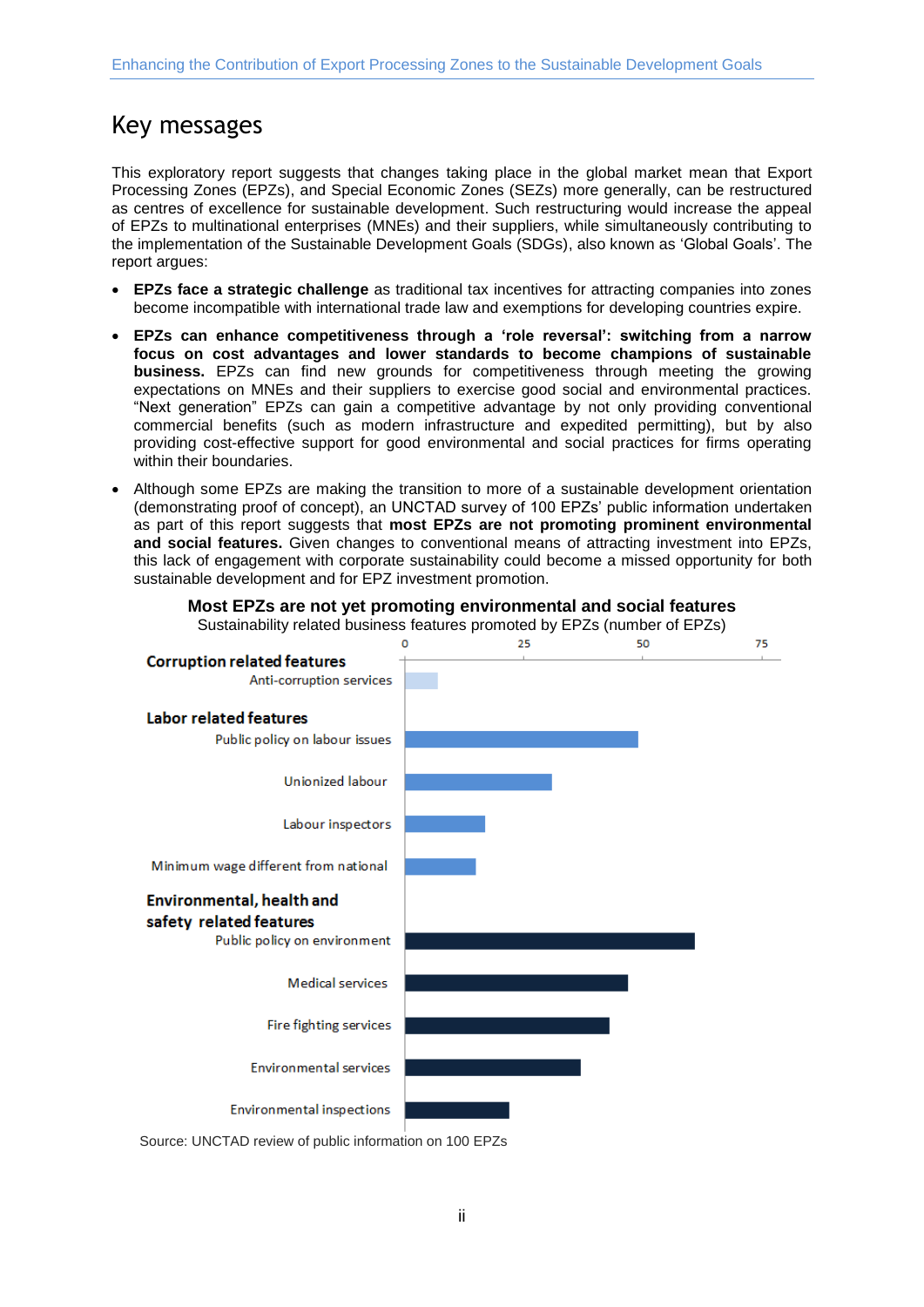- **EPZ management agencies can develop services to help firms' cost-effective compliance with international Corporate Social Responsibility (CSR) standards**, including provision of training and monitoring, as well as health, safety and waste management services to enable a circular economy.
- Governments and investment promotion strategies should **promote competitiveness through enabling efficient performance on all issues that matter to business success, including economic, social and environmental issues,** rather than exempting zones from their own national laws on labour practices or the environment. They could require zones to promote economic linkages with their wider economies of host countries and assess progress towards that aim.
- EPZs operating as centres of excellence for sustainable development could act as pilot projects. **Lessons learned from these "Sustainable Economic Zones" could be applied and scaled up by developing country governments at a regional and national level**. This can be part of the development of backward and forward linkages to the wider economy so that zones are catalysts of wider development. In that way, **EPZs could play a catalytic role in helping nations achieve,**  *inter alia***, SDG 8, on employment and decent work, 9, on sustainable production, and 12, on sustainable industrialization.**
- **A 'Framework for Sustainable Economic Zones' is offered to guide consideration of EPZ standards, infrastructure and administrative assistance** to enhance sustainability performance.

|                             | <b>Policies/Standards</b>                                                                                                                                                                                   | Infrastructure assistance                                                                                                                                                                                                  | <b>Administrative assistance</b>                                                                                                              |  |
|-----------------------------|-------------------------------------------------------------------------------------------------------------------------------------------------------------------------------------------------------------|----------------------------------------------------------------------------------------------------------------------------------------------------------------------------------------------------------------------------|-----------------------------------------------------------------------------------------------------------------------------------------------|--|
| General<br>Approach         | Create multi-stakeholder partnerships to identify opportunities and develop an action plan                                                                                                                  |                                                                                                                                                                                                                            |                                                                                                                                               |  |
|                             | Maintains and enforces policies<br>and standards, including:                                                                                                                                                | Provides services or specialists<br>to insure compliance/offer<br>assistance, including:                                                                                                                                   | Provides guidance and training<br>to companies, covering how to:                                                                              |  |
| Labour                      | • minimum wage<br>• working hours and benefits<br>• respecting right of unions to<br>be active within the zone<br>• gender equality and related<br>issues<br>• incentives for third-party<br>certifications | · labour inspectors<br>• conflict resolution specialists<br>• reporting hotlines<br>• gender focal points                                                                                                                  | • improve labour conditions<br>• engage in social dialogue                                                                                    |  |
| <b>Environment</b>          | $\bullet$ emissions<br>• waste disposal<br>• energy use<br>• incentives for third-party<br>certifications<br>• promoting circular economy                                                                   | • centralized effluent treatment<br>• water reclamation systems<br>• recycling services<br>• hazardous waste<br>management services<br>• alternative energy sources<br>• reporting hotlines<br>• enabling circular economy | • further reduce natural<br>resource use<br>• reduce waste<br>• increase recycling<br>• improve energy efficiency<br>• adopt renewable energy |  |
| <b>Health &amp; Safety</b>  | • employee health and safety<br>protection<br>• incentives for third-party<br>certifications                                                                                                                | • medical clinic<br>• fire brigade<br>• reporting hotlines                                                                                                                                                                 | • prevent health and safety<br>emergencies                                                                                                    |  |
| Corruption                  | • anti-corruption standards and<br>policies                                                                                                                                                                 | • hotlines<br>• information on reporting<br>corruption                                                                                                                                                                     | • build capacity to detect and<br>avoid corrupt business<br>practices                                                                         |  |
| Economic<br><b>Linkages</b> | • employer support for staff<br>training and development                                                                                                                                                    | • assistance with local sourcing                                                                                                                                                                                           | • identify and upgrade local<br>suppliers                                                                                                     |  |

### **Framework for Sustainable Economic Zones**

Key elements for promoting sustainable EPZs

Source: UNCTAD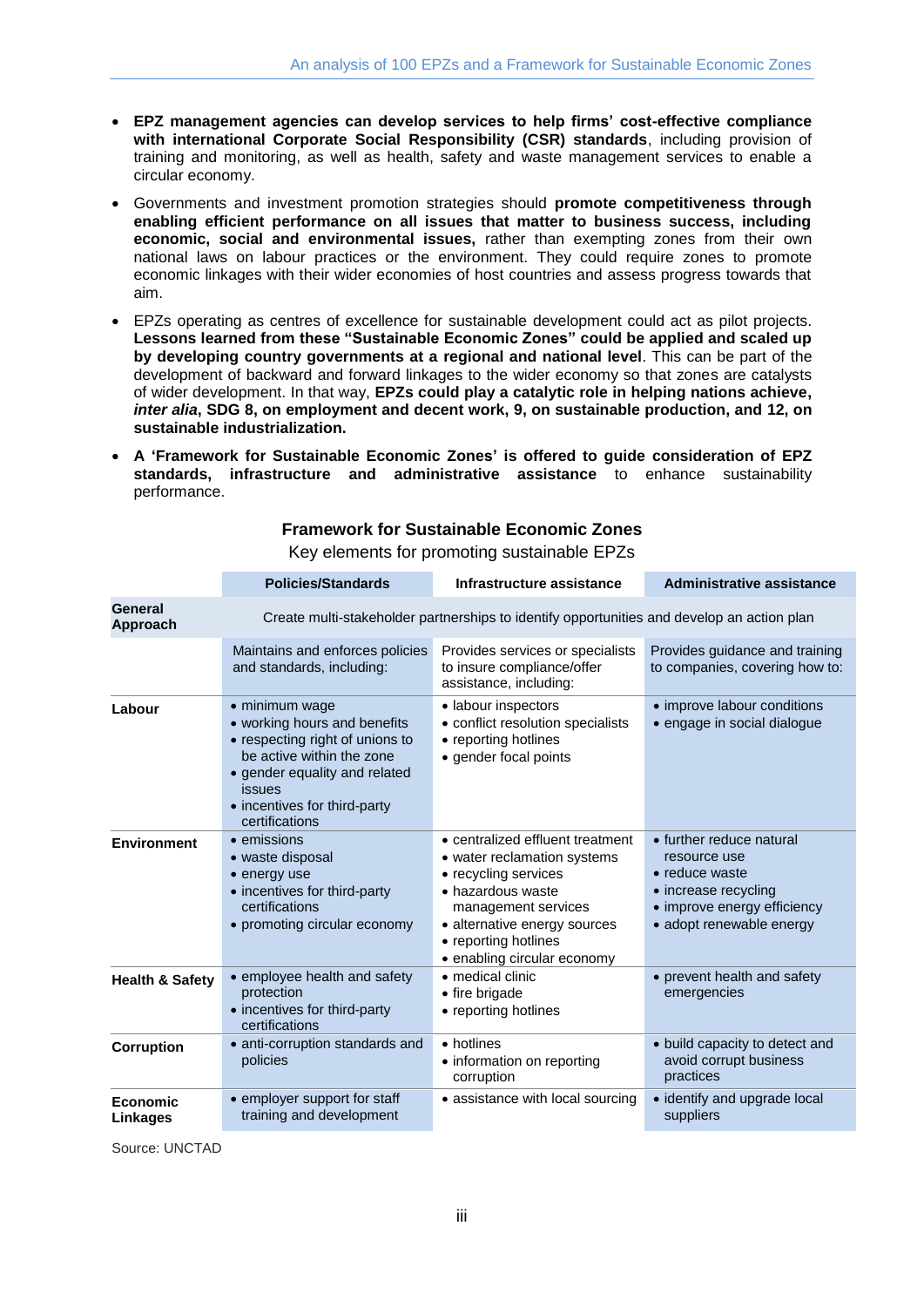# <span id="page-5-0"></span>Acknowledgements

*Enhancing the Contribution of Export Processing Zones to Sustainable Development Goals* was prepared by Anthony Miller, Economic Affairs Officer, under the supervision of Joerg Weber, Head, Investment Policies Branch and under the overall direction of James Zhan, Director of UNCTAD's Division on Investment and Enterprise.

This report was prepared by the UNCTAD secretariat on the basis of data and research from 2013-2015 and co-written by Professor Jem Bendell, Director of the Institute for Leadership and Sustainability, University of Cumbria.

Crucial support in data gathering and drafting was provided by Naomi Rosenthal, UNCTAD Senior Research Assistant on corporate social responsibility, and Jessica Mullins, Research Assistant of the joint UNCTAD – University of Geneva Sustainability Research Centre. Tiffany Grabski, Senior Research Assistant on responsible investment, provided substantive comments, editorial support and assistance in finalizing the document. Valuable comments on substance, structure and layout were provided by Richard Bolwijn, Senior Economic Affairs Officer, UNCTAD. Additional comments and peer review were provided by UNCTAD's Division on International Trade and Commodities.

Kernaghan Webb, Associate Professor at Ryerson University contributed valuable text and comments. The report also benefited from unpublished research conducted at the Graduate Institute of International and Development Studies by Christopher Gabel, Wan Pun Lung and Adeline Michoud on the legal context of Special Economic Zones and corporate sustainability.

Comments were received during various stages of the preparation from: Dwight Justice, Economic and Social Policy Advisor at the International Trade Union Confederation (ITUC); Raúl Torres, Counsellor, Development Division, World Trade Organisation (WTO); David Seligson, Head of Manufacturing, mining and energy unit, International Labour Office (ILO); and Han Shi, Assistant Professor at City University Hong Kong. Constructive feedback was also received from several Export Processing Zones including Free Port Area Bataan, Daegu-Gyeongbuk FEZ, and Kayser / Kaiser EPZ.

The report benefits from the discussions of experts at the 1 October 2015 UNCTAD organized working session of the WTO Public Forum titled *What role can Special Economic Zones play in achieving the Sustainable Development Goals?* In particular UNCTAD gratefully acknowledges the contributions of panellists at that session: Claude Akpokavie, Senior Adviser, Bureau for Workers Activities (ILO); Bipul Chatterjee, Executive Director, CUTS International; and Raúl Torres, Counsellor, Development Division, World Trade Organisation (WTO).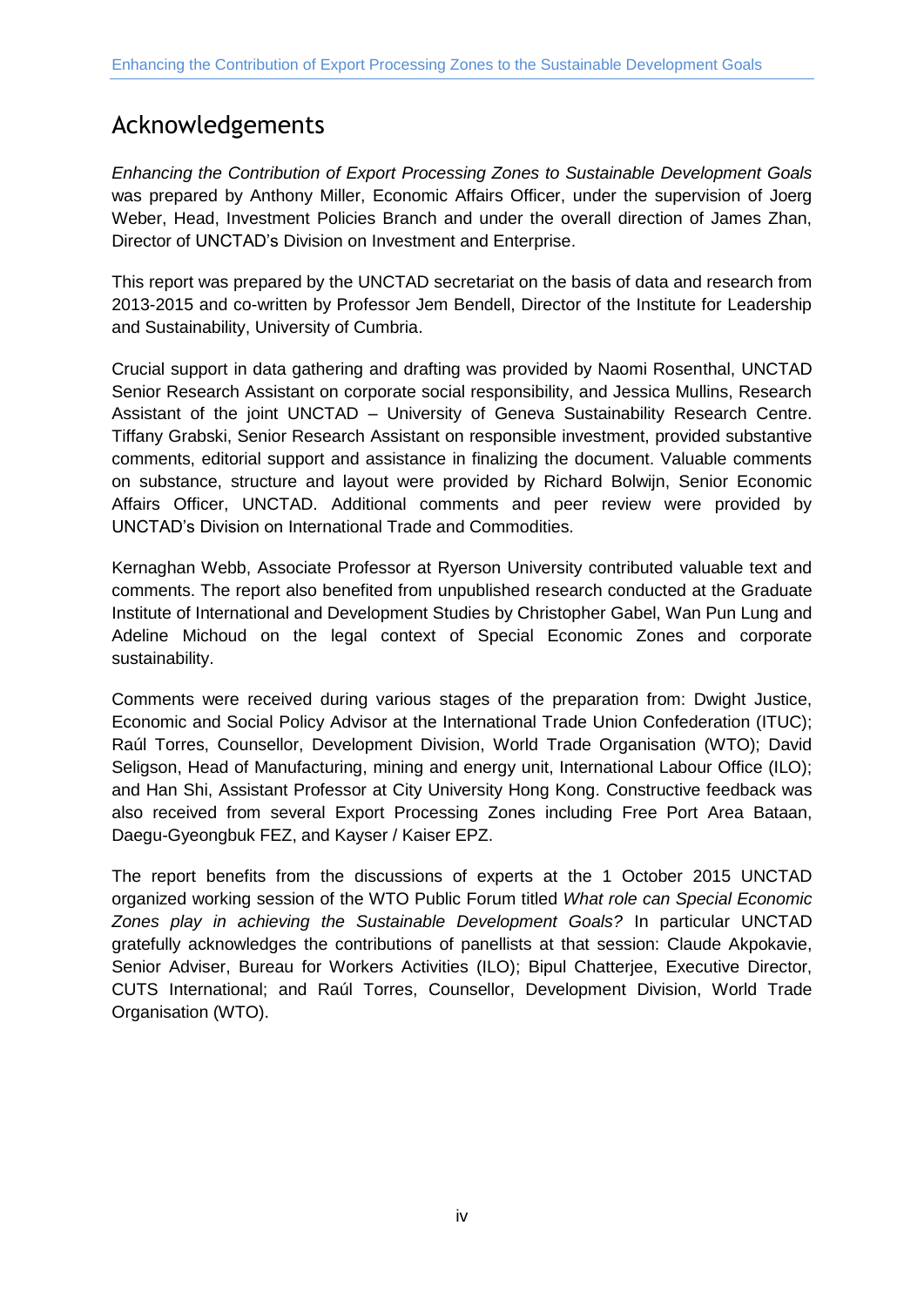# Contents

| 3.2.4. Promoting good governance: combating corruption in EPZs  15 |  |
|--------------------------------------------------------------------|--|
|                                                                    |  |
|                                                                    |  |
|                                                                    |  |
|                                                                    |  |
|                                                                    |  |
|                                                                    |  |
|                                                                    |  |
|                                                                    |  |
|                                                                    |  |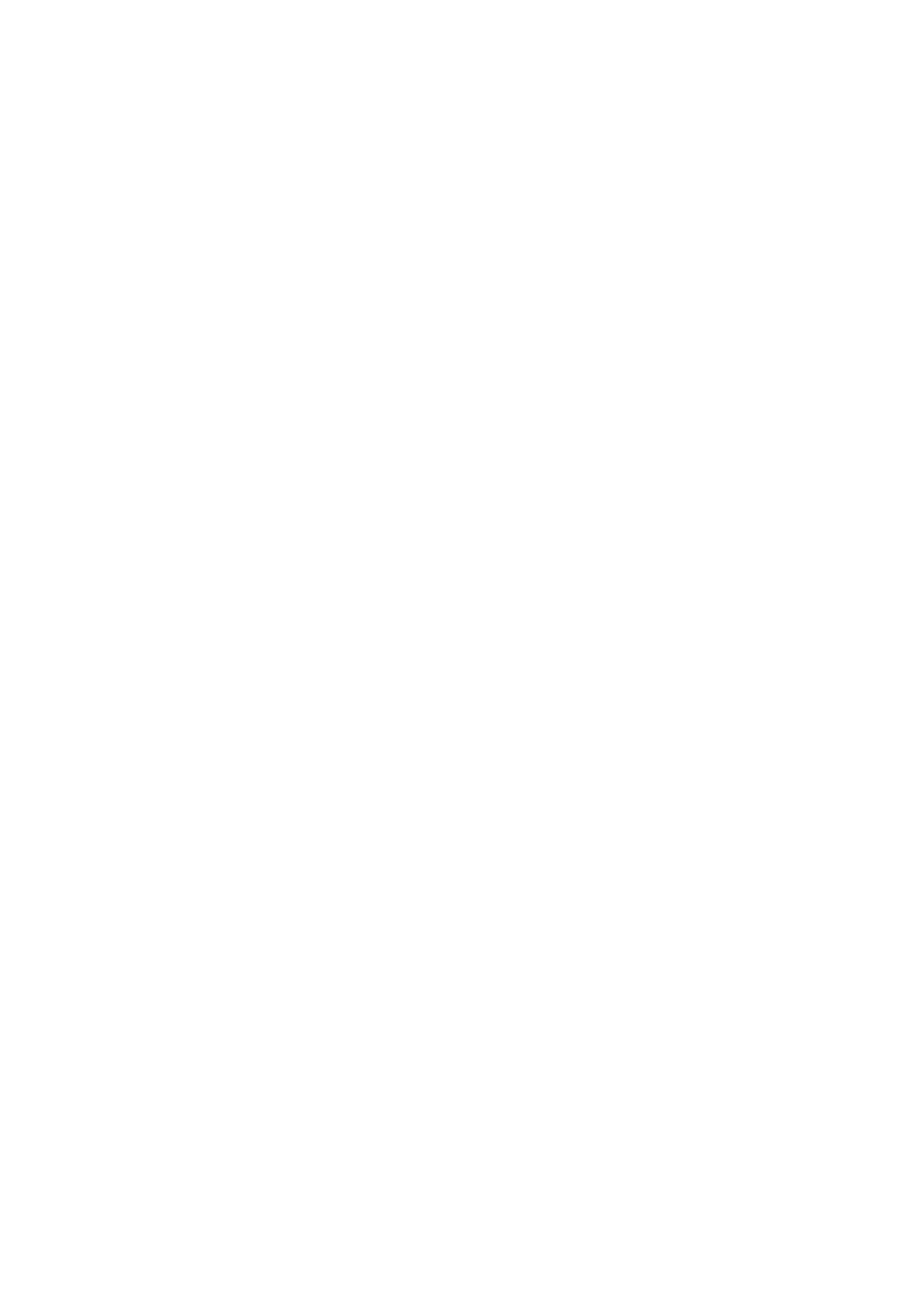# <span id="page-8-0"></span>1. Introduction

Historically, the relationship between industrialization, international trade and sustainable development has been varied.<sup>1</sup> Launched by the United Nations in 2015, the Sustainable Development Goals (SDGs) demonstrate the commitment of member states to make that relationship entirely positive. In particular, Goal 8 seeks "full and productive employment and decent work for all," while Goal 9 is to "build resilient infrastructure, promote inclusive and sustainable industrialization and foster innovation" and Goal 12 aims to "ensure sustainable consumption and production patterns".<sup>2</sup> In many developing countries, Export Processing Zones (EPZs), also called Special Economic Zones (SEZs), are seen as important tools for national industrialization and development.<sup>3</sup> How EPZs enable socially and environmentally responsible industrialization and international trade will therefore be key to national progress on SDGs 8, 9 and 12 and therefore sustainable development more broadly.

In addition to being significant features of international trade, EPZs need to be recognized by scholars and policy makers as novel and important arrangements in the relationship between territory, authority and rights.<sup>4</sup> That relationship continues to evolve today, with rapid changes in EPZ ownership, nature of work, trade rules and market sentiments. If these dynamics are misunderstood by EPZ management agencies, investors and regulators, there could be significant costs and missed opportunities for both investment promotion and sustainable development.

To help develop more effective strategies and policies, this report explores whether EPZs can undergo a 'role reversal': repositioning themselves to more systematically support the environmental and social objectives of sustainable development (SD), and by doing so assist in addressing "governance gaps"<sup>4</sup> in the regulation of markets and enable trade and investment to more closely align with the SDGs. This involves a significant 'role reversal': transforming EPZs from a largely single-minded focus on increasing exports through lower social and environmental standards and conventional commercial benefits such as fiscal incentives ("first generation" EPZs); to instead creating zones that provide cost benefits but are also centres of excellence for sustainable development, in alignment with international social and environmental standards ("second generation" EPZs, or "Sustainable Economic Zones").

In the first two sections of the report ("Introduction" and "Global context"), the rapid rise of EPZs in international trade is explored, as well as the implications of international trade law for the future competitiveness of such zones. In the third section ("EPZs and services"), the results of a survey undertaken by UNCTAD for this report evaluating 100 EPZs are summarized in terms of the conventional and more sustainability-oriented features they provide. The fourth section of the report ("Framework for Sustainable Economic Zones") contextualizes the survey results in the context of wider scholarship on the current and potential of EPZs to support sustainable development and offers some initial recommendations, including a simple framework to guide EPZ managers, investors, regulators and stakeholders. In the final section ("Conclusions") the report reflects on the

-

<sup>1</sup> Bendell, J and I. Doyle (2014)

<sup>&</sup>lt;sup>2</sup> UNSC (2015)

 $^3$  Lu, Xia<sup> $(2014)$ </sup>

Sassen (2008)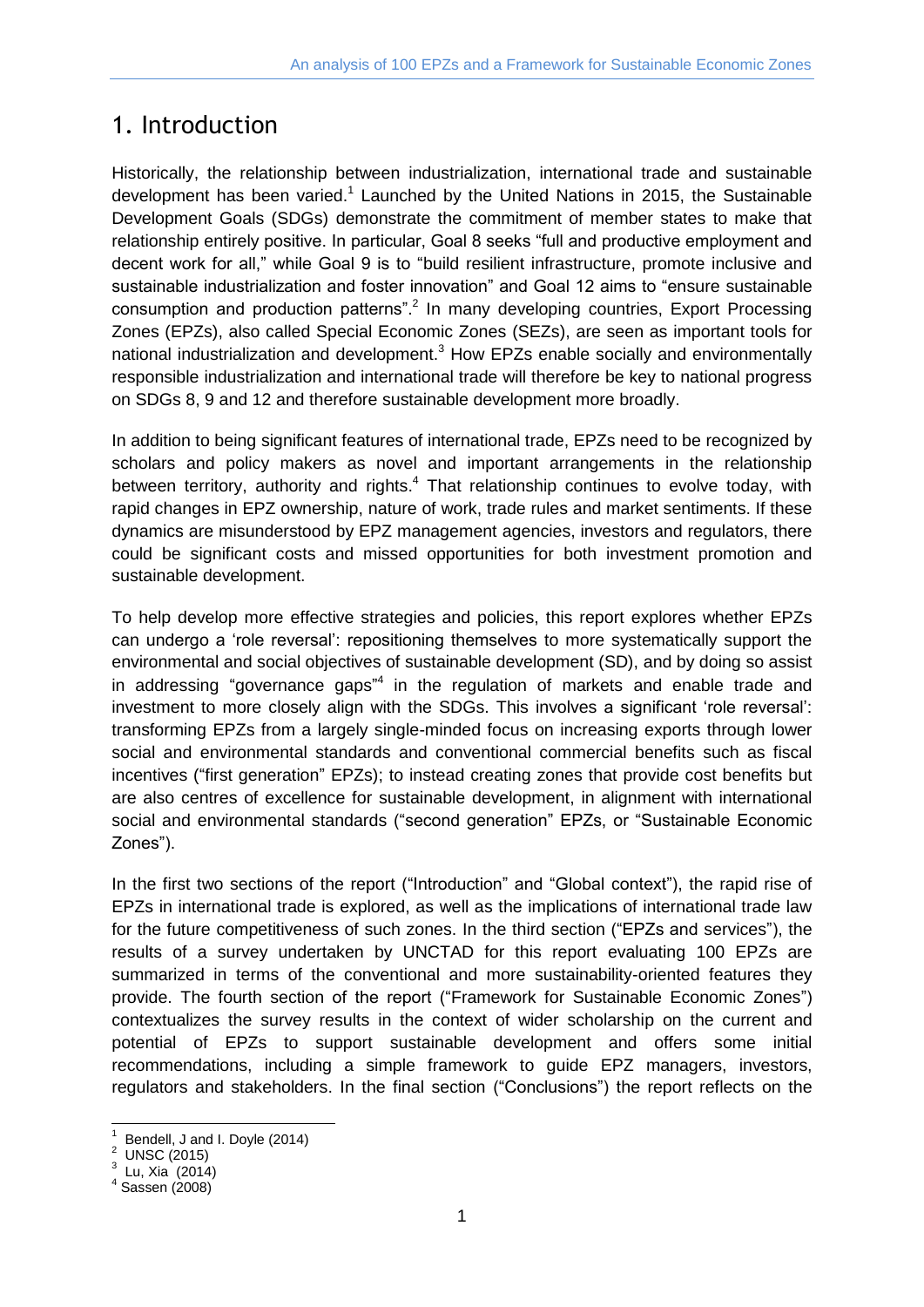important competitive reasons for promoting a 'role reversal' among EPZs (moving from lowcost, low-standards zones to cost-effective sustainability zones) and suggests some next steps for future multi-stakeholder action.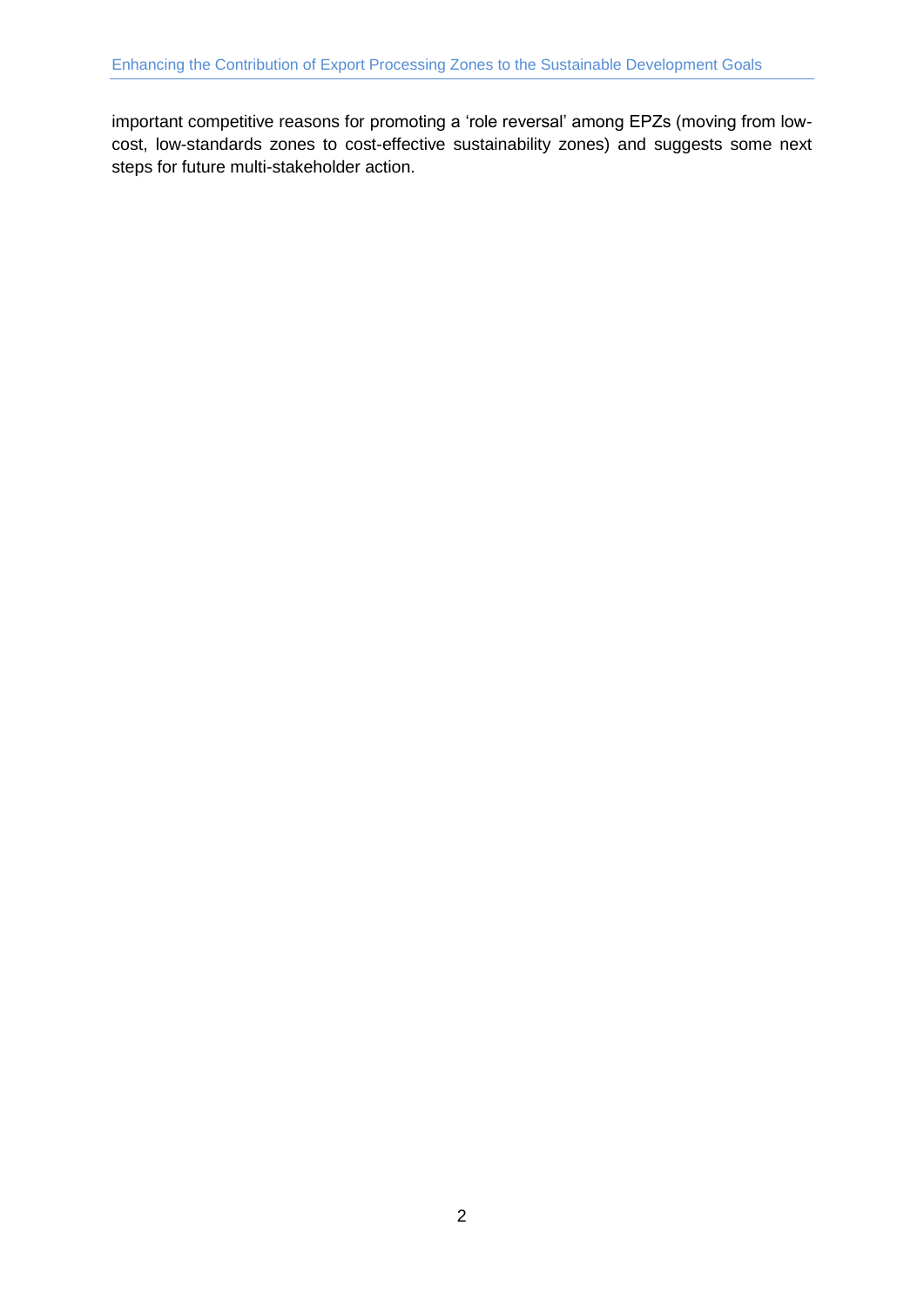# <span id="page-10-0"></span>2. EPZs and their global context

### <span id="page-10-1"></span>**2.1 Background: definition and purpose of EPZs**

"Export Processing Zones," "Special Economic Zones," "Free Trade Zones" (FTZs), "Free Zones," "Enterprise Zones," and similar terms and phrases are used to describe geographically limited and specially administered areas within a country that are established to attract local and foreign direct investment (FDI), trade, employment and industrial development.<sup>5</sup> Those operating within such zones (generally referred to as EPZs in this report) are typically provided with certain advantages granted by government or others that those operating outside the zone do not possess. The exact nature of the advantages used to attract investment can vary considerably from one zone to another. Common advantages or benefits provided in EPZs include preferential tax or duty treatment or exemptions from restrictions on the repatriation of profits, direct subsidies and enhanced physical infrastructure, as well as expedited permitting and related services.<sup>6</sup>

These industrial zones may be administered by national, regional or local governments, by the private sector, or in some form of partnership. The OECD describes EPZs as "a policy tool for development and export oriented growth".<sup>7</sup> EPZs have been a popular policy tool to attract export-oriented FDI.<sup>8</sup> Most EPZs are located in developing countries and focus on light manufacturing activities.

The ILO identifies nearly 30 unique forms of EPZs ranging from zones in China which encompass entire provinces to much smaller fenced-in economic zones.<sup>9</sup> In addition to playing an important role in global value chains and providing a vehicle for FDI, EPZs can act as a mechanism for host countries to develop light manufacturing skills and a competitive industrial labour force.<sup>10</sup> In effect. EPZs can provide a platform for developing the infrastructure and regulatory environment in a country that enables concentrated business activity to take place in a geographically limited area. EPZs offer policy makers a more manageable scale, when compared with the challenges associated with developing the infrastructure of industrial activity and concomitant regulatory environment to operate on a region or country-wide basis. From a development perspective, a positive initial experience at the EPZ level can be scaled up to be adopted on a more widespread basis across a region or a country.<sup>11</sup> In essence, EPZs can be regarded as laboratories for application of new approaches to be applied on a limited basis before more widespread application elsewhere in a country.<sup>12</sup> Thus, it has been argued that improved infrastructure found within

**TELECTS**<br><sup>5</sup> There is no single authoritative definition of "export processing zones" or the variations on this nomenclature noted above. The description and discussion of the key characteristics of EPZs provided in this report is consistent with the definition of Special Economic Zones provided in World Bank, "Special Economic Zones: Performance, Lessons Learned, and Implications for Zone Development" (2008).

<sup>&</sup>lt;sup>6</sup> Lang (2010)

OECD (2007) p. 11

<sup>8</sup> UNCTAD (2004)

<sup>9</sup> ILO (2007) p. 24

<sup>&</sup>lt;sup>10</sup> Siroën and Yücer (2014)

<sup>11</sup> UNCTAD (2004)

<sup>12</sup> World Bank, 2011, op cit., p. 4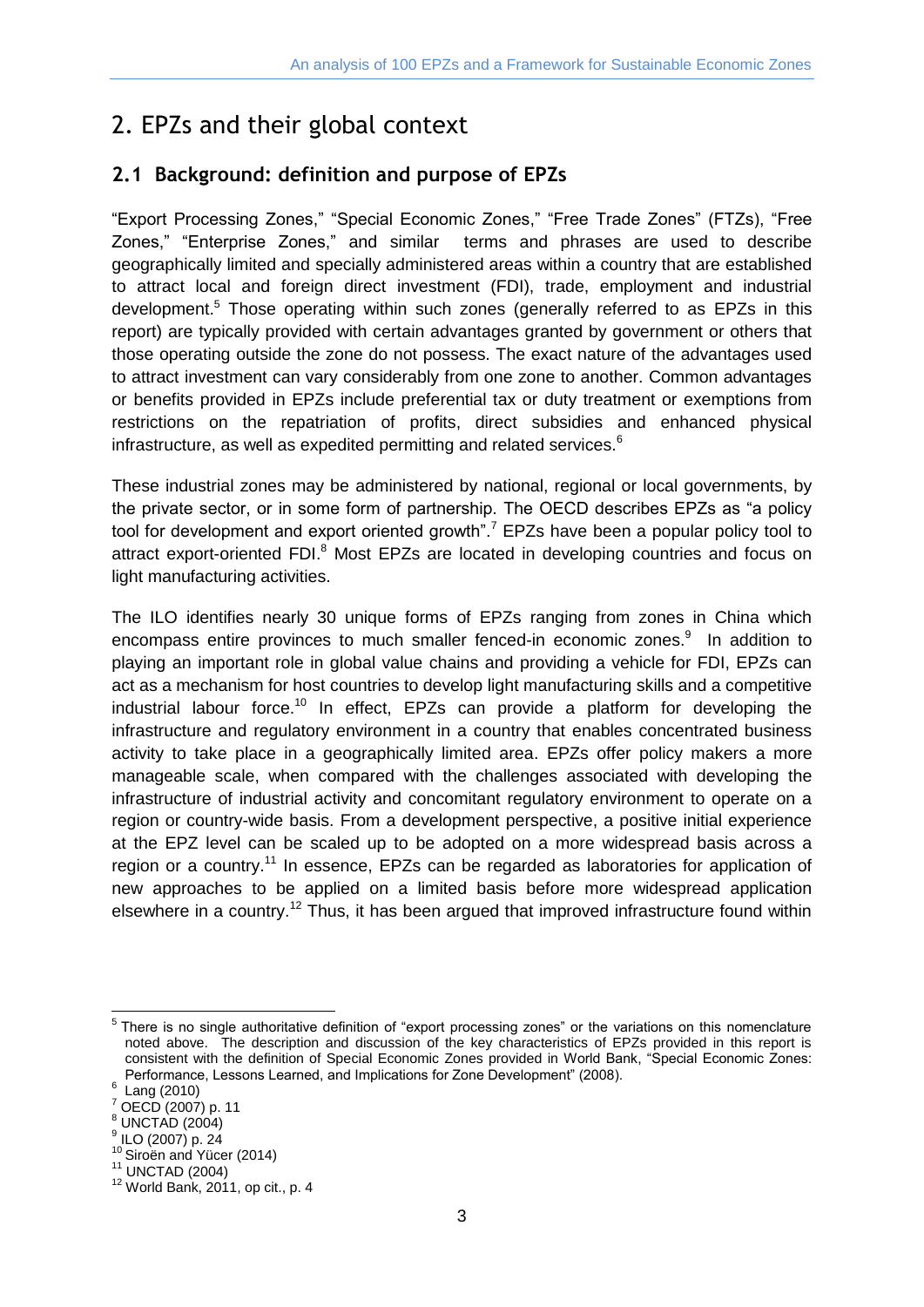EPZs does, in some cases, spill over to other parts of the country as economic development progresses.<sup>13</sup>

Aside from direct fiscal incentives, EPZs can provide a variety of other benefits such as pooled resources for infrastructure that enhances the efficiency and effectiveness of operations within the zone (e.g. centralized waste management, a reliable electricity/energy supply, and seamless internet services), as well as administrative management assistance (e.g. "one-stop" processing of business licenses, and in-house customs offices).<sup>14</sup> All of these benefits are intended to improve the ease of doing business within the zone.

### <span id="page-11-0"></span>**2.2 The evolution of EPZs**

It has been said that the first modern industrial "Free Zone" was established in Shannon, Ireland in 1959.<sup>15</sup> Since the 1970s, most zones have been created in developing countries. In 1986, the ILO's database of Special Economic Zones listed 176 zones in 47 countries, <sup>16</sup> but by 2006 the number had grown to 3,500 zones in 130 countries.<sup>17</sup> There are now claims of over 4,500 EPZs existing worldwide.<sup>18</sup> Today, those economies with the highest levels of EPZ based exports tend to be developing economies, including China, Egypt, Indonesia and the Philippines, although EPZs in New Zealand, Ireland and the United States are also among the largest by export quantity.<sup>19</sup> Some countries have made the development of these zones central to their renewed efforts at economic growth. Another way of understanding the global presence of EPZs is through EPZ intensity within a given economy. Research by the ILO has found that developing economies have a much higher intensity of EPZ activity than developed markets.<sup>20</sup>

Reflecting on the popularity of Zones, in 2015 *The Economist* magazine warned that the enthusiasm for zones needs to be balanced with an understanding of what makes them work positively for development, and what can go wrong:

"[EPZs] are often flops. Africa is littered with white elephants. India has hundreds that failed to get going, including more than 60 in Maharashtra state alone in just the past few years. Nor are these efforts cost-free. The incentives offered to attract investors mean forgone tax revenues (at least in the short term). […] To ensure that these costs are more than offset by jobs and investment, governments must learn from the failures."<sup>21</sup>

Debates remain about the economic impact of Zones on host countries. Some analysis shows that they are enclaves of economic activity with limited linkages to economic development outside the zones, whereas other analysis shows that they can act as catalysts for development outside of zones. Such catalytic effect involves forward and backward economic linkages with other firms in a national economy, as well as skills transfer into the wider society. The positive impact of a zone therefore appears to be dependent on how a

<sup>-</sup><sup>13</sup> ILO (2008) p. 3.

<sup>14</sup> Torres (2007)

 $15$  World Bank (2011) op cit., p. 3.

 $16$  World Bank (2011) op cit., p. 5.

<sup>17</sup> ILO (2007)

<sup>&</sup>lt;sup>18</sup>The Economist (2015)

<sup>19</sup> ILO (2007)

 $^{20}$  ILO (2008) p. 6

 $21$  The Economist (2015)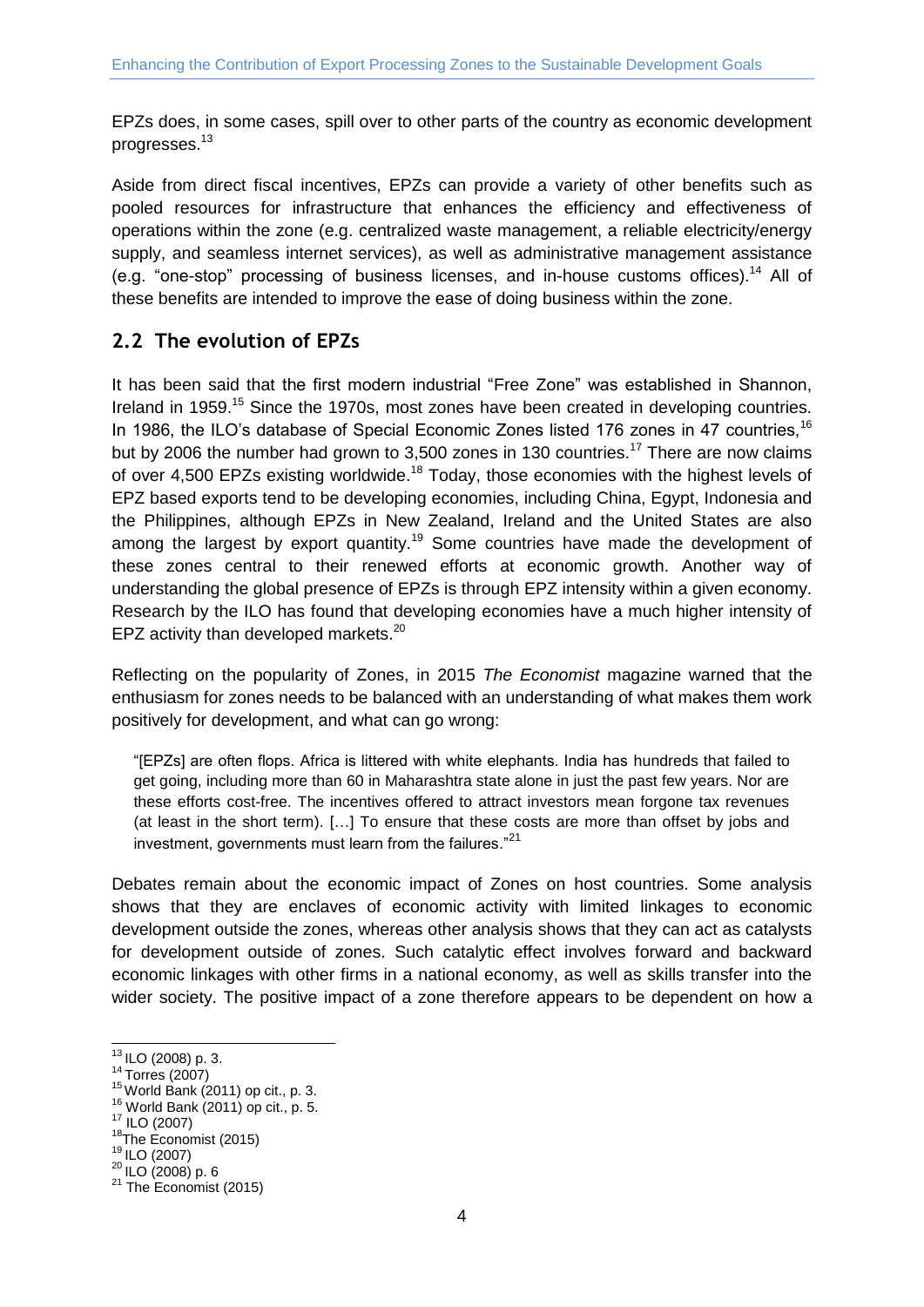zone is designed and managed. $22$  As more evidence emerges of the varying success or failure of EPZs, policy makers and investors are better able to design and manage zones to promote sustainable development. It is important therefore, to consider the latest trends in zones and their global competitive and regulatory context.

### **2.2.1 The changing focus and ownership of EPZs**

In addition to their expanding presence, the nature of work taking place within EPZs has also evolved. The trend has been for EPZs to move away from being exclusively locations for business processes using low skilled labour (such as through simple garment manufacturing) to locations for a variety of more complex business processes requiring more highly skilled labour such as that associated with finance and logistics centres. For example, in 2013, the Shanghai Free Trade Zone opened for business, with a focus on attracting the insurance industry.<sup>23</sup> One reason for this trend from use of lower to more highly skilled labour in EPZs has been the phase-out of the Multi-fibre Arrangement (MFA), and the subsequent move away from the quota based system which led companies to source apparel from around the globe. While apparel continues to represent a large percentage of work conducted within EPZs, some countries (notably India, China and several countries within the Caribbean) have developed specialized EPZs focusing on services, electronics, communication technologies and even finance.<sup>24</sup>

Another way in which EPZs have evolved over time is with respect to the increasingly significant role played by the private sector. In a 2008 study, the World Bank noted that perhaps the most notable trend in EPZs over the previous 15 years was the growing number of privately owned, developed and operated zones worldwide.<sup>25</sup> The study found 62% of the 2,301 zones in developing and transition countries were private sector developed and operated. This contrasted with the 1980s, when less than 25% of zones worldwide were in private hands. The World Bank study speculated that a key factor behind the rise of private zones was "the realization that such facilities can be profitably operated on the part of developers, and that the burden such SEZs place on government resources can be reduced."

The growth in number and diversity of EPZs was noted by UNCTAD in its 2013 World Investment Report when recognizing role in global value chains. <sup>26</sup> That growth has also led to the creation of organisations that seek to network EPZ agencies and their stakeholders, for the purposes of sharing best practices and networking relevant suppliers. These organisations include the World Export Processing Zones Association (WEPZA) $^{27}$  and the World Free Zones Organization (WFZO).<sup>28</sup> The growth of such networks could enable the rapid evolution of EPZ strategies in line with international trade and investment trends, and significant changes in the global regulatory environment.

-

<sup>&</sup>lt;sup>22</sup> Winiarczyk (2014)

 $23$  Yang and Ai (2014)

 $^{24}$  ILO (2008)

 $^{25}$  World Bank (2008)

<sup>26</sup> UNCTAD (2013)

 $27$  www.wepza.org

<sup>&</sup>lt;sup>28</sup> www.worldfzo.org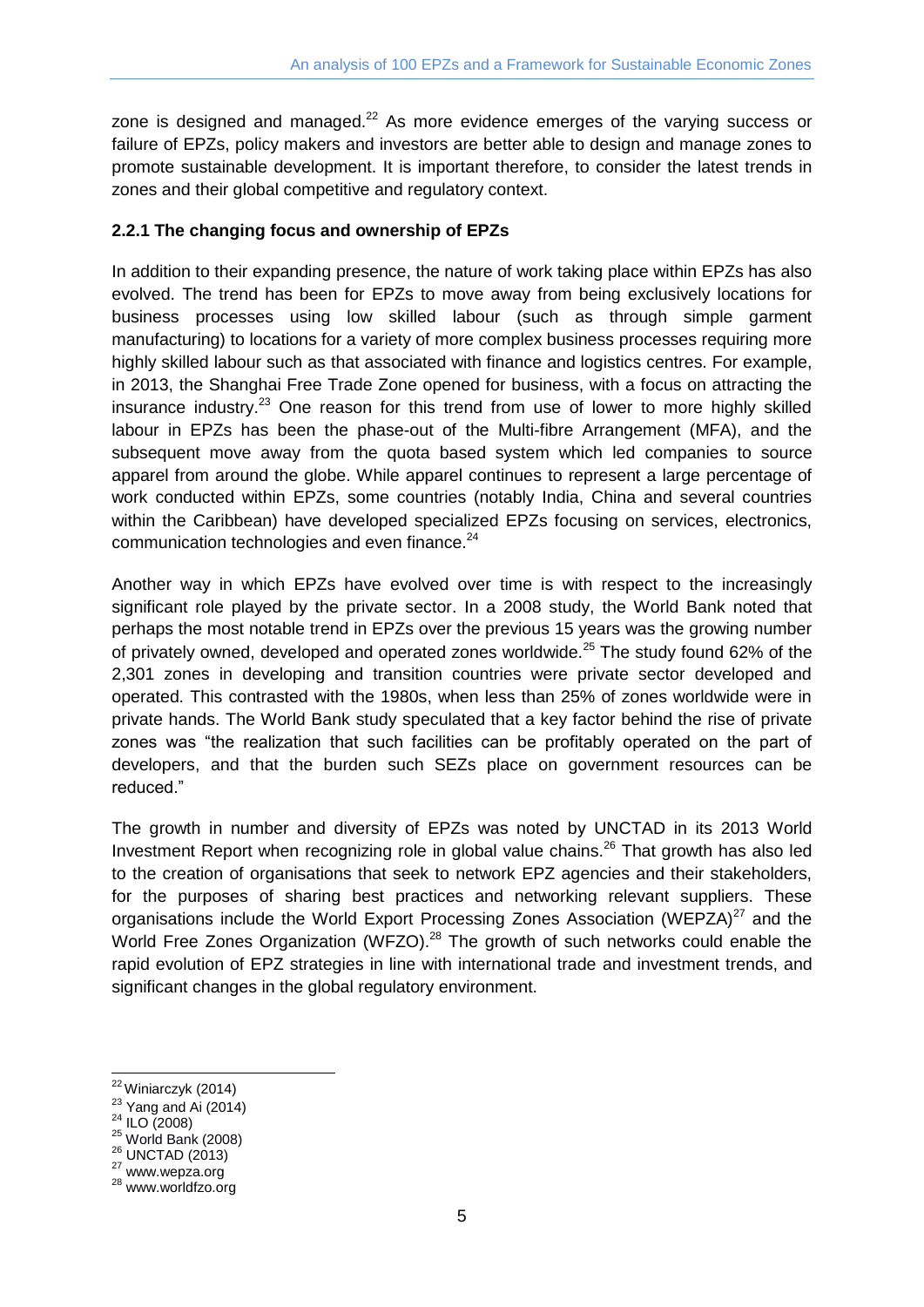### **2.2.3 Changing WTO rules applying to EPZs**

The competitive landscape for EPZs is changing in part due to an adjustment in the WTO's *Agreement on Subsidies and Countervailing Measures* (SCM) regime that seeks to phase out the use of certain fiscal subsidies for EPZs from the start of 2016.<sup>29</sup> Trade agreements such as the SCM are systems of rules established through the WTO that typically have the objectives of open, fair and undistorted competition across participating jurisdictions.<sup>30</sup> To achieve these objectives, the agreements restrict the ability of member countries to adopt measures that impede the free flow of trade, unless the measures take an approved form and/or can be justified as compatible with certain identified public policy objectives.

Pursuant to Article 3 paragraph 1(a) of the SCM, governments are prohibited from providing direct fiscal subsidies contingent upon export performance (as are sometimes offered to firms operating within an EPZ). As a WTO authored paper explains: "Prohibited subsidies are those which are either contingent upon export performance or upon the use of domestic over imported goods; these subsidies are commonly referred to as export subsidies and import substitution subsidies."<sup>31</sup> The reason that governments restrict tax incentives to EPZlocated firms focused on export is otherwise their products would unfairly compete domestically with firms outside the EPZ that have to pay more tax. However, by restricting tax exemptions to exports, such fiscal incentives can be regarded as a form of subsidy on exports and thus a 'distortion' to international trade. Yet this approach is widespread among EPZs and has been central to their current competitiveness strategy. As a WTO authored paper explains:

"The majority of free-zone schemes have some specific rules on the sale and export of items produced in the free zone into the customs territory of the country. In many cases these rules establish restrictions on the quantities that may be sold or 'exported' to the customs territory of the country. A restriction on the sales to be made domestically is at the same time a requirement for the enterprise to export a portion of its production, thus turning the benefits received by enterprises in the free zone into export subsidies."<sup>32</sup>

The geographical extent of application of this principle is changing, to affect more developing countries. Pursuant to Article 27 paragraph (2)a of the SCM, certain developing countries are not subject to the Article 3 paragraph  $1(a)$  prohibition, if they are "Annex VII" countries.  $33$ In 2007, a WTO deadline of December 31, 2015 was set for ending the practice of granting exemptions to developing countries that did not meet either of the two conditions set out in Annex VII.<sup>34</sup>

Five countries have transitioned from Annex VII status and are subject to the general Article  $3(1)(a)$  prohibition as of December 15, 2015,<sup>35</sup> and another eight countries have been identified as being within a few hundred dollars of reaching the \$1,000 threshold.<sup>36</sup> Thus,

 $\overline{a}$ 

 $^{29}$  See Article 27.4 of the SCM Agreement, and Waters (2013)

<sup>30</sup> This discussion of trade agreements draws substantially on Webb and Morrison (2004)

<sup>31</sup> Torres (2007) p. 217

<sup>32</sup> Torres (2007) p. 219

 $\frac{33}{33}$  Annex VII states that countries identified as either a "least-developed country" by the UN or countries with an annual GDP per capita of less than \$1,000 are exempt from the prohibition on export subsidies. The following discussion is based on J. Waters, op cit., esp. p. 484 – 485.

<sup>34</sup> Waters (2013) p. 485.

<sup>35</sup> The Dominican Republic, Egypt, Guatemala, Morocco, and the Philippines, per Waters, p. 485..

<sup>36</sup> The Congo, Cameroon, Guyana, Honduras, India, Indonesia, Senegal, and Sri Lanka, per Waters, p. 485.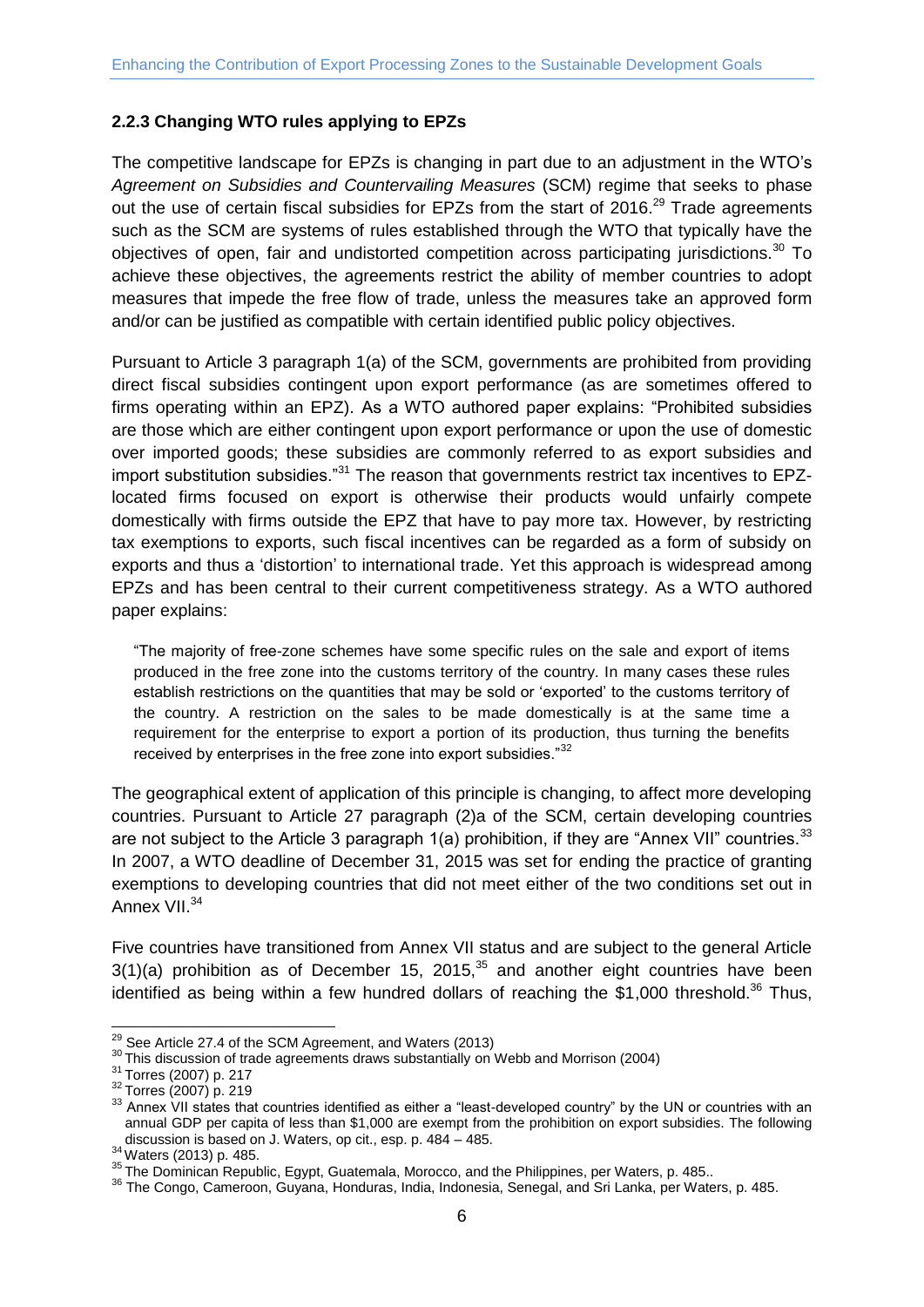several countries will no longer be able to offer subsidies to corporations operating within EPZs at the end of 2015. In this regard, for those countries transitioning from exempt status at the end of 2015, their EPZs will need to provide benefits for corporations operating within their boundaries that take a form other than direct subsidies. As a WTO-authored paper explains:

"They would need to get rid of all aspects that could make a free zone a prohibited subsidy. The aspects that may turn free zones into prohibited subsidies include: (1) requirements to use domestic over imported goods; (2) requirements to export a certain amount of the production; (3) limitations in sales and exports into the national customs territory (including the payment of certain taxes on those sales). These requirements together with the benefits provided put free zones in the prohibited subsidy category of the SCM Agreement."<sup>37</sup>

One option might be for EPZs to change tax incentives into simple 'drawback' schemes, whereby firms apply for rebates on import taxes they have paid on the amount of product involved in producing their exports. However, that may be complicated to administer and conformity with WTO rules is unclear. In March 2015 the WTO composed a dispute resolution panel to hear the complaint of the EU on Brazil's tax system, which initially included concern on how taxes are administered in EPZs in compliance with the SCM agreement. It was the first dispute ever brought that mentioned fiscal incentives in zones, and may indicate what lies ahead for EPZs.<sup>38</sup>

Does this evolution of international trade law mean the end of an era for EPZs? What options are there for countries that still seek to use EPZs as part of their economic development strategies? In some cases, governments are considering a relaxation of certain regulations, for instance on restrictions on foreign ownership, in the hope this will boost attractiveness to business. Such regulatory relaxation needs to be considered carefully so as not to contradict governments' international commitments on social, environmental and human rights standards, as well as their existing domestic commitments to such issues. Furthermore, some regulatory relaxations on firms in EPZs, such as on the national minimum wage, could possibly be questioned as a form of export subsidy, if that meant less tax payments would be made by a firm per employee.

Some commentators have suggested that conditioning fiscal incentives within EPZs upon operators meeting internationally-recognized standards of CSR could enable countries to comply fully with SCM requirements while maintaining the economic competitiveness of their EPZs.<sup>39</sup> Leveraging private standards in this way is something UNCTAD has explored in previous studies.<sup>40</sup>

The WTO-authored paper notes that competitiveness for EPZs can arise from factors other than low cost. The attractiveness of EPZs to foreign investors "lies not just in the tax incentives that they may offer. It also lies in the synergies that can be created by having a group of enterprises, including SMEs, in close proximity and with access to improved infrastructure, research and development institutions, an educated workforce and trade

<sup>-</sup><sup>37</sup> Torres (2007) p. 220

<sup>&</sup>lt;sup>38</sup> WTO Dispute DS472: "Brazil — [Certain Measures Concerning Taxation and Charges"](https://www.wto.org/english/tratop_e/dispu_e/cases_e/ds472_e.htm)

<sup>39</sup> Ibid., at p. 486.

<sup>40</sup> Bendell, J., A. Miller, and K. Wortmann (2011)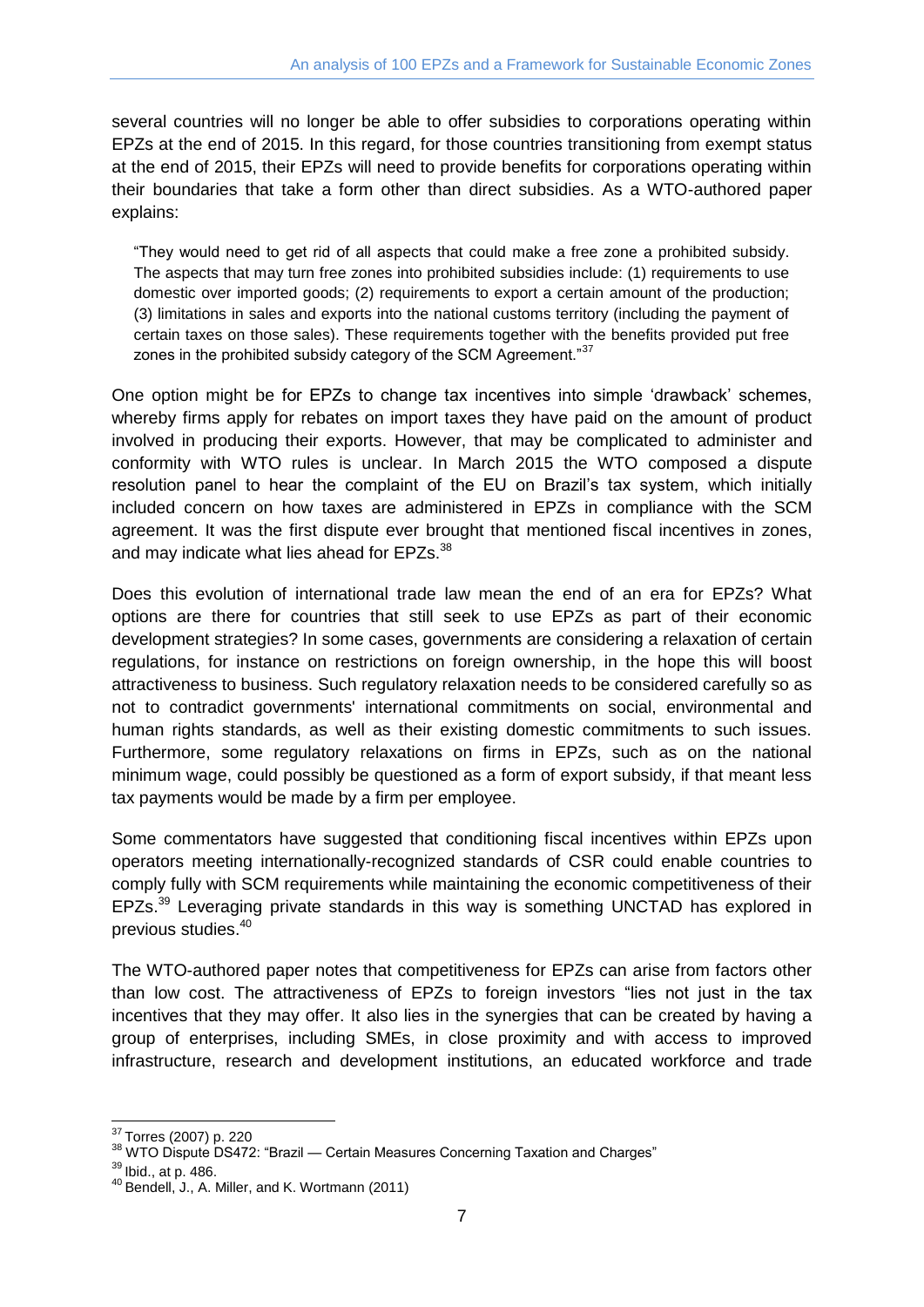facilitation programmes."<sup>41</sup> It is this aspect of EPZs competitiveness that will need to be explored and enhanced and is a key reason for this report. Fortunately the wider trends in global markets provide some opportunities for a new era of EPZ competitiveness.

### **2.2.4 Increasing expectations of and by MNEs, to exercise CSR throughout their supply chains**

International CSR standards $42$  are indicative of increasingly formalized expectations for MNEs to maintain good social and environmental practices in all their activities. These expectations extend to supplier operations located in developing countries, and therefore to EPZs located within developing countries. A key tenet of the "Protect, Respect, Remedy" framework of the UN Guiding Principles on Business and Human Rights is recognition that only through a combination of government action (duty to protect), business action (responsibility to respect) and multipartite efforts to provide redress, might "governance gaps" be addressed.

MNEs have become increasingly sensitized to the need to respect human rights and adopt sustainable business practices throughout their supply chains.<sup>43</sup> The reason for this includes eight commercial reasons for performing well and often above legal compliance that have been documented by extensive research on CSR (Figure 1).

#### **Figure 1: Commercial Drivers of Corporate Sustainability**

Studies on the commercial reasons for companies to actively comply with national laws and international standards on social, environmental and ethical issues, and to exceed them, have identified eight key drivers:

| Eco-efficiency     | Reducing costs, through operational efficiency gains, such as eco-efficiency;                                                                         |  |
|--------------------|-------------------------------------------------------------------------------------------------------------------------------------------------------|--|
| <b>Supplies</b>    | Sustained resource base for raw materials, and healthy and secure environment<br>for consumers and staff;                                             |  |
| <b>Employees</b>   | Enhanced employee relations, thereby improving recruitment,<br>motivation.<br>retention, customer service, learning and innovation, and productivity; |  |
| <b>Communities</b> | Enhanced licence to operate from stronger relationships with communities;                                                                             |  |
| <b>Consumers</b>   | Improved consumer relations, through reputation and branding, by avoiding<br>negative news and appealing to interests;                                |  |
| <b>Innovation</b>  | Connections with voluntary groups, networks and interests of wider society that<br>generate innovative ideas and enable access to new markets;        |  |
| <b>Finance</b>     | Improved relations with the financial sector, including responsible investors and<br>lenders.                                                         |  |

Source: Bendell and Doyle (2014)

-

 $^{41}$  Torres (2007) p. 223

<sup>&</sup>lt;sup>42</sup> For example: the ILO Tripartite Declaration of Principles concerning Multinational Enterprises and Social Policy (updated in 2014); and the UN Guiding Principles on Business and Human Rights (endorsed in 2011); as well as numerous derivative standards or guidance documents such as the International Organization for Standardization's ISO 26000 Guidance Standard on Social Responsibility (published in 2010), the OECD Multinational Enterprise Guidelines (revised in 2011) and the IFC Sustainability Framework and Performance Standards (revised in 2012).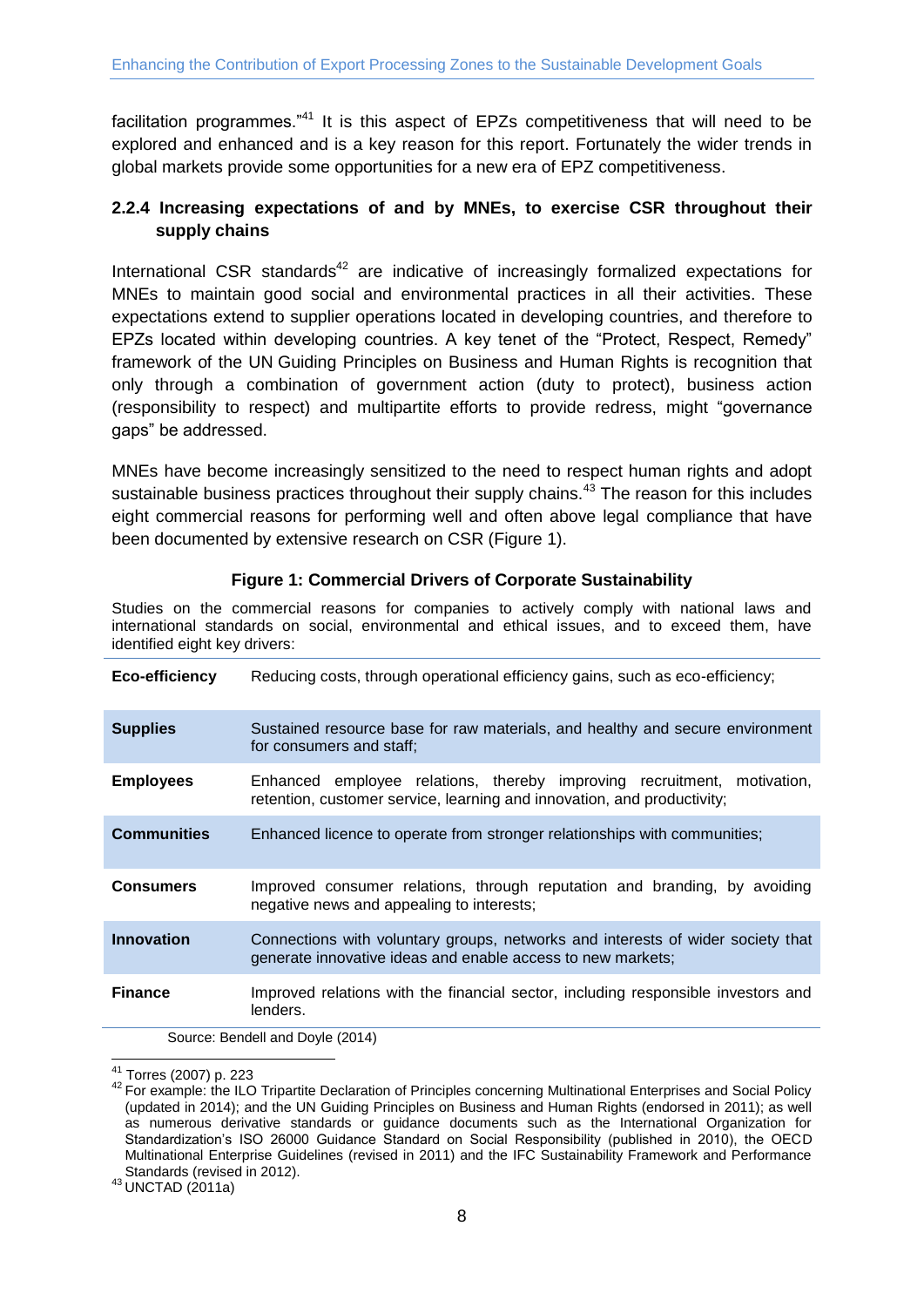Cost-effective implementation of CSR is particularly challenging in international contexts and with SME suppliers at the lower ends of the value chain.<sup>44</sup> One of the critical challenges for MNEs wishing to exercise CSR in all their operations is limited government capacity in many developing countries. Upholding social and environmental protections requires a sufficiently resourced regulatory infrastructure (e.g. trained inspectors) and physical infrastructure (e.g. waste treatment facilities) the widespread implementation of which can exceed the limited resources of some developing countries. EPZs present an opportunity for governments and others to concentrate resources at a manageable and affordable scale to create centres of excellence for sustainable business practices and realise the commercial benefits highlighted in Figure 1.

Can such commercial benefits be sufficient to maintain the competitiveness of EPZs in attracting FDI, given the ending of some fiscal incentives within EPZs? Chapter 3 of this report provides examples of where EPZs appear to be succeeding by enabling CSR. Nevertheless, more research is required on the extent to which benefits from CSR will outweigh a reduction in fiscal incentives.

UNCTAD's 2011 Report to the G20<sup>45</sup> and its World Investment Report 2011 explore the increasingly broad scope and range of CSR codes and standards being developed and used by MNEs and other organizations. While acknowledging the growing importance of voluntary codes and standards to address social and environmental activities of MNEs, there is also recognition that voluntary approaches may not be sufficient to achieve the necessary scale for making widespread improvements (Bendell and Doyle, 2014; UNCTAD 2011b). Thus a combined market and regulatory approach may be the most efficacious way of addressing global governance gaps within and outside EPZs, aligned with the aforementioned UN "Protect, Respect, Remedy" framework.

International commitments to sustainable development, renewed in 2015 as the UN Sustainable Development Goals, also point to the increased focus on aligning investment and industrialisation with social and environmental aims. Goal 9 is to "Build resilient infrastructure, promote inclusive and sustainable industrialization and foster innovation." One target for Goal 9 is to "Promote inclusive and sustainable industrialization and, by 2030, significantly raise industry's share of employment and gross domestic product".<sup>46</sup> Specifically the text on indicators elaborates that "by 2030, upgrade infrastructure and retrofit industries to make them sustainable, with increased resource-use efficiency and greater adoption of clean and environmentally sound technologies and industrial processes."

Goal 12 is to "ensure sustainable consumption and production patterns." One of the targets for Goal 12 is "by 2020, achieve the environmentally sound management of chemicals and all wastes throughout their life cycle, in accordance with agreed international frameworks, and significantly reduce their release to air, water and soil in order to minimize their adverse impacts on human health and the environment." These goals provide additional policy contexts for governments to take initiatives to increase EPZs contributions to sustainable development.

-

 $44$  UNCTAD (2012b)

 $45$  UNCTAD  $(2011c)$ 

<sup>46</sup> UNSC (2015)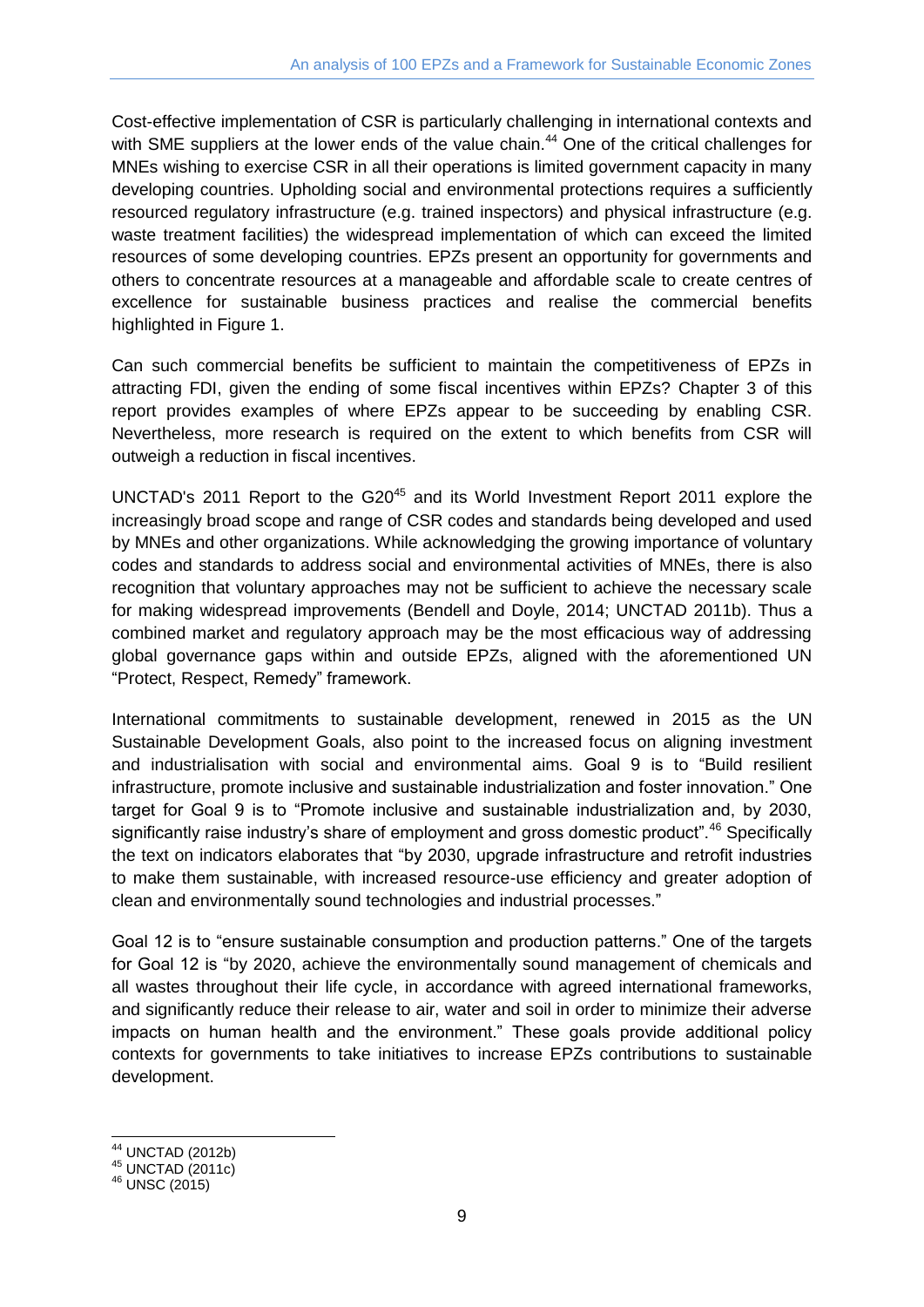# <span id="page-17-0"></span>3. EPZs and services: analysis of 100 EPZs

Most EPZs provide a variety of services and infrastructure benefits to companies operating within their zone. The extent to which these services and infrastructure benefits enable performance on social and environmental issues will give insight into how well prepared zones are to embrace the new basis for competitiveness described above. Therefore, this section provides an overview of the types of services and infrastructure benefits available to companies functioning within a surveyed grouping of diverse EPZs.<sup>47</sup>

UNCTAD's research was focused on government run industrial parks. These are broadly defined to encompass a variety of geographically limited territories where industrial activity is encouraged, such as export processing zones, special economic zones, etc. To evaluate the role of sustainability services within EPZs a sample of 100 EPZs from around the world were surveyed, using publicly available information. Following an initial focus on developing countries of the G20 the research was broadened to search for best practices from additional countries around the world (see Figure 2 for geographical distribution and Appendix B for a list of EPZs). The methodology of the UNCTAD EPZ survey is described in Appendix A and a list of data points collected is shown in Appendix C.





Source: UNCTAD

The data collection focused on the extent to which traditional business services, such as those related to customs, licensing, communications and tax, are promoted by EPZs, as well as sustainability-related services. While the study of public information cannot determine with certainty whether or not these services exist in the zones, the study does provide an accurate indication of what EPZs publicly promote or talk about having in their zones. The

<sup>-</sup> $47$  For a complete description of the methodology, see Appendix A.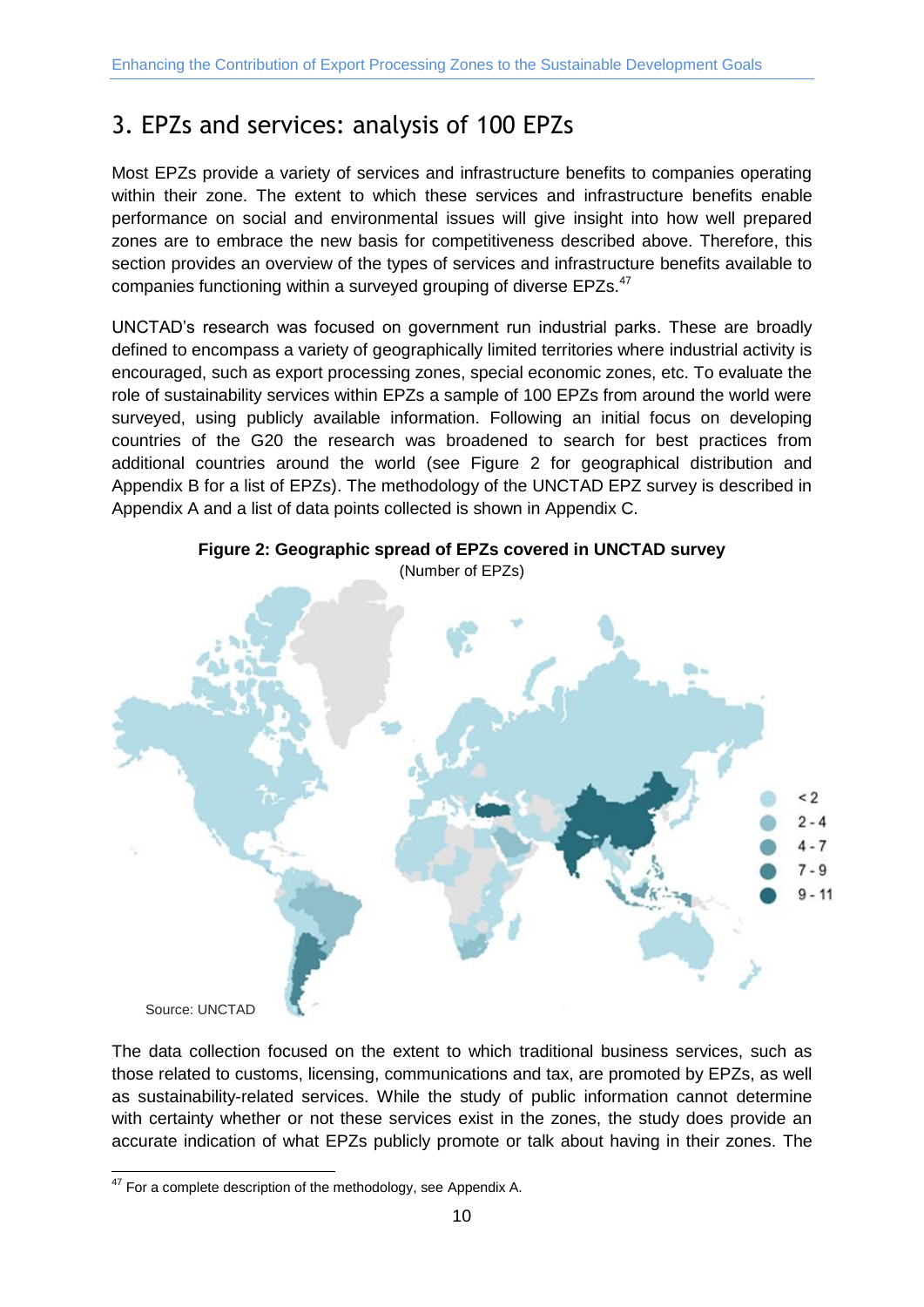main elements considered for sustainability-related services were anticorruption, labour issues, environmental issues, and reporting on sustainability policies and performance. Discussion of the results in the following sections has been broken down into two groups: 3.1) conventional business services; and 3.2) sustainability-related services.

### <span id="page-18-0"></span>**3.1 EPZs and conventional business services**

Most of the EPZs surveyed offer a variety of conventional business services which simplify the processes for companies establishing their business in a particular zone. In terms of policy advantages, many EPZs offer favourable customs and tax policies, which have long been noted as a primary advantage of operating in an EPZ. These services are provided by different actors, including private companies as well as through local and national governments.

In terms of infrastructure, the surveyed EPZs typically offer in-house customs and tax processing. Nearly all EPZs are located in proximity to regional or international transportation hubs to facilitate rapid transfer of goods at lower costs. This infrastructure includes shipping ports, especially large roads, or direct linkages to airports. Within the EPZ, key infrastructure includes stable electrical and water supplies, which can be a challenge to maintain in many developing nations. Most surveyed EPZs also offer world-class telecommunications options such as full telephone and fibre optic/internet connectivity. In addition to these infrastructure benefits, many EPZs offer management assistance to companies operating within the zone. For example, as EPZs are typically geared towards foreign investment, leading EPZs offer assistance to investors during the business licensing application procedures. Over one third of EPZs surveyed offer assistance to incoming investors in obtaining business licenses.





The offering of this suite of conventional business services assists companies in fulfilling government requirements and is often promoted as a "one-stop-shop." While not all EPZs surveyed explicitly stated that they offer all of the above services, well over half of the EPZs detailed their services in one or more of these areas. Another type of assistance that is provided is in regards to taxes and customs, with three quarters of surveyed EPZs offering assistance to companies when filing their taxes. The extent of EPZ provision of such traditional business services is shown in Figure 3. A key lesson from this analysis is that specialized support for commercial activities is a normal approach for many EPZs around the world.

Source: UNCTAD review of public information on 100 EPZs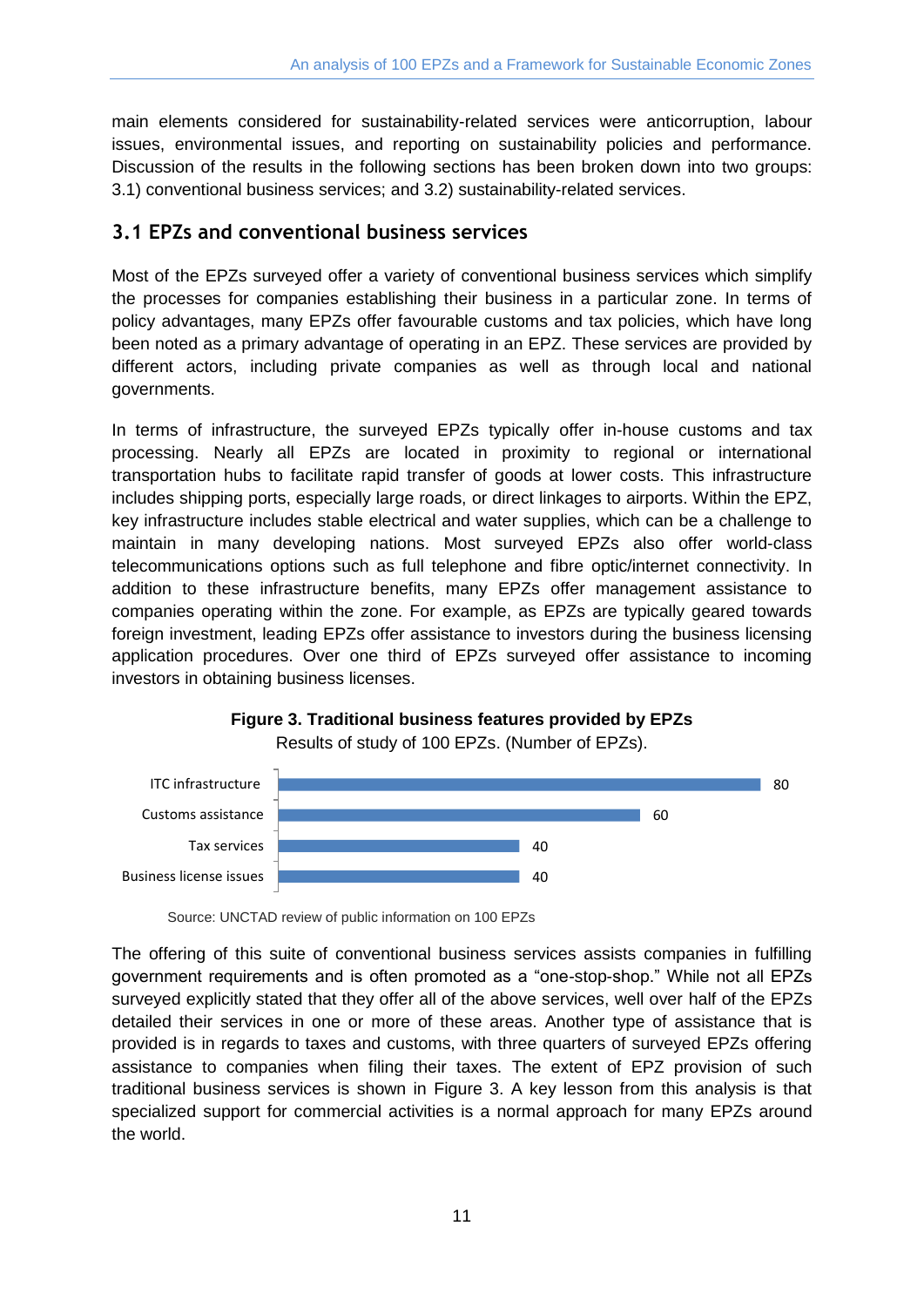### <span id="page-19-0"></span>**3.2 EPZs and sustainable development-oriented services**

Sustainable development-oriented services can consist of policies, infrastructure and administrative support provided to companies to assist with and promote improved social and environmental practices. The UNCTAD EPZ survey found that such services within EPZs are not widely promoted or available and not all EPZs approach these issues in the same way. In fact, the survey revealed that the majority of EPZs examined promote only a limited scope of sustainable development-oriented services if they offer any at all. The currently partial extension of business support services into the sustainability field is summarized by Figure 4.





The implications of this limited engagement with sustainability issues are addressed in section 4 below, where they are connected to reports of variable social and environmental performance, and the wider changes in market expectations. The UNCTAD EPZ survey did find that several EPZs are already providing some SD-oriented services, and there are a handful of leading examples of EPZs that offer services across multiple areas of sustainable development. These few pioneering practices serve as proof of concept for more wide-scale adoption by other EPZs. The rest of this section looks more closely at the survey findings on EPZ engagement of different sustainability-related issues.

Source: UNCTAD review of public information on 100 EPZs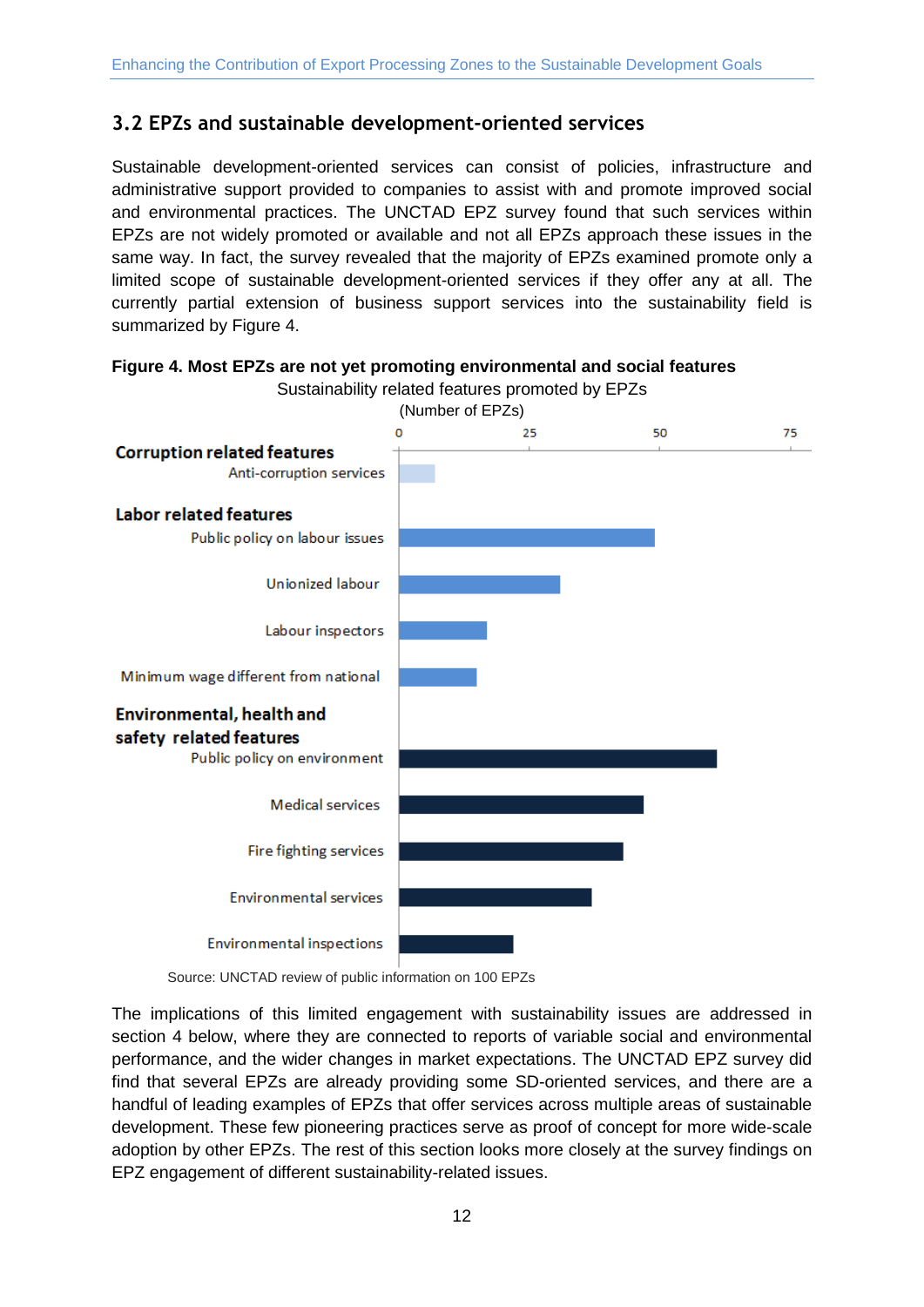### <span id="page-20-0"></span>**3.2.1. Promoting responsible labour practices in EPZs**

Many EPZs provide some assistance with labour related issues to companies operating within their zone. This assistance comes in a variety of forms and ranges including from provision of infrastructure (such as labour inspectors), to management assistance (such as having an on-site Labour and Human Resources Bureau which assists in resolving labour disputes). The majority of zones which address labour concerns provide modest policy related services such as reiterating the legal obligations of employers towards their employees or recognizing trade unions.

Some EPZs set out clear standards on labour practices for companies operating within their zones, addressing minimum wages, hours, and conditions for the operation of unions. In most cases these stated labour standards conformed to local and national laws but in a few situations (including EPZs in China and India) the EPZ standards were *higher* than those required at the state or national level.

Very few EPZs expressly indicated that inspection services would be available to assist firms in meeting labour standards and policies, but some EPZs did indicate that labour inspectors were present within the EPZ.<sup>48</sup> One Chinese EPZ indicated that it provided an on-site Labour and Human Resource Bureau, which could be an example for others to consider. The Zona America, in Uruguay, provides administrative assistance services through skills training to employees as well as training on business ethics.

### <span id="page-20-1"></span>**3.2.2. Promoting environmental sustainability in EPZs**

While many zones make little or no mention of environmental concerns, more than half have policies on environmental standards and regulations, and some adopt international environmental management system standards. Policy-related sustainability services have varying degrees of detail and can include standards concerning land, air, and water pollution, waste, noise and the use of energy. Just over half of EPZs examined by UNCTAD set out an environmental policy, including statements surrounding climate change and pollution control. In some cases, these policies are further developed or controlled through a dedicated committee. It is not uncommon for zones to have relatively well developed environmental reporting requirements under which companies are required to report their anticipated amounts of wastes, pollutants, and the decibel level of noise that is expected to be produced. This is the case in approximately half of the zones in Turkey, two of the three zones in South Africa, several in India, Morocco, United Arab Emirates, and to a degree in zones in Argentina and China. A small number of surveyed EPZs explicitly reserved the right to remove a company from the EPZ in the event of failure to uphold standards set forth by the committee.

In addition to policies, leading EPZs provide technical assistance, institutional mechanisms and physical infrastructure to assist companies and promote compliance with standards. Most notable is the availability of hazardous waste management systems, including methods for how waste should be disposed of properly, which can be found in EPZs in, for example, Argentina, Saudi Arabia, South Africa, South Korea and Turkey. This type of service is

 $\overline{a}$ <sup>48</sup> However, few EPZs communicate the specific functions of the labour inspectors or how they may be used by companies operating in the EPZ.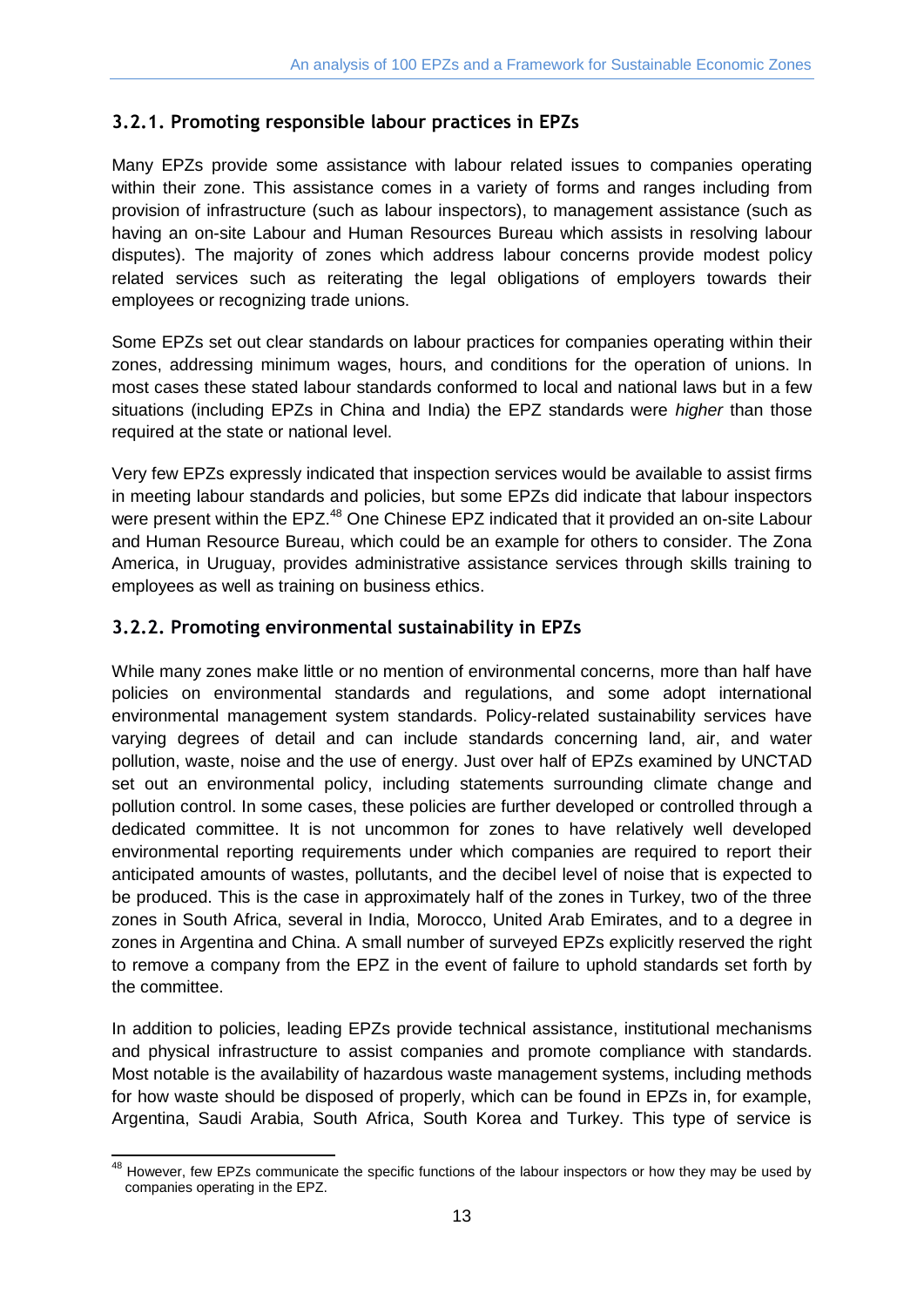particularly important since most EPZs focus on manufacturing related activities which often generate significant hazardous waste. While numerous EPZs provide services related to the disposal of hazardous waste, only a few EPZs provide recycling services (Saudi Arabia, South Africa, two in South Korea, Turkey and Uruguay). Some will deal with the problem of hazardous waste by simply stipulating the type of firms they allow in their zone. Examples in South Korea restrict the companies in the zone by the types of waste produced by their manufacturing process.

To complement standard energy services, a few EPZs offer alternative energy services to the companies operating within their zone. For example, a few EPZs from Saudi Arabia, South Africa, South Korea and Turkey offer alternative energy sources including solar and wind technologies within the EPZ. In China and South Korea, some EPZs employ alternative energy sources or more sustainable use of traditional energy sources throughout residential and commercial areas which are connected to the EPZs. The Zona America in Uruguay compliments environmental services with management assistance through programs for natural resource reduction and effluent treatment.

Some EPZs located in China's 'low carbon cities' provide environmental services including the development of alternative sources of energy, enhanced waste management systems, grey water recycling and recycling systems connected to a circular economy logic. This is an unsurprising finding, given the emphasis on promoting circular economies in these zones, as discussed in more depth in section 4 of the report.

In addition, several EPZs around the world have been certified to the ISO 14001 environmental management system standard, including locations in China and India. The export processing zone authority of Kenya launched a strategic plan to achieve ISO 14001 certification for all of the zones in that country. The use of these standards within EPZ management also impacts companies operating within the zone and helps to guide management processes towards responsible business practices. One EPZ in India goes further by actively encouraging all companies operating within the zone to become ISO 14001 certified.

### <span id="page-21-0"></span>**3.2.3. Promoting worker health and safety in EPZs**

Very few EPZs offer policy or administrative assistance services for worker health and safety. A notable exception comes from Zona America, in Uruguay, which offers "labour risk prevention" programs. The majority of services for health and safety are infrastructure based, e.g. clinics. That said, less than half of all the EPZs studied mention medical clinics or onsite medical personnel in their public information. The medical services mentioned typically offer assistance during medical emergencies as well as routine medical exams.

While firefighting services are suspected to be in place in most EPZs around the world, less than half of the EPZs studied made any mention of it in their public information. Given the international attention paid to deaths from factory fires in many global value chains, it is noteworthy that EPZs do not place more emphasis on this service.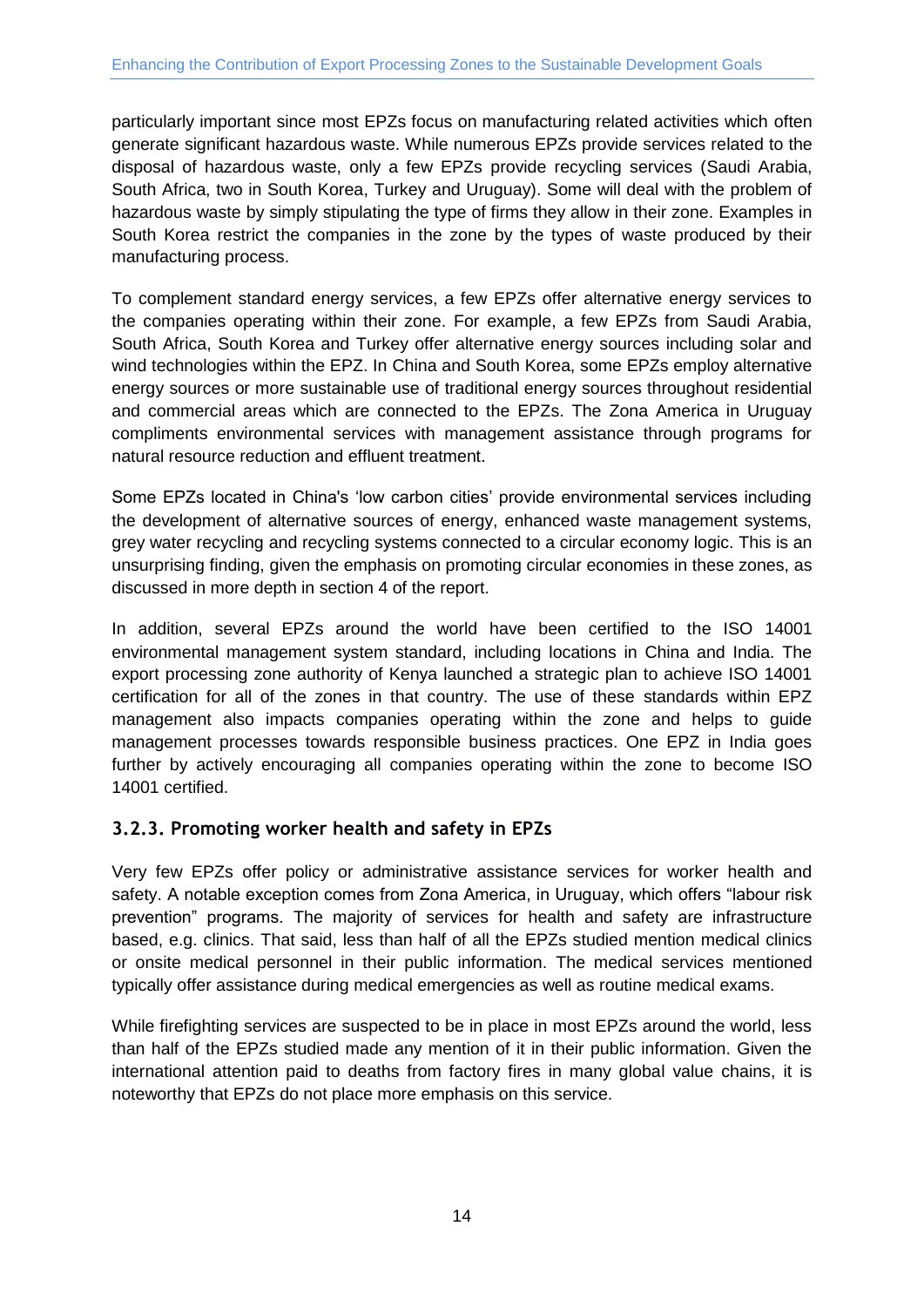### <span id="page-22-0"></span>**3.2.4. Promoting good governance: combating corruption in EPZs**

Almost no EPZs offer any explicit services to assist companies in combatting corruption. One EPZ from South Africa has a clear "no tolerance" policy for corruption, and offers contact phone numbers for companies to raise complaints. However, the phone service is not geared exclusively for corruption related complaints.

As summarized in Figure 4, it appears that EPZ management agencies report more support for firms on environmental performance issues than either anti-corruption or labour issues. The research did not explore the extent to which EPZ agencies encourage or require firms to generate wider economic benefits for the host country, such as through local sourcing, staff development, and technology transfer. That could be addressed in future research.

While provision of sustainability services is relatively low in the sample studied, there are nevertheless some existing good practices which provide a proof of concept and set an example for promoting more sustainable EPZs. The next section discusses these good practices and compiles them together in a framework for what a sustainable EPZ might look like.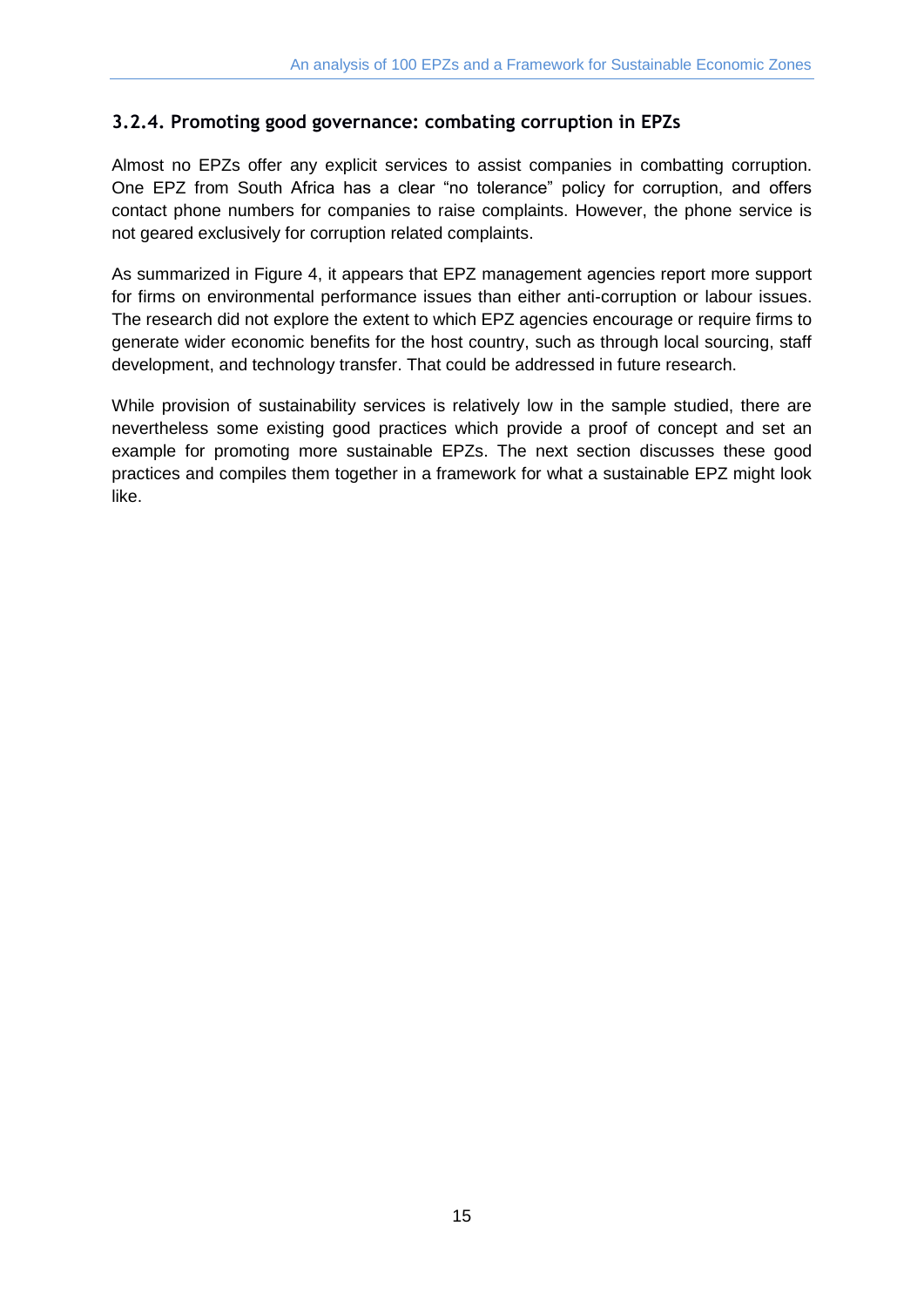# <span id="page-23-0"></span>4. Framework for Sustainable Economic Zones

The UNCTAD EPZ Survey's findings on the limited scale of EPZ action on social and environmental issues suggests a missed opportunity and strategic risk for some EPZs, given the concerns that have been reported about practices in some zones. This section reviews the wider scholarship on EPZ performance on these issues. Drawing upon the analysis in Section 2 on the changing competitive context, and the analysis in Section 3 on existing practices, this section outlines some areas for strategy and policy development, including the outline of a "Framework for Sustainable Economic Zones".

### <span id="page-23-1"></span>**4.1 Mixed profile of EPZs on sustainable development issues**

The survey for this report did not analyse social and environmental outcomes in EPZs, as the focus was to analyse the extent of public commitments to corporate sustainability by EPZs, to indicate the extent of their preparedness for a new competitive context and their potential to contribute to the SDGs. To contextualize these findings, it is important to draw on wider scholarship on performance by EPZs, and case studies of what some zones have been able to achieve. This section focuses on labour and then environmental issues, before a wider discussion of strategic and policy implications.

Firms within EPZs are major employers, and traditionally lower labour costs have been a factor in EPZ competitiveness. The UNCTAD survey of EPZs found limited evidence of publically reported proactive efforts by zones to enable good labour standards. What might the realities be like on the ground? Drawing on studies by the ILO, the WHO, and others, Lang describes situations concerning non-compliance with labour rights and health and safety protections in  $EPZs<sub>1</sub><sup>49</sup>$  noting the ILO's findings such as "excessive overtime is consistently a problem in EPZ workplaces<sup> $50$ </sup> and the WHO's conclusions that "EPZs have been associated with high levels of machine-related accidents, stress, and intense exposure to toxic chemicals."<sup>51</sup>

Legislation in most developing countries pertaining to industrial relations,<sup>52</sup> health and safety and environmental protection stipulates that businesses operating within their borders (including those operating in EPZs) must meet the environmental and social requirements embodied in these laws. The ILO has suggested that the "strength of national legislation is often not a good indicator of actual labour conditions because weak government agencies are unable to enforce the law."<sup>53</sup> In some countries, labour inspectors lack transportation to visit EPZs and never conduct preventative inspections.<sup>54</sup> Thus despite the existence of environmental and social requirements enshrined in national legislation, there is limited assurance that those requirements are effectively implemented within EPZs.

-

 $49$  As discussed in Lang, op cit., esp. pp. 18 ff.

<sup>50</sup> ILO (2008)

 $51$  Loewenson (2001)

<sup>52</sup> ILO (2012) p. 8. For example, pertaining to freedom of association, the right to collective bargaining, nondiscrimination, equal pay between men and women, the abolition of forced labour, and the elimination of child labour.

<sup>53</sup> ILO (2008) p. 59

<sup>54</sup> ILO (2012) p. 14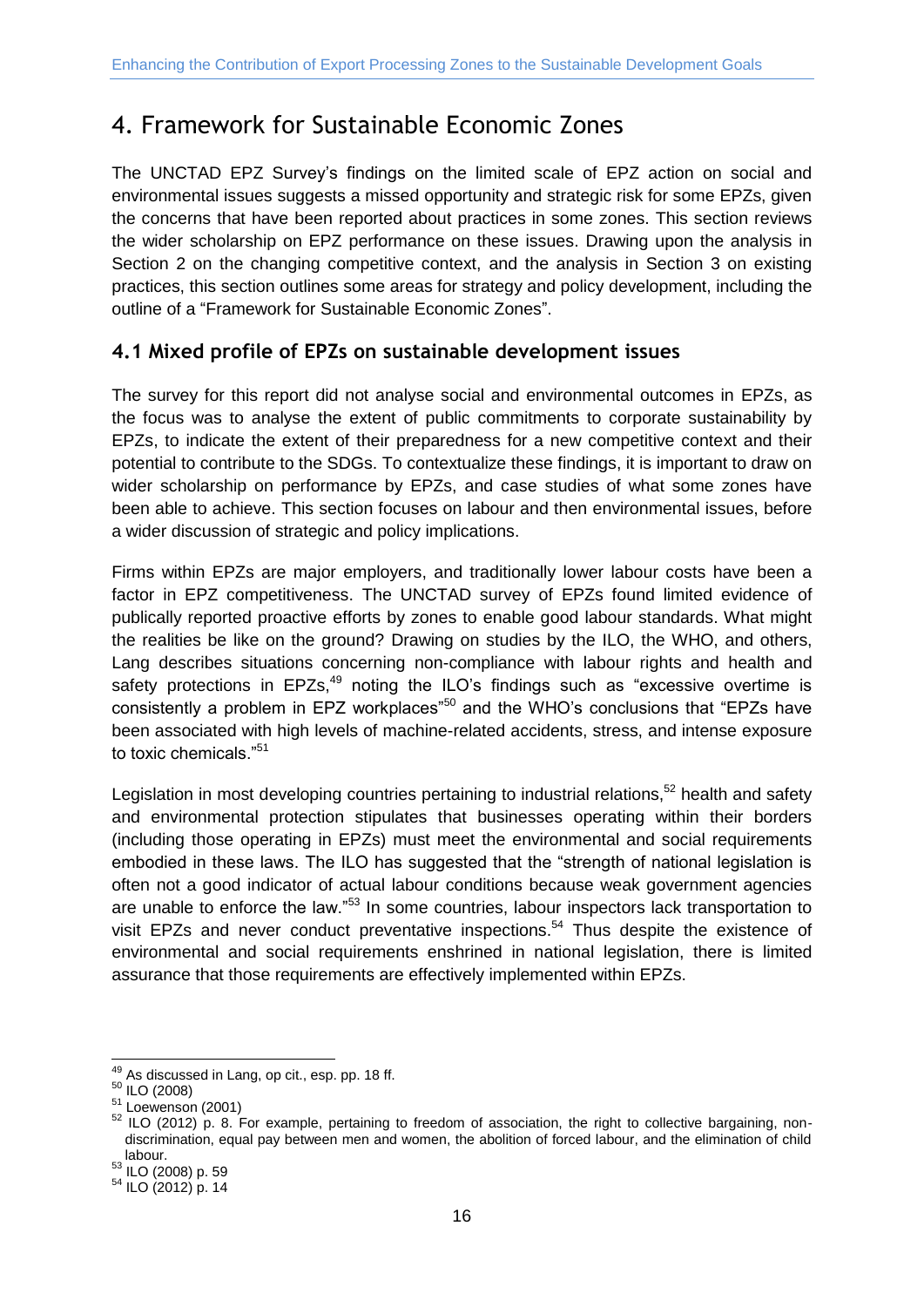Research on labour and human rights practices within EPZs has shown mixed results. The ILO has noted that "[t]here are very few preventative initiatives undertaken by labour inspectorates within EPZs, for example efforts to reduce accidents, work related diseases or strategies to prevent any unfair labour practices. Being reactive, inspectorates only intervene once a standard has been violated or an accident has occurred, whether the intervention is initiated ex-officio or through a complaint from a worker."<sup>55</sup> This suggests the need for innovative approaches, incentives and administrative infrastructure to ensure that good environmental, social and governance (ESG) practices are maintained in EPZs. In particular, such approaches should involve local groups, including local civil society and trade unions, working with employers and government to strengthen the role of monitoring compliance with standards. Voluntary international CSR codes can also play a role, guiding MNE relations with members of its value chain located in EPZs.

Overall, information concerning labour inspections within EPZs is limited and inconclusive, and both the ILO as well as several other UN bodies have called for improvements in this area.<sup>56</sup> Of particular concern to some commentators is that some government administrations have used zones as a means of providing firms with exemptions from national labour laws.<sup>57</sup>

On the other hand, there is some evidence that labour practices may also be better inside some of the zones, compared to practices elsewhere. The OECD has noted that several studies have pointed to improved labour benefits within some EPZs.<sup>58</sup> There are instances where EPZs have provided opportunities for governments, employers and workers to come together to develop tri-partite solutions to social issues. A good example comes from the Tripartite Agreement that is in place in Nicaragua's Free Trade Zone System.<sup>59</sup> The Agreement has been described as "creating an ongoing dialogue among the industry's main stakeholders about how to preserve and increase Nicaragua's competitiveness while simultaneously ensuring that workers benefit from the industry's growth."<sup>60</sup> In 2010, a Tripartite Labour Commission was established to institutionalize dialogue and cooperation among the stakeholders.

It has been reported that problems with labour relations have decreased as a result of concerted work with the private sector, CNZF/government ministries, and unions:

"The conflicts that had been more frequent, those related to union formation and collective agreements, have significantly been reduced in number. Before 2007 it was typical that freezone representatives would ask for a list of workers that were in the process of forming a union. Employers would use this list to fire workers before the union got to be created. Now, there is

<sup>-</sup><sup>55</sup> ILO (2012) p.14

<sup>56</sup> ILO (2012) p. 16

 $57$  The Economist (2014)

<sup>58</sup> OECD (2007) p. 31

 $59$  The following account draws primarily on Gereffi and Bair (2010)

<sup>&</sup>lt;sup>60</sup> In Nicaragua, the Free Trade Zone system is governed by the National Commission of Free Trade Zones (CNZF), originally established in 1976 by government degree. In 2009, the CNZF took a leadership role leading to the signing of tripartite "Economic and Labour Agreements" (involving business organizations, unions, and government ministries as tripartite partners) addressing specified improvements for workers. For example, with the stated objectives of saving jobs and promoting labour stability, and attracting responsible investment that guarantees the creation of more and better jobs, the Tripartite Agreements require specified annual increases in the minimum wage over several years, detailed steps towards improved living conditions including construction of 1,000 low income houses over a three year period, provision of 40,000 food packages, creation of recreation centres, and establishment of savings and loan cooperatives.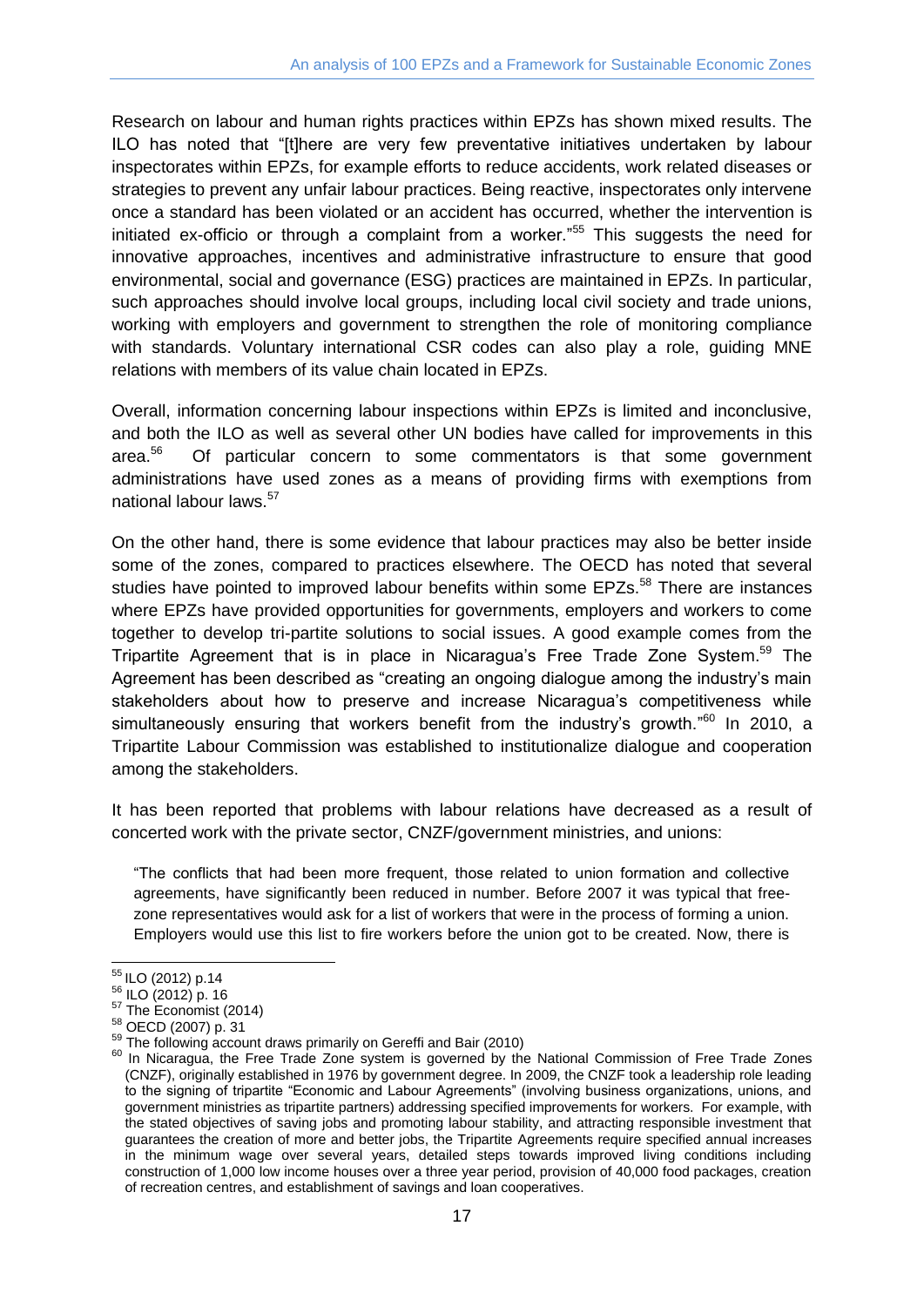an effective level of protection of labour rights. The level of conflict has been significantly reduced. Furthermore work relations have improved since the social dialogue was initiated."<sup>61</sup>

A 2013 report indicated that "Nicaragua's EPZs have continued to grow with this agreement<sup>"62</sup> and that "employment in EPZs continues to increase and the Tripartite Labour Commission's efforts on behalf of workers has brought stability to labour relation issues."<sup>63</sup> The above-described situation illustrates the potential for EPZs to become centres of excellence on social issues.

In Sri Lanka, the Ministry of Labour introduced an integrated inspection system where a multidisciplinary team of inspectors visited a factory to carry out an overall evaluation of all aspects of compliance including labour, health and safety, and environmental considerations.<sup>64</sup> Similarly, the ILO has also called for engagement in CSR initiatives and employer-led audit schemes, which includes better integration of labour inspection programmes with existing public private programmes and schemes, such as the ILO/IFC Better Work programme, and other similar initiatives.<sup>65</sup>

The economic contribution of zones to host countries is cited by some as a reason for lowering standards or expectations on labour issues, including on wages. However, studies on the economic contribution of zones over decades have found that cheap labour is a poor basis for maintaining a zone's competitiveness and enhancing its contribution to wider development. For instance, twenty years after EPZs were introduced to Poland, detailed analysis shows that while there have been a range of economic benefits from increased FDI, the zones have not overcome the sustainable development challenges of the regions where the zones are located. One study suggests that the nature of the incentives used to attract firms influences the type of firms and activities in that EPZ which then shapes its industrial culture.<sup>66</sup> It is not straightforward for firms and EPZs that are focused on cost savings via tax incentives to evolve their competitive advantage. Analysis of zones over 20 years suggests that unless there is a coherent proactive approach to develop local employee capabilities and evolve the strategies and approaches of firms in EPZs, then the contribution of an EPZ to a region's development may be fundamentally limited.<sup>67</sup> Likewise, the potential of a zone to act as a catalyst (rather than an enclave) of economic development may be supported through the pursuit of good social and environmental practices in a zone.

Environmental issues are also a key part of the new SDG agenda, particularly Goals 9 and 12, which recognize the need to integrate environmental concerns into economic development strategies. The UNCTAD survey of EPZs found that while environmental services are still not widespread among zones, the subject is more actively addressed by EPZs compared to labour issues. Other studies on environmental performance in EPZs show mixed results. The OECD has noted that there is not strong evidence for differing environmental standards within EPZs and in the regions outside of zones.<sup>68</sup> There is also some indication that foreign companies may be demanding improved environmental

 $\overline{a}$  $61$  Ibid., p. 51.

 $62$  Per: J. Waters, op cit., at p. 522, fn 236.

 $63$  Ibid.

 $64$  ILO (2012) p. 16

<sup>65</sup> ILO (2012) p. 27

<sup>&</sup>lt;sup>66</sup> Winiarczyk (2014)  $67$  Ibid.

<sup>68</sup> OECD (2007) p. 29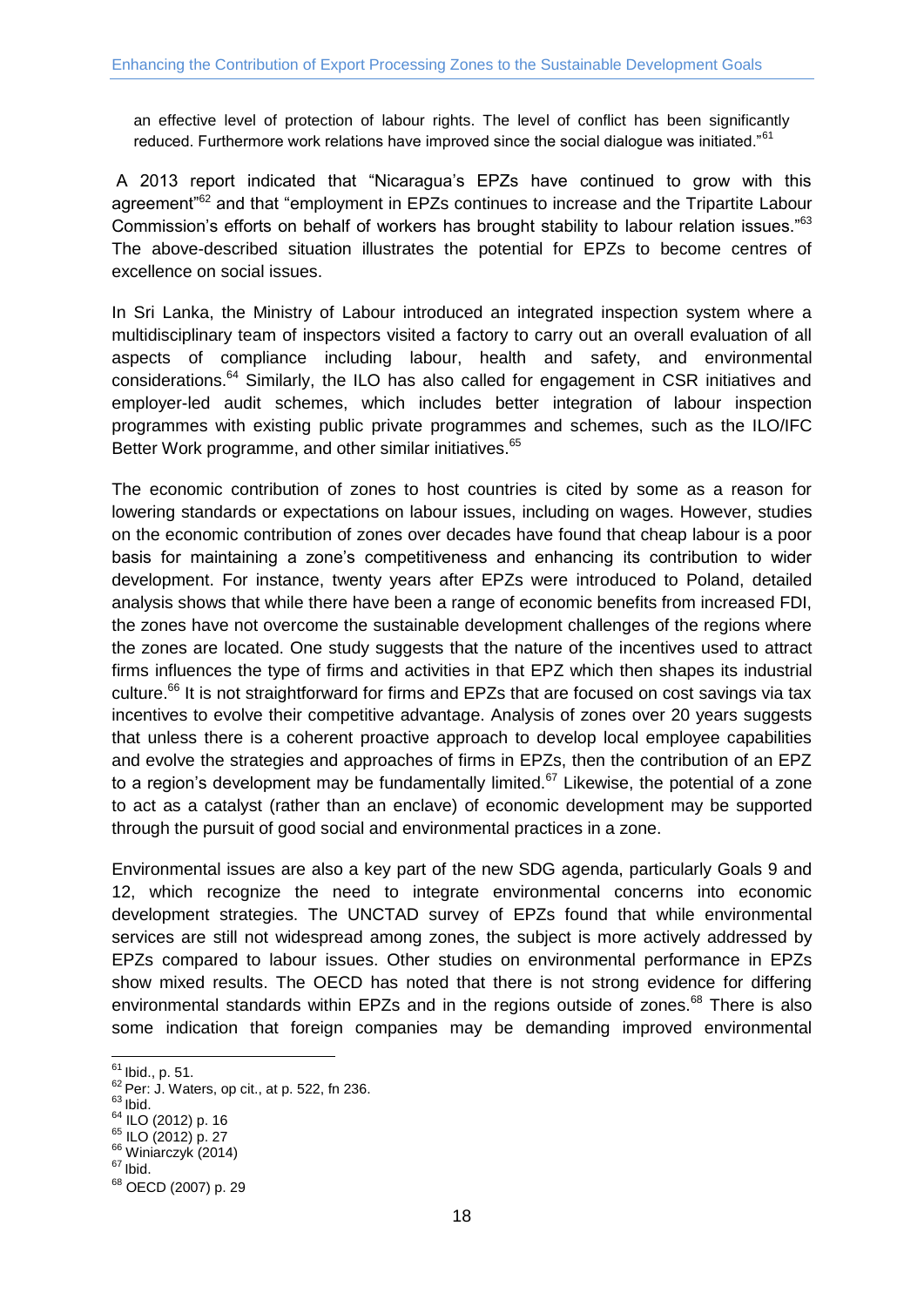practices in EPZs and the OECD has also noted cases where governments have put in place stronger environmental standards because of industry concentration and national policies on sustainability.<sup>69</sup>

Particular lessons could be learned from Chinese industrial parks that are not classified as EPZs, but which are zones focused on industrial development. Referred to as Eco-Industrial Parks, they have been designed since the early 2000s to be based on circular economy principles, so that the wastes of one firm can be the raw material input or energy source for another firm in the same zone.<sup>70</sup> China was not the first to develop these approaches, often called industrial ecology, or the circular economy, but China has taken the concept to a new level of scale and design and is showing what developing countries are able to achieve.<sup>71</sup> The survey presented in Section 3 above found only a few EPZs reporting that they sought to promote pro-competitive eco-efficiencies through enabling a circular economy between companies in an EPZ. This suggests a missed opportunity for many EPZs at this time.

Meanwhile, as part of their efforts at environmental management, many Chinese Eco-Industrial Parks have been aiming to achieve ISO 14001-certifications for entire parks.<sup>72</sup> There are three significant aspects to the Chinese approach. First, a government has made environmental management a founding principle for the design of an industrial zone or park, so as to design-out, or minimize as much as possible, waste from industrial processes at the start. Second, it is significant that the Chinese government has implicitly endorsed of the use of the ISO 14001 certification standard (an international management system standard) as an important part of their eco-park program. Third, the fact that the ISO 14001 certification applies to the park as a whole, thus providing some assurance to firms located in the park, as well as supply chain partners (such as MNEs) and others that an internationally recognized environmental management system standard is in place for activities undertaken by the park management.

A similar approach appears to have been implemented in Kenya. The Kenya Export Processing Zones Authority has committed to control its services and operational activities in order to minimize negative environment impacts and to comply with applicable environmental laws. To achieve these ends it aims to: set up and achieve environmental objectives and targets through monitoring, reporting and review; train staff; and adopt the environmental management system established by ISO 14001. $^{73}$ 

This analysis of wider scholarship on EPZs and sustainable development suggests that there remain concerns about social and environmental performance in some zones. A lack of EPZ engagement on these issues, therefore, does not help to bolster the attractiveness of the zones to MNEs committed to CSR. However, the positive examples profiled here show that some zones are already making sustainability a central aspect of their strategies for international competitiveness and so more EPZs could learn from that experience to align economic development with national commitments to the SDGs.

 $\overline{a}$ <sup>69</sup> OECD (2007) p. 29

 $^{70}$  UNEP (2013)

<sup>&</sup>lt;sup>71</sup> Geng and Doberstein (2008)

<sup>72</sup> Shi et al (2012)

<sup>73</sup> Kenya Export Processing Zone Authority website: [www.epzakenya.com](http://www.epzakenya.com/)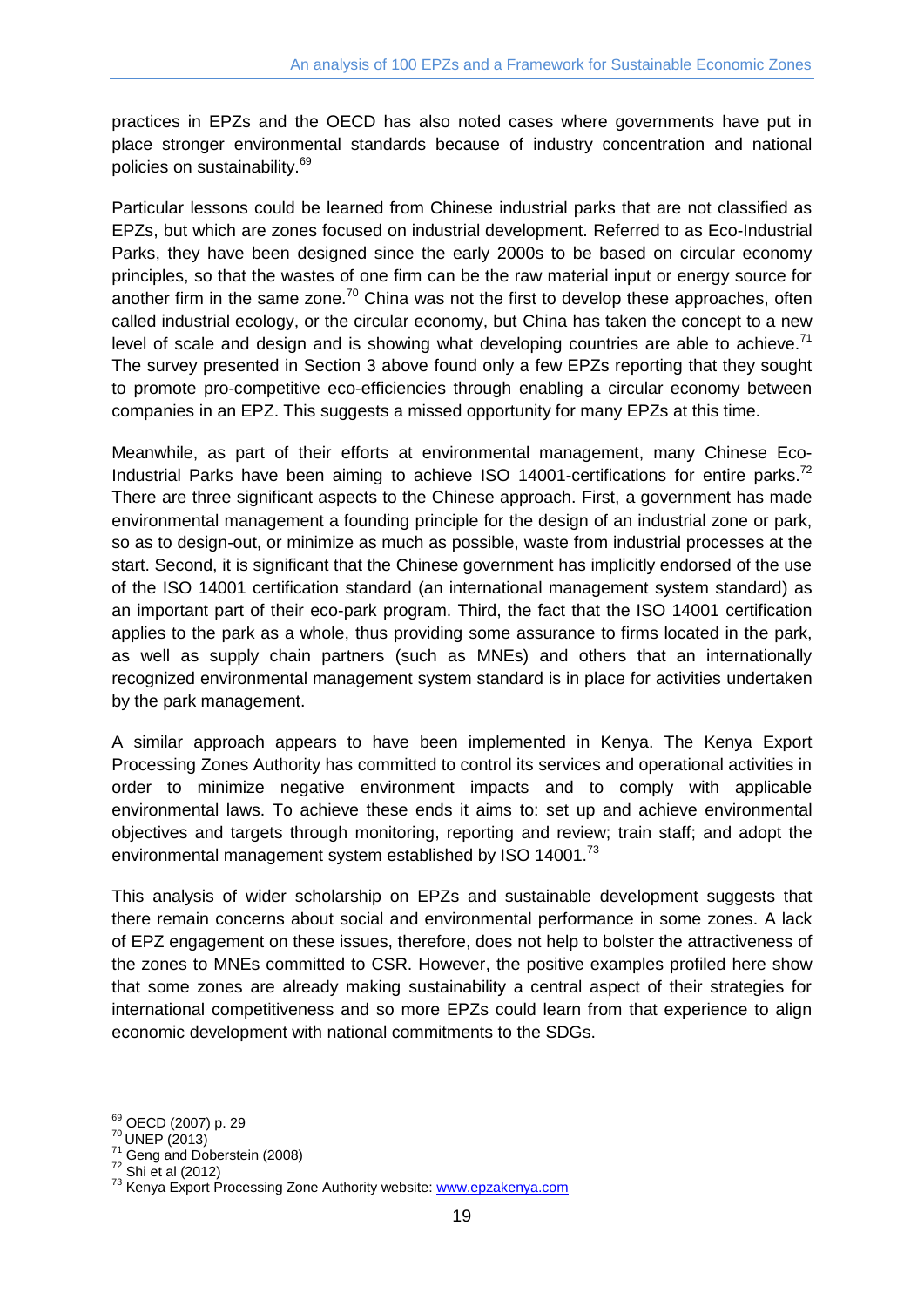# <span id="page-27-0"></span>**4.2 Implications for policy and strategy**

The changes to international trade rules and growing international business interest in CSR, mean that EPZ management agencies and investment promotion agencies have a need and opportunity to explore investment promotion strategies that relate to social, environmental and governance performance, rather than cheap labour, exemption from regulations or broadly-applied tax breaks.

Governments and local authorities typically understand that obligations on social and environmental issues that have been agreed at an international level shall continue to apply to all their territories without exemption, including within EPZs. Any regulatory exemptions for enhancing EPZ competitiveness should be restricted to matters not governed by international treaty nor affecting worker protection, the environment or ethical conduct. For instance, exemptions in areas such as percentage of foreign ownership of an enterprise could be considered but not exemptions on minimum wages or pollution levels.

Seeking exemptions to national regulations as a basis for competitiveness would be a misleading starting point if it means the potential of EPZs to promote good governance is overlooked. EPZs in developing countries are locations where there is a critical mass of government, employer, worker and civil society actors who can come together to innovate approaches that deliver for all stakeholders. A key characteristic of these miniature governance ecosystems is that they more readily enable consent amongst stakeholders. It has been suggested that "consent is the most effective form of governance."<sup>74</sup> That is, there is the opportunity for parties to come together to voluntarily accept and construct the overall structure and operation of the regime in which they operate. Therefore, EPZ management agencies could play a key role in developing practices which are supported by all involved in the successful operation of companies in an EPZ, including the enabling of corporate sustainability.

Given the changing demands of MNEs and their suppliers, a 'hassle free' zone is not one that ignores basic labour rights or environmental standards, but is one that makes the achievement of such standards as simple and cost-effective as possible. Therefore, EPZ management agencies could develop new services for the cost effective implementation of actions to help firms meet international CSR standards, for instance by provision of relevant training, monitoring and improved infrastructure related to health, safety and waste management. EPZ management agencies and investment promotion agencies could also explore strategies to develop clusters of firms that can operate in a circular economy, using each other's wastes and by-products as inputs, and thus achieving high eco-efficiencies.

In particular EPZs can learn from the past decade of experience in China where Eco-Industrial Parks have been developed to achieve greater circularity. As Accenture's Global Managing Director for Sustainability explains, "EPZ agencies have the opportunity to curate a circular economy among firms that operate in their zone. Firms can benefit from cost

<sup>-</sup> $74$  Purchase (2004)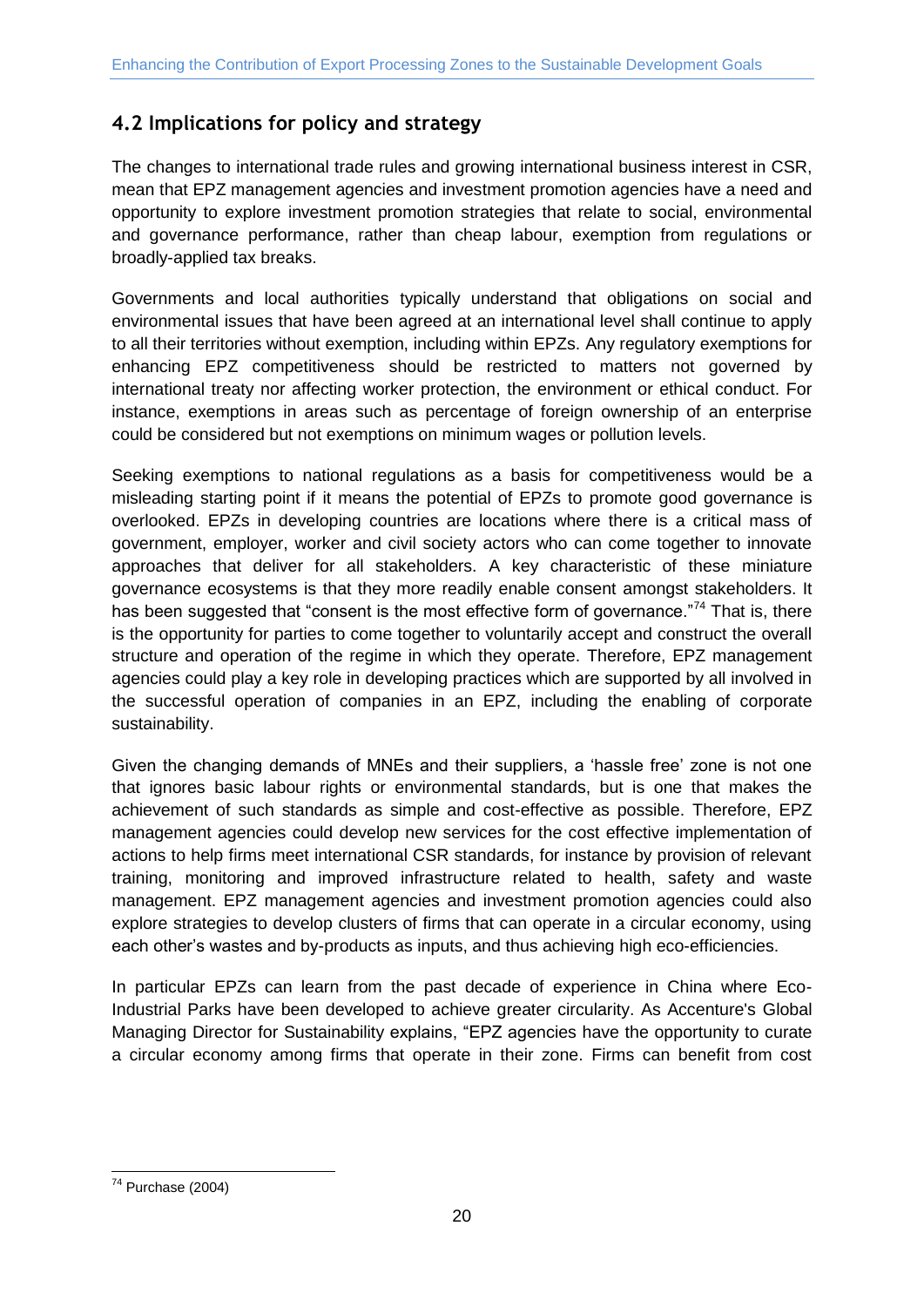savings on waste, cheaper inputs, and a higher sustainability profile in markets that seek, and pay for, environmental quality."<sup>75</sup>

The overall relevance of EPZs, and the rationale for governments to permit or enable them, depends on how they contribute to wider economic development in the host country. Therefore the promotion of that wider impact must be a key part of a sustainable EPZ agenda. There are a range of activities that EPZ management agencies could undertake to promote such positive impact. They could set standards for employers to provide support for staff training and development, so the workforce can progress into higher value work. They could provide information services for enabling more local sourcing and the sharing of knowledge with firms outside the EPZ. They could provide information to firms on the schemes for increasing their investments in CSR and related innovations, especially those that require more up-front investment, such as renewable energy systems.

On the basis of the analysis in this report, a simple 'Framework for Sustainable Economic Zones' is offered here, to guide initial consideration of EPZ standards, infrastructure assistance and administrative assistance to enhance performance on labour, environment, anti-corruption and health and safety (Figure 5). This framework is presented to provoke further discussion on what elements need to be in place to create true Sustainable Economic Zones. Further research is needed to assess the cost implications for EPZ agencies to provide the support described in the framework, and how the relative value delivered to companies in the zone will compensate for a reduction in fiscal or other incentives. Clearly some measures, such as provision of services to enable social auditing, will require less upfront investment from either a zone or a firm, than measures such as renewable energy generation or waste treatment. The Framework does not prioritise issues, but invites comprehensive attention and reporting on efforts towards sustainable zone management.

 $\overline{a}$ <sup>75</sup> Peter Lacy, Global Managing Director, Accenture. Personal communication with Professor Jem Bendell, Cumbria University, June 2015.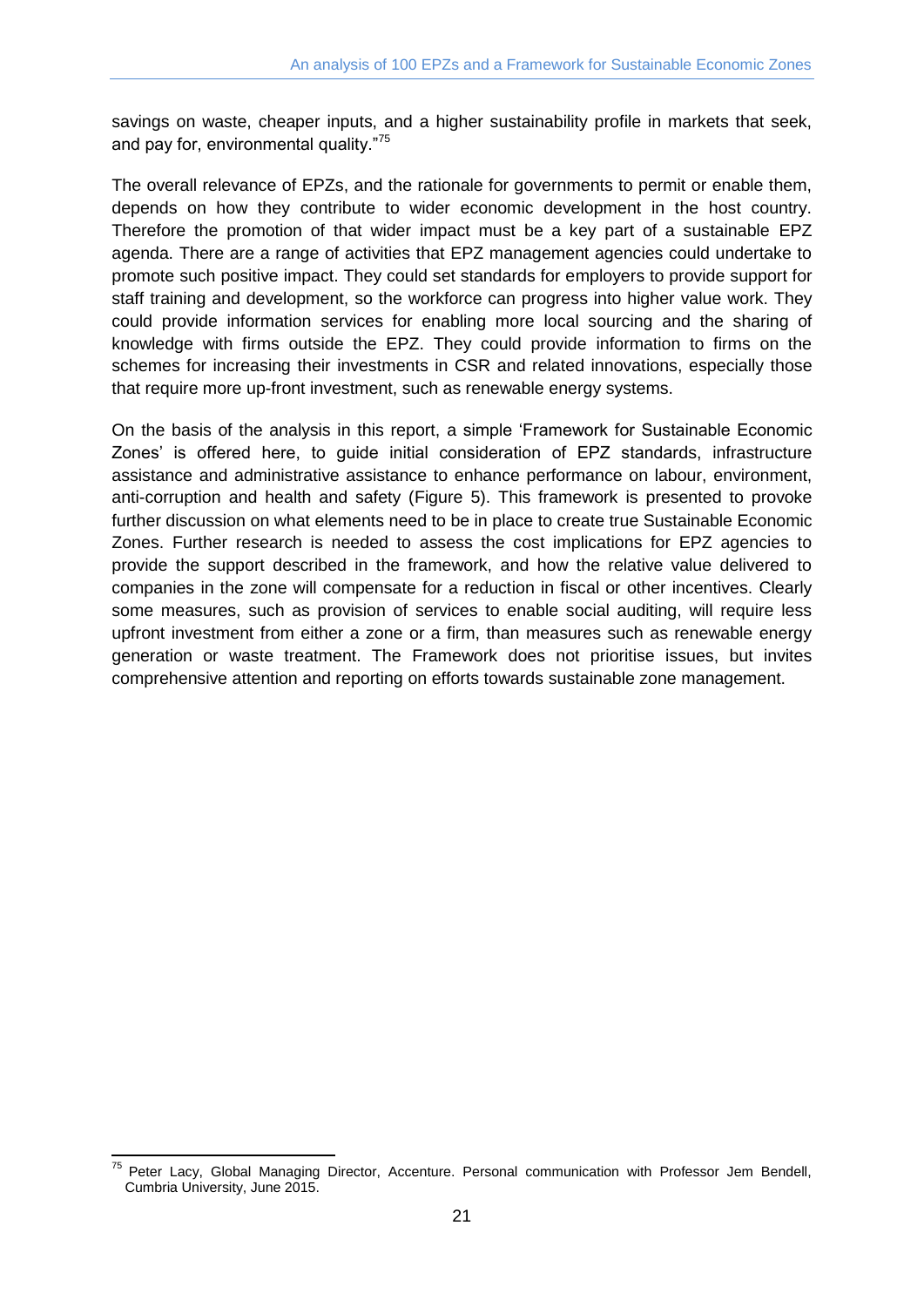### **Figure 5. Framework for Sustainable Economic Zones**

Key elements for promoting sustainable EPZs

|                             | <b>Policies/Standards</b>                                                                                                                                                                                          | Infrastructure assistance                                                                                                                                                                                                  | <b>Administrative assistance</b>                                                                                                              |
|-----------------------------|--------------------------------------------------------------------------------------------------------------------------------------------------------------------------------------------------------------------|----------------------------------------------------------------------------------------------------------------------------------------------------------------------------------------------------------------------------|-----------------------------------------------------------------------------------------------------------------------------------------------|
| General<br>Approach         | Create multi-stakeholder partnerships to identify opportunities and develop an action plan                                                                                                                         |                                                                                                                                                                                                                            |                                                                                                                                               |
|                             | Maintains and enforces policies<br>and standards, including:                                                                                                                                                       | Provides services or specialists<br>to insure compliance/offer<br>assistance, including:                                                                                                                                   | Provides guidance and training<br>to companies, covering how to:                                                                              |
| Labour                      | • minimum wage<br>• working hours and benefits<br>• respecting right of unions to<br>be active within the zone<br>• gender equality and related<br><i>issues</i><br>• incentives for third-party<br>certifications | • labour inspectors<br>• conflict resolution specialists<br>• reporting hotlines<br>• gender focal points                                                                                                                  | • improve labour conditions<br>• engage in social dialogue                                                                                    |
| <b>Environment</b>          | • emissions<br>• waste disposal<br>• energy use<br>• incentives for third-party<br>certifications<br>• promoting circular economy                                                                                  | • centralized effluent treatment<br>• water reclamation systems<br>• recycling services<br>• hazardous waste<br>management services<br>• alternative energy sources<br>• reporting hotlines<br>• enabling circular economy | • further reduce natural<br>resource use<br>• reduce waste<br>• increase recycling<br>• improve energy efficiency<br>· adopt renewable energy |
| <b>Health &amp; Safety</b>  | • employee health and safety<br>protection<br>• incentives for third-party<br>certifications                                                                                                                       | · medical clinic<br>• fire brigade<br>• reporting hotlines                                                                                                                                                                 | • prevent health and safety<br>emergencies                                                                                                    |
| Corruption                  | · anti-corruption standards and<br>policies                                                                                                                                                                        | • hotlines<br>• information on reporting<br>corruption                                                                                                                                                                     | • build capacity to detect and<br>avoid corrupt business<br>practices                                                                         |
| <b>Economic</b><br>Linkages | • employer support for staff<br>training and development                                                                                                                                                           | • assistance with local sourcing                                                                                                                                                                                           | • identify and upgrade local<br>suppliers                                                                                                     |

Source: UNCTAD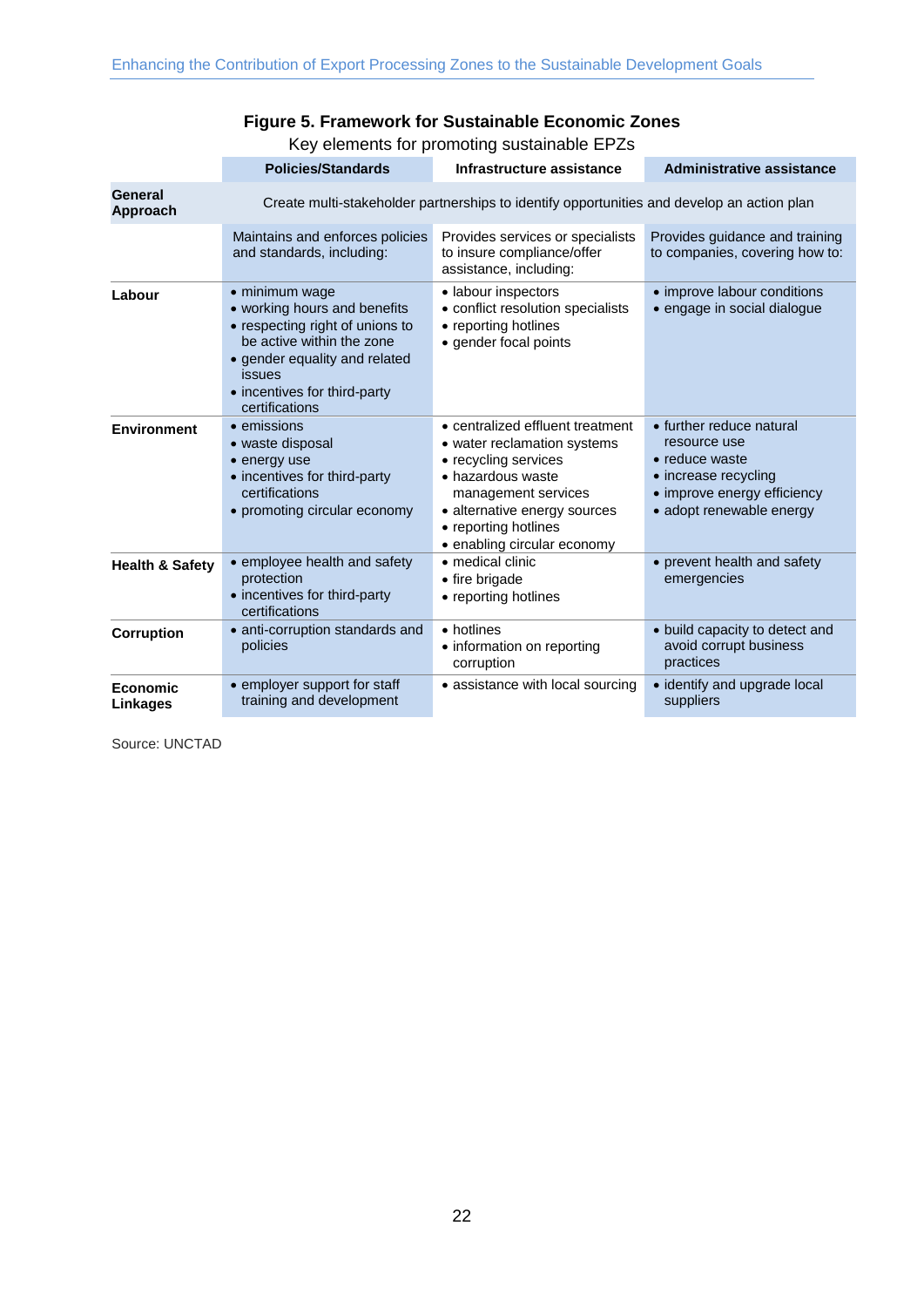# <span id="page-30-0"></span>5. Conclusions

EPZs remain an important part of many countries' economic development strategies. However, their future competitiveness is in question, as the increasing application of international trade rules removes the possibility of attracting companies through tax breaks. In addition, serious questions remain about the utility of zones in promoting sustainable development in their host countries via economic linkages and other forms of positive engagement. Therefore, both new grounds for competiveness need to be found and new means for zones to make contribution to their host countries. Some countries are responding to this challenge by considering relaxing the application of certain laws in EPZs. However, past research has demonstrated that those zones focused primarily on providing cost savings for firms, rather than a broader range of business success factors, often do not succeed in contributing to a host nation's sustainable development priorities. In addition, a process that splinters the application of national laws across territories could pose new political risks. This would also detract from the recent commitment of member states to the SDGs, which involve a renewed promise to ensure that industrialization, trade and investment align with broader social and environmental aims. Therefore, countries that are making zones central to their industrialization today need to develop a strategy that attracts firms that seek competitiveness on the basis of factors beyond low costs and tax breaks.

This report has identified the need for a 'role reversal' for EPZs: switching from a narrow focus on cost advantages and lower standards to become champions of sustainable business. The report has mapped out a strategy for the future competitiveness of EPZs that enable their contribution to the SDGs. That strategy is based on a recognition of the growth in commitment to CSR by multinational enterprises. Such enterprises, and their suppliers, seek reassurances that national laws are complied with and relevant international standards are met. The proposed strategy involves EPZ management agencies seeking to leverage their governance capabilities to enable the efficient and cost-effective performance of firms on social, environmental and ethical issues. The review of research on EPZs, as well as the UNCTAD survey of 100 EPZs, found a number of examples where EPZs are making social and environmental excellence part of their investment promotion strategies. From China to Uruguay, some zones are already demonstrating this strategy can work.

However, it appears that most EPZ management agencies are not prepared for this new competitive context. The review of existing studies on the social and environmental performance of EPZs showed that current performance is varied, with concerns raised about social, environmental and ethical performance. Therefore a strategic leap is required, to move beyond first generation EPZs and pursue 'Sustainable Economic Zones'.

This paper recommends that policy makers and EPZ owners and operators adopt the 'Framework for Sustainable Economic Zones' as a starting point for thinking about how enhanced sustainability services can strengthen their ability to attract investment. Such rethinking about the competitive role of EPZs could usefully take place within the broader context of UNCTAD's Investment Policy Framework for Sustainable Development.<sup>76</sup>

<sup>-</sup><sup>76</sup> UNCTAD (2012c)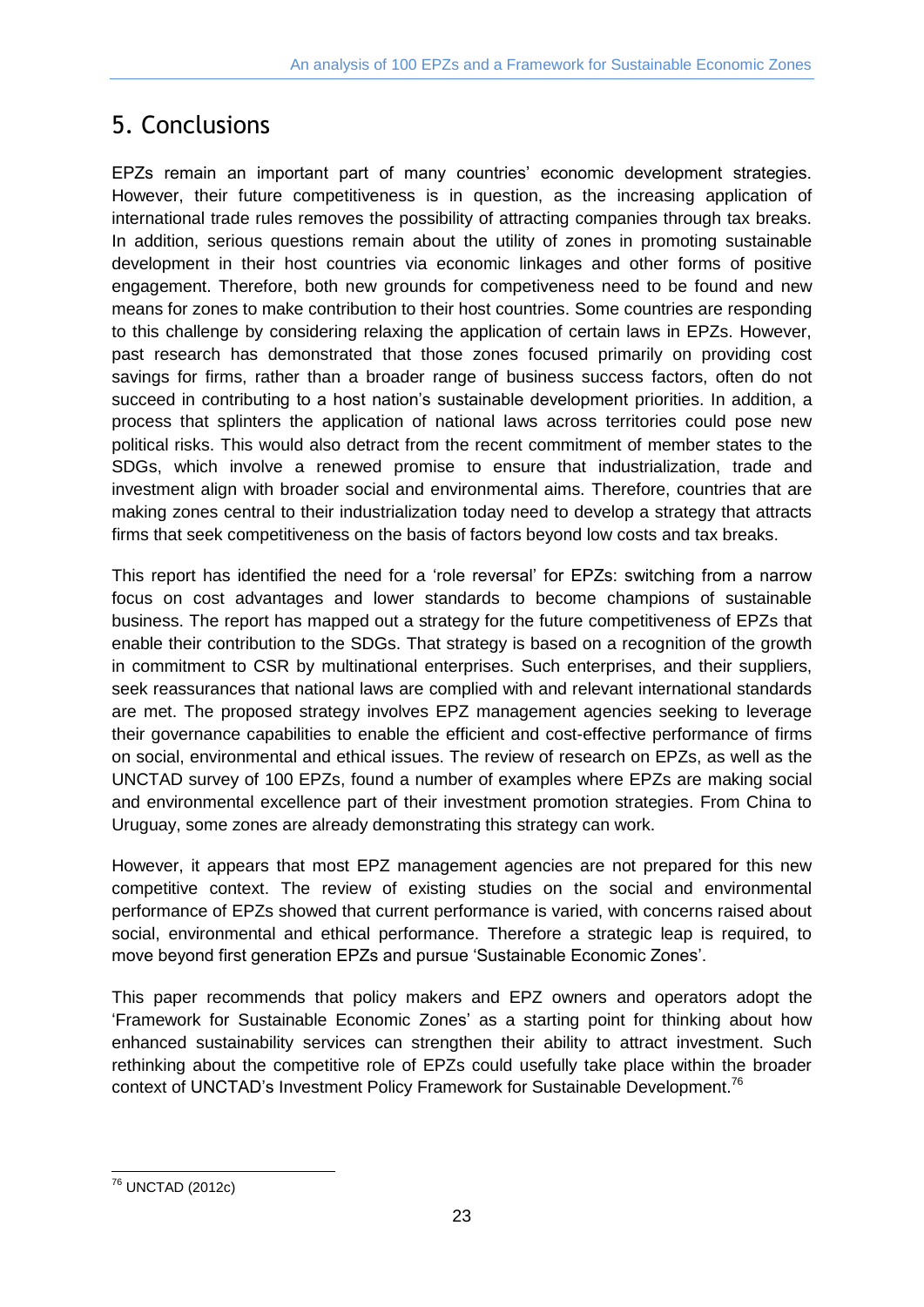The potential for EPZs to contribute to the new 'Global Goals' is not only through achieving higher standards of social and environmental performance themselves, but also in demonstrating what is possible to the rest of a country. Therefore, while supporting leadership by EPZs on social and environmental performance, national governments can reiterate their commitment to, and develop strategies for, the achievement of regulatory compliance and sustainable development across all their territories. The destination must not be a two-tier economy with differing standards, but a positive contribution of zones to the wider progress of their host countries.

### <span id="page-31-0"></span>**5.1 Next steps**

To help EPZs consider, adopt, apply and promote their efforts in line with the Framework for Sustainable Economic Zones, other stakeholders have a role to play. Below are suggested next steps for stakeholders to help EPZs enhance their approach to sustainable development:

- (1) **International environmental, social and trade and investment bodies** such as the ILO, UNCTAD, UNEP, WHO and standards/certification bodies such as the Fair Labour Association, the International Organization for Standardization (ISO), and SA 8000 could increase their outreach to EPZs. Resultant partnerships could enhance the ability of the participating EPZs (and firms operating within those EPZ) to consistently behave in a socially responsible manner by tapping into expertise and resources external to the EPZ.
- (2) **Organizations involved in CSR standards** could develop specialised international certification standards and associated implementation regimes tailored to apply to EPZs meeting good environmental and social practices. Such specialized international certification standards and implementation regimes could address the social and environmental attributes of particular geographically limited areas, and the associated governance and accountability regime for these areas. Such specialized EPZ standards/certification regimes may offer economies of scale in terms of approaches to implementation, infrastructure and administrative services not available to individual firms operating independently, so that by grouping together they would reduce the shared overall operating costs within a zone.
- (3) **National, regional and global associations of EPZs** should encourage more information sharing between EPZs on the means for developing competitive advantage through excellence in corporate sustainability. Such associations could promote the adoption of environmental and social principles and standards by their members. Membership of associations could become contingent upon meeting agreed upon environmental and social standards, and on reporting compliance with the standards. The grouping together of such EPZs would allow for "brand differentiation" and competitive advantage for those EPZs meeting high environmental and social standards, and would make it easier for CSR-oriented MNEs to identify "good actors" to partner with in terms of where they would want their supply chain partners to be located.
- (4) **Funders of research** could support independent studies on the social, environmental and corporate governance implications of changing EPZ strategies in response to new trade agreements, to further inform EPZ management and governance, as well as future policies on international investment and trade. This research could also re-examine the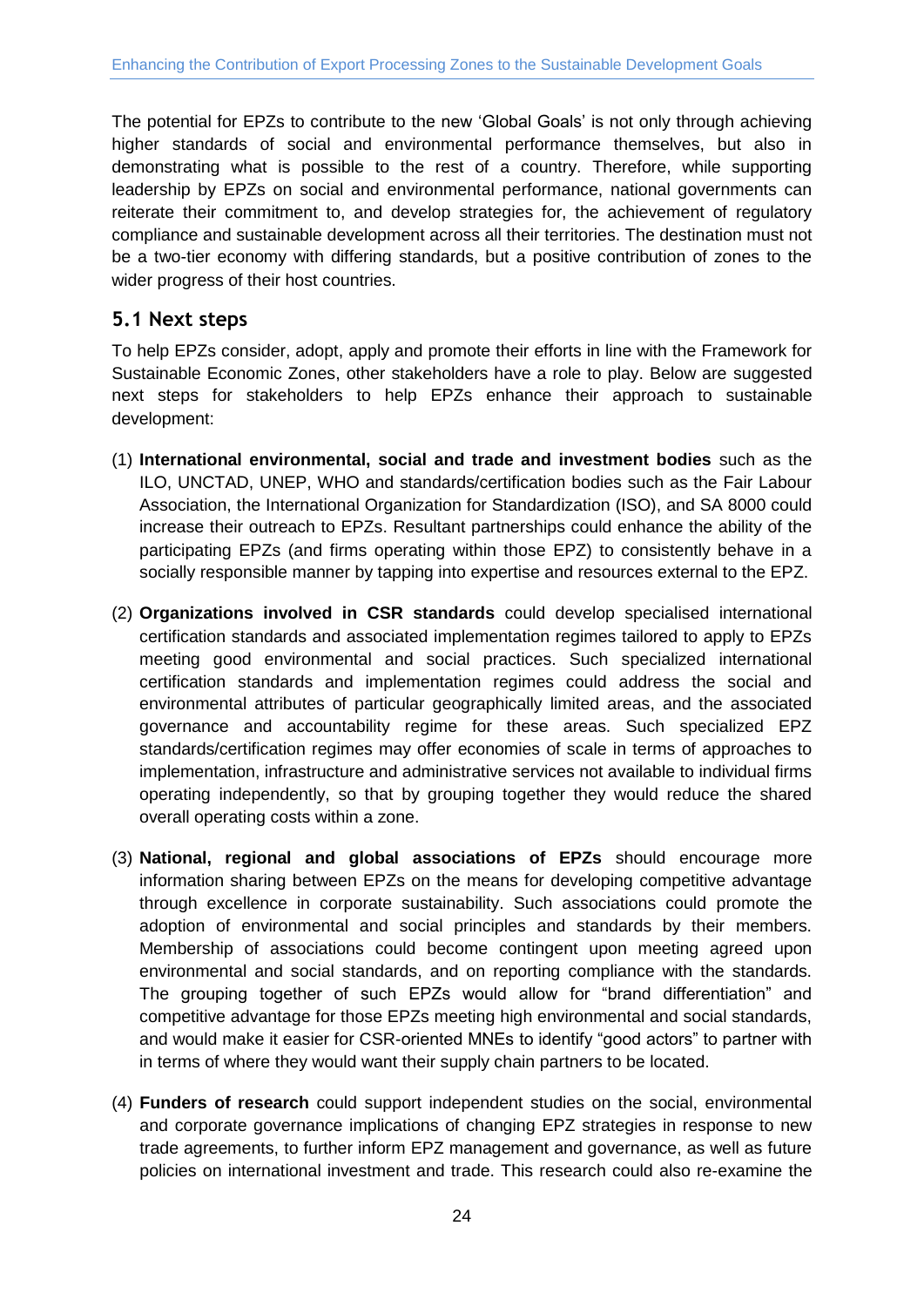overall contribution of zones to the development of their host countries in the new tradelaw context. A useful next step might be a conference bringing together relevant stakeholders to explore options such as those described in this report.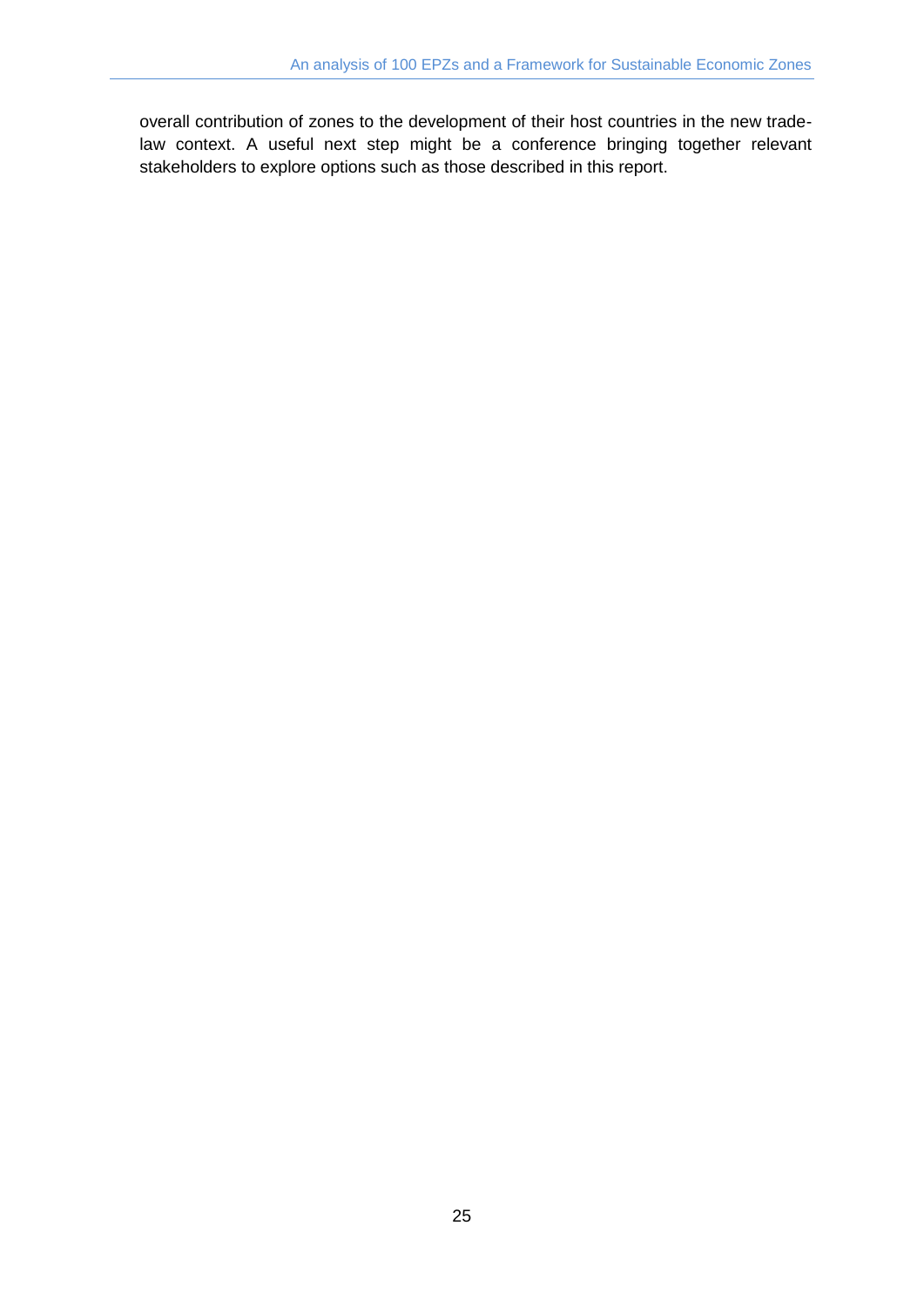# <span id="page-33-0"></span>References

Bendell, J and I. Doyle (2014) Healing Capitalism, Greenleaf Publishing.

- Bendell, J., A. Miller, and K. Wortmann (2011) "Public Policies for Scaling Corporate Responsibility Standards: expanding collaborative governance for sustainable development", in Sustainability, Accounting, Management & Policy Journal, Volume 1, Issue 2.
- Copenhagen Business School (2011) [Changing Course: A Study into Responsible Supply](http://um.dk/en/danida-en/activities/business/partnerships/b2b-programme/news/newsdisplaypage/?newsid=f45f3efc-4e1f-43a9-a919-00bbb89c39b6)  [Chain Management.](http://um.dk/en/danida-en/activities/business/partnerships/b2b-programme/news/newsdisplaypage/?newsid=f45f3efc-4e1f-43a9-a919-00bbb89c39b6)
- The Economist (2014) [Out of the zone,](http://www.economist.com/news/finance-and-economics/21600145-shinzo-abes-fancy-economic-areas-are-big-enough-not-bold-enough-out-zone) Apr 5th.
- The Economist (2015) [Special economic zones: Not so special,](http://www.economist.com/news/leaders/21647615-world-awash-free-trade-zones-and-their-offshoots-many-are-not-worth-effort-not) April 4<sup>th</sup>.
- Edelman, M, Oya, C and Borras, S M (2013) Global Land Grabs: historical processes, theoretical and methodological implications and current trajectories, Third World Quarterly, 2013, Vol.34 (9), p.1517-1532
- Findlay, M. and F. Preston (2008) "Low Carbon Zones: A Transformational Agenda for China and Europe", Chatham House and E3G.
- Geng, Y and B. Doberstein (2008) Developing the circular economy in China: Challenges and opportunities for achieving 'leapfrog development', in International Journal of Sustainable Development and World Ecology, 15, p. 231-239.
- Gereffi, G. and J. Bair (2010) Strengthening Nicaragua's Position in the Textile-Apparel Value Chain: Upgrading in the Context of the CAFTA-DR Region. Duke University Center on Globalization, Governance & Competitiveness.
- ILO (2007) ILO Database on Export Processing Zones. Jean-Pierre Singa Boyenge.
- ILO (2008) "Economic development and working conditions in export processing zones : A survey of trends."
- ILO (2012), "Good Practices in Labour Inspection in Export Processing Zones."
- ILO (2015) [Observation from the Committee of Experts \(CEACR\) -](http://www.ilo.org/dyn/normlex/en/f?p=1000:13100:0::NO:13100:P13100_COMMENT_ID,P11110_COUNTRY_ID,P11110_COUNTRY_NAME,P11110_COMMENT_YEAR:3190722,102691,India,2014) adopted 2014, published [104th ILC session \(2015\), concerning the Labour Inspection Convention, 1947 \(No.](http://www.ilo.org/dyn/normlex/en/f?p=1000:13100:0::NO:13100:P13100_COMMENT_ID,P11110_COUNTRY_ID,P11110_COUNTRY_NAME,P11110_COMMENT_YEAR:3190722,102691,India,2014)  81) - [India \(Ratification: 1949\).](http://www.ilo.org/dyn/normlex/en/f?p=1000:13100:0::NO:13100:P13100_COMMENT_ID,P11110_COUNTRY_ID,P11110_COUNTRY_NAME,P11110_COMMENT_YEAR:3190722,102691,India,2014)
- Lang, A. (2010) Trade Agreements, Business and Human Rights: The case of export processing zones (Working Paper No. 57, Harvard Corporate Social Responsibility Initiative, April 2010).
- Loewenson, "Globalization and occupational health: a perspective from Southern Africa," 79 Bulletin of the World Health Organization (2001).
- Lu, Xia (2014) The development process, functional evaluation, and implications of world free trade zones, World Review of Political Economy, 2014, Vol.5 (3), p.359-372.
- OECD (2007) "Export Processing Zones: Past and Future Role in Trade and Development", OECD Trade Policy Papers, No. 53, by Engman, M., O. Onodera and E. Pinali, OECD Publishing.
- Purchase, "The Political Economy of Voluntary Codes," in K. Webb, ed., Voluntary Codes: Private Governance, the Public Interest and Innovation (Ottawa: Carleton University, 2004), pp. 77 – 96, at p. 82.

Ras Al Khaimah [Free Trade Zone](http://www.rakftz.com/en/section/corporate-social-responsibility) (RAK FTZ) website www.rakftz.com.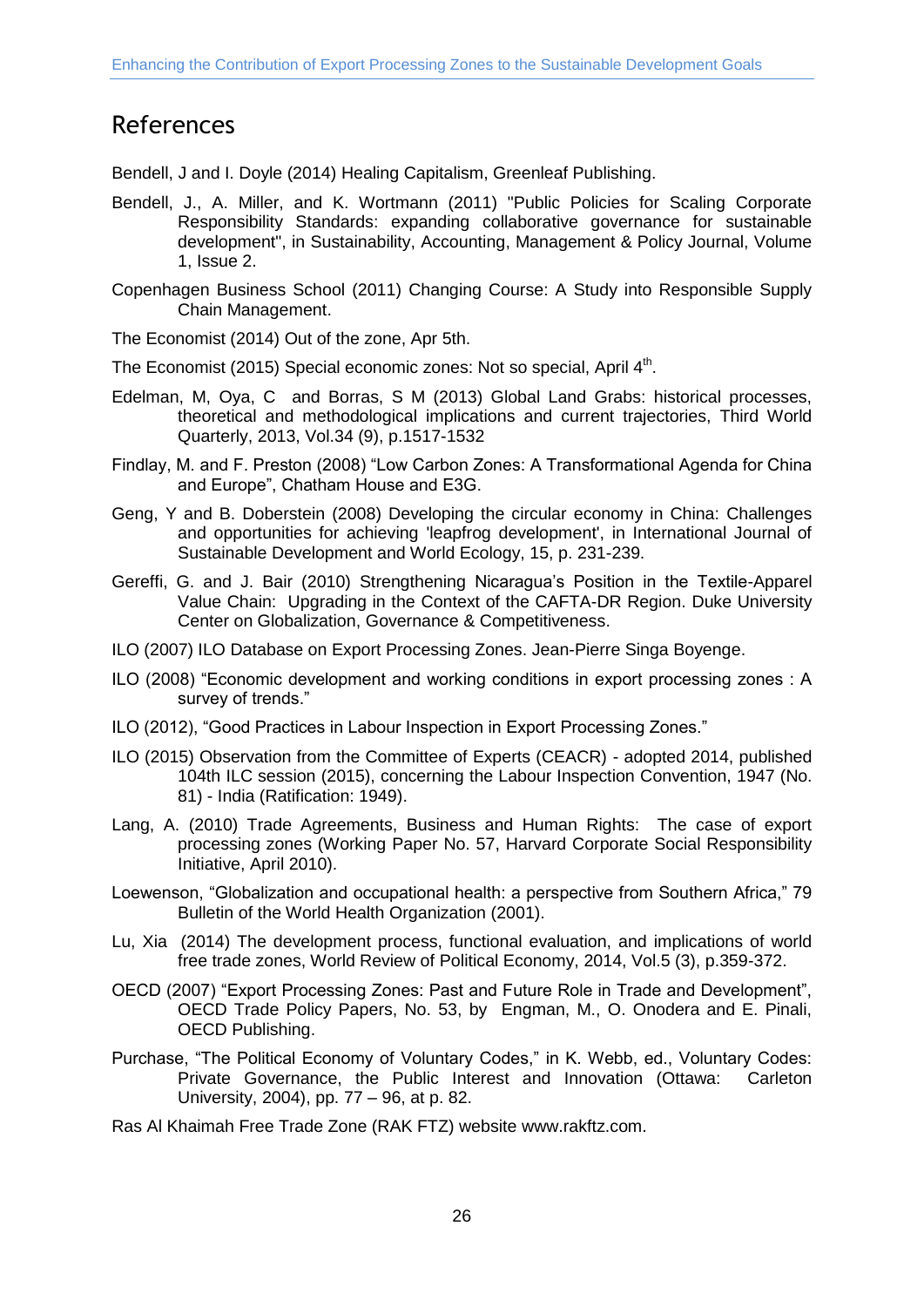- Ruggie (2008) "Protect, Respect and Remedy: a Framework for Business and Human<br>Rights." April 17. 2008. accessible at: April 7, 2008, accessible at: www2.ohchr.org/english/bodies/hrcouncil/docs/.../A-HRC-8-5.doc.
- Shi, H. et al, (2012) "China's Quest for Eco-Industrial Parks, Part I," (2012) Journal of Industrial Ecology (Vol. 16, Number 1), p. 8 – 10, at p. 9.
- Sassen, S. (2008) Territory, Authority and Rights: From Medieval to Global Assemblages. Princeton University Press, Princeton, USA.
- Siroën, J-M. and A. Yücer (2014) Trade Performance of Free Trade Zones, Document de travail UMR DIAL, Dauphine University, Paris, Septembre 2014.
- Torres, R. A. (2007) Free Zones and the World Trade Organization Agreement on Subsidies and Countervailing Measures, Global Trade and Customs Journal, Volume 2, Issue 5, p. 217-223.
- UNESCAP, Environment and Development Division (EDD) (2012), "Low Carbon Green Growth Roadmap for Asia and the Pacific : Case Study - China's low-carbon city project."
- UNEP (2013) *Green Economy and Trade: Trends, Challenges and Opportunities,* UNEP, Paris.
- UNCTAD (2004) [Investment Brief Number 2.](http://unctad.org/en/docs/webiteiia200417_en.pdf)
- UNCTAD (2011a) Investment and Enterprise Responsibility Review. Chapter I: The Largest Multinational enterprise and Corporate Social Responsibility.
- UNCTAD (2011b) Non-Equity Modes of International Production and Development: World Investment Report 2011.
- UNCTAD (2011c) [Promoting standards for responsible investment in value chains.](http://unctad.org/sections/dite_dir/docs/diae_G20_CSR_Standards_Report_en.pdf) Report to the High-Level Development Working Group, G20. September.
- UNCTAD (2012a) Corporate Social Responsibility in Global Value Chains: Evaluation and monitoring challenges for small and medium sized suppliers in developing countries.
- UNCTAD (2012b) Towards a New Generation of Investment Policies: World Investment Report 2012.
- UNCTAD (2012c) Investment Policy Framework for Sustainable Development (IPFSD), July.
- UNCTAD (2013) Global Value Chains: Investment and Trade for Development: World Investment Report 2013.
- UNSC (2015) "Technical report by the Bureau of the United Nations Statistical Commission (UNSC) on the process of the development of an indicator framework for the goals and targets of the post-2015 development agenda - working draft" (PDF).
- Waters, J. (2013) "Achieving World Trade Organization Compliance for Export Processing Zones While Maintaining Economic Competitiveness for Developing Countries," 2013 Duke Law Journal, pp. 481 – 524, at p. 485.
- Webb and Morrison (2004) "The Law and Voluntary Codes: Examining the 'Tangled Web,'" in K. Webb, ed., Voluntary Codes: Private Governance, the Public Interest and Innovation (Ottawa: Carleton University Research Unit for Innovation, Science and Environment, 2004), pp. 97 – 174, at p. 160 – 161.
- Winiarczyk, M. (2014) Special Economic Zones 20 years later, CASE-Center for Social and Economic Research.
- World Bank (2008) [Special Economic Zones: Performance, Lessons Learned, and](https://www.wbginvestmentclimate.org/uploads/SEZs%20-%20Performance,%20Lessons%20Learned%20and%20Implications%20for%20Zone%20Development.pdf)  [Implications for Zone Development.](https://www.wbginvestmentclimate.org/uploads/SEZs%20-%20Performance,%20Lessons%20Learned%20and%20Implications%20for%20Zone%20Development.pdf)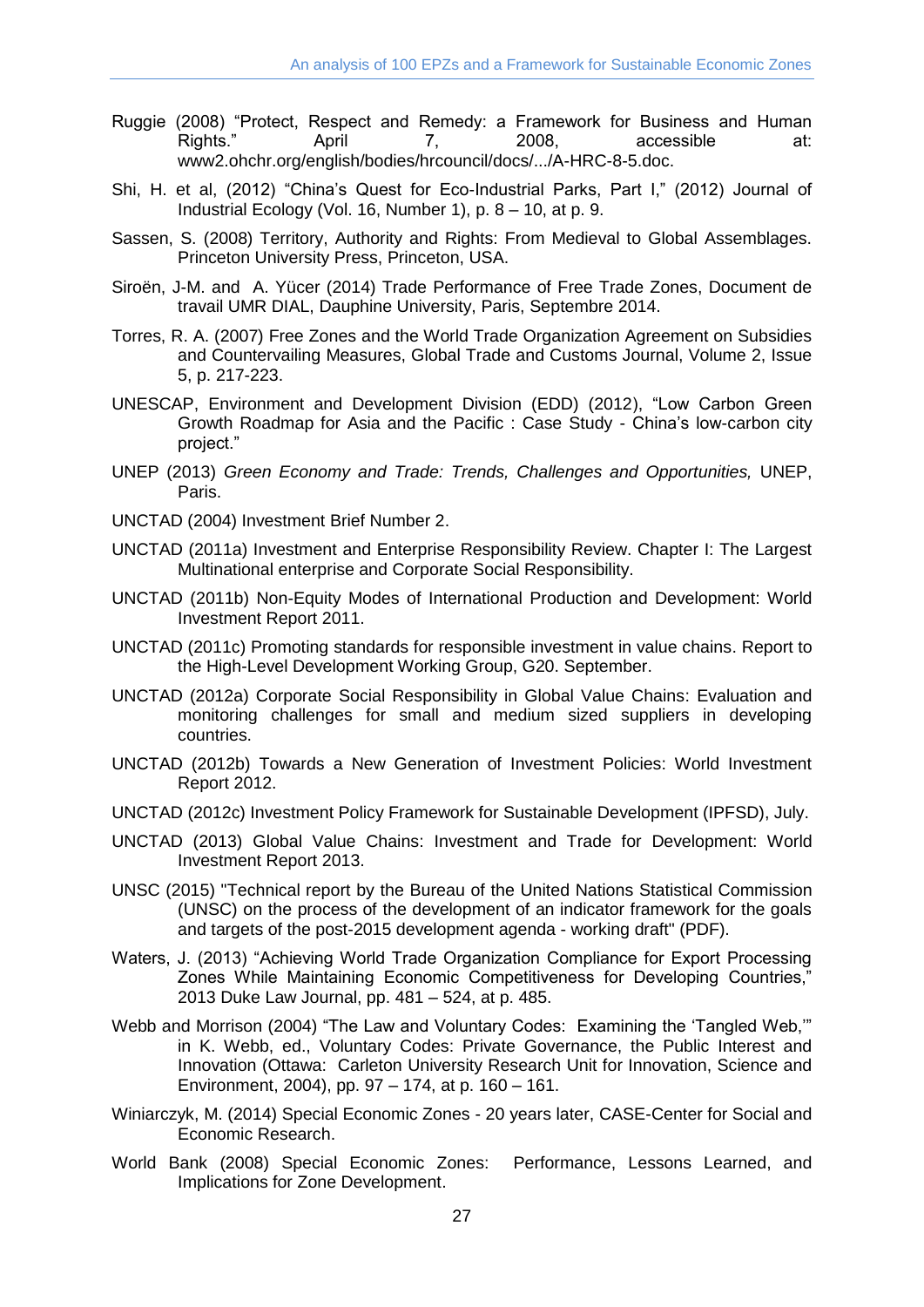- World Bank (2011), "Special Economic Zones: Progress, Emerging Challenges, and Future directions" outlines social and environmental sustainability as a key emerging issue within special economic zones and introduces the concept of low carbon green economic zones.
- WTO Dispute DS472: "Brazil [Certain Measures Concerning Taxation and Charges"](https://www.wto.org/english/tratop_e/dispu_e/cases_e/ds472_e.htm)
- Yang, L. and T. Ai, (2014) ["Shanghai Free Trade Zone: what are the opportunities for the](http://www.nortonrosefulbright.com/knowledge/publications/112976/shanghai-free-trade-zone-what-are-the-opportunities-for-the-insurance-sector)  [insurance sector?"](http://www.nortonrosefulbright.com/knowledge/publications/112976/shanghai-free-trade-zone-what-are-the-opportunities-for-the-insurance-sector) (February, 2014), NortonRoseFulbright.
- Zeng, D. Z. (2011) "How Do Special Economic Zones and Industrial Clusters Drive China's Rapid Development?" World Bank, Policy Research Working Paper 5583.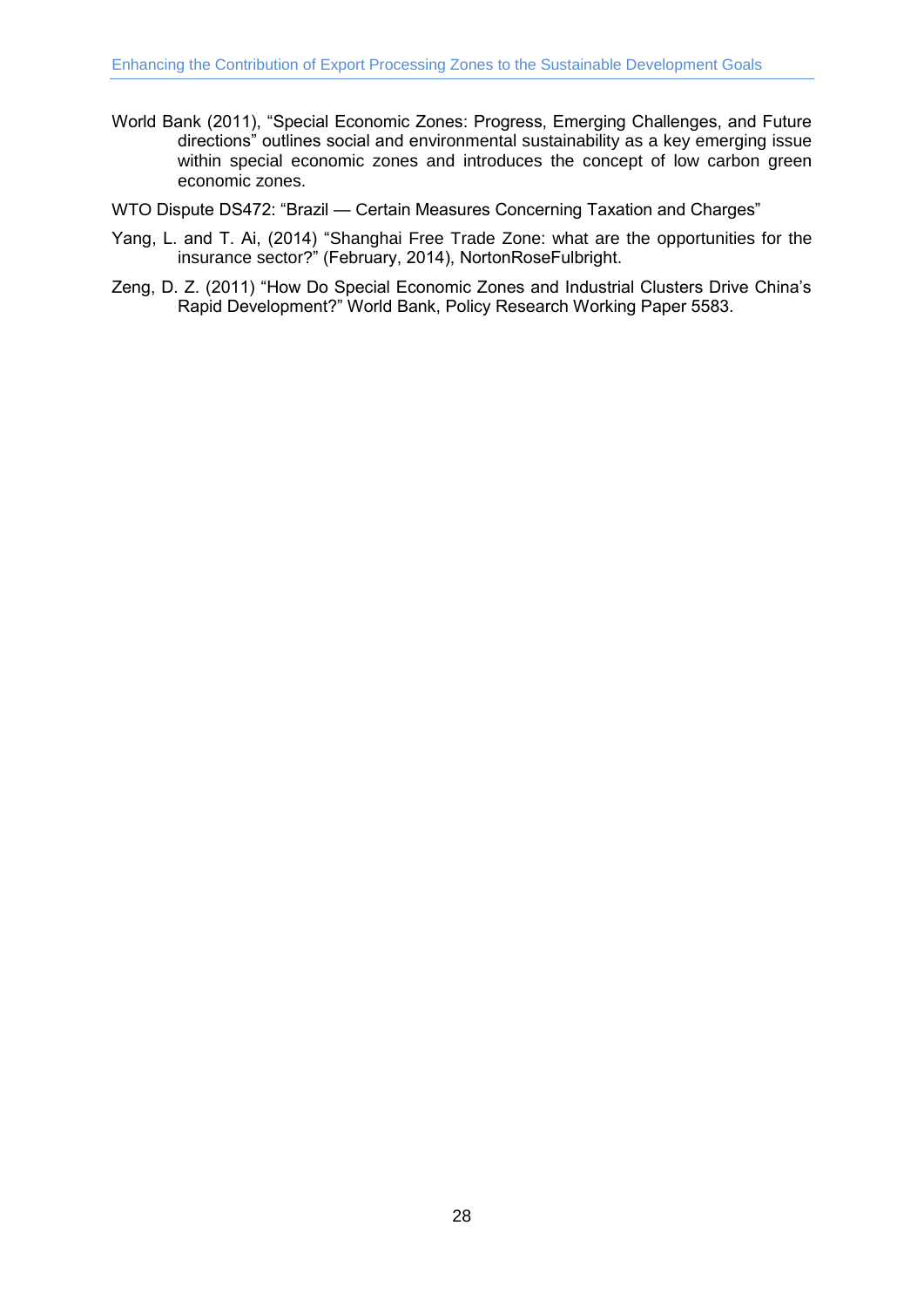# <span id="page-36-0"></span>Appendix A: Survey methodology

#### **Sample**

In order to evaluate the infrastructure and services currently being promoted by Export Processing Zones a survey of the public information of 100 different EPZs was conducted. As there is no readily available list of EPZs, it was necessary to generate a sample of EPZs to be studied. This study focused on emerging market economies from within the G20, as well as a variety of countries chosen on the basis of available information, geographic diversity and the importance of EPZs as a national policy tool, specifically:

|           | Argentina   | Namibia                     |
|-----------|-------------|-----------------------------|
| $\bullet$ | Bangladesh  | Panama                      |
| $\bullet$ | Brazil      | Philippians                 |
|           | China       | Saudi Arabia                |
|           | Costa Rica  | South Africa                |
| $\bullet$ | El Salvador | South Korea                 |
| $\bullet$ | India       | Sri Lanka                   |
| $\bullet$ | Indonesia   | Turkey                      |
| $\bullet$ | Jordan      | <b>United Arab Emirates</b> |
| $\bullet$ | Mexico      | Uruguay                     |
|           | Morocco     |                             |

#### **Process**

A list of approximately ten EPZs per country was generated, although some economies have fewer EPZs, for a complete list of EPZs studied, see Appendix B. This paper uses the International Labour Organization definition for an EPZ, namely: "industrial zones with special incentives set up to attract foreign investors, in which imported materials undergo some degree of processing before being (re-) exported again".<sup>77</sup> Websites of EPZs were surveyed and an analysis of the infrastructure and services offered as well as stated policies was conducted. A structured survey was conducted with a total of 63 questions, ranging from services related to customs to the presence of a medical clinic. For a complete list, see Appendix C.

#### **Limitations**

- *Limited public information.* One challenge with this method is a lack of public information on EPZ internet pages. To mitigate this, the research team directly contacted EPZs in the study to receive additional information as necessary. Following an analysis of the EPZ list, research was broadened to search for best practices in sustainability of EPZs.
- *Public information versus actual practice.* The report is based on publicly available information, so some initiatives on CSR and sustainability may have been overlooked. Moreover, while the study of public information cannot determine with certainty whether or not specific services exist in the zones, the study does provide an accurate indication of what EPZs publicly promote or talk about having in their zones.
- *Limited sample size.* This survey is necessarily exploratory rather than conclusive. The growth of EPZs to well over 4,000, means that this report is based on a comparatively small sample of 100 EPZs.

<sup>-</sup> $77$  ILO (2003)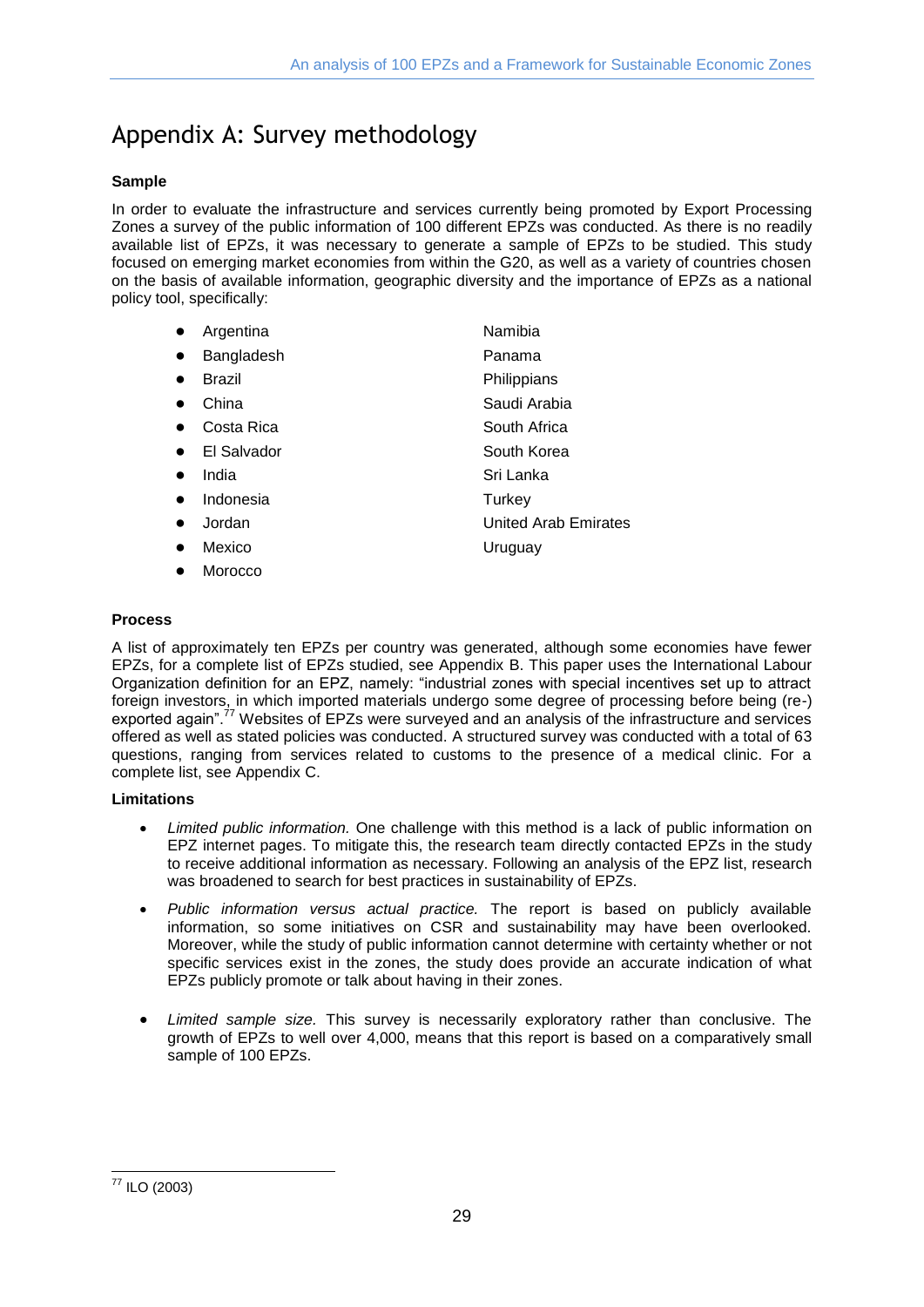## <span id="page-37-0"></span>Appendix B: List of EPZs studied

Argentina EPZ 1: La Plata Argentina EPZ 2: San Luis Argentina EPZ 3: Tucaman Argentina EPZ 4: Cordoba Argentina EPZ 5: Mendoza Argentina EPZ 6: General Pico Argentina EPZ 7: Comodoro Rivadavia Argentina EPZ 8: Salta Argentina EPZ 9: Puerto Iguazu Bangladesh EPZ 1: Adamjee Bangladesh EPZ 2: Dhaka Bangladesh EPZ 3: Mongla Bangladesh EPZ 4: Ishwardi Bangladesh EPZ 5: Comilla Bangladesh EPZ 6: Uttara Bangladesh EPZ 7: Chittagong Bangladesh EPZ 8 Karnaphuli Brazil EPZ 1:Teofilo Otoni Brazil EPZ 2: Parnaiba China EPZ 1: Changschu Export Processing Zone China EPZ 2: Baoding High-tech Industrial Development Zone China EPZ 3: Tianjin Port Free Trade Zone China EPZ 4: Qingdao Export Processing Zone China EPZ 5: Shanghai Integrated Free Trade Zone China EPZ 6: Qinhuangdao Export Processing Zone China EPZ 7: Hangzhou Export Processing Zone China EPZ 8: Kunshan Free Trade Zone China EPZ 9: Lianyungang Export Processing Zone China EPZ 10: Wuxi Costa Rica EPZ 1: Zona Franca del Este Costa Rica EPZ 2 Global Park Free Zone Costa Rica EPZ 3: Metro Free Zone El Salvador EPZ 1: International Free Zone India EPZ 1: Adani Port SEZ (Mundra) India EPZ 2: Kandla SEZ India EPZ 3: Andhra Pradesh Special Economic Zone India EPZ 4: Cochin Special Economic India EPZ 5: Maharashtra Industrial Development CorporationLtd, (4 zones total: Mumbai, Pune, Nagpur, Nanded) India EPZ 6: Madras Export Processing Zone India EPZ 7: Falta Special Economic Zone India EPZ 8: Visakhapatnam SEZ India EPZ 9: Seepz Special Economic Zone Indonesia EPZ 1: Batam FTZ Indonesia EPZ 2: Bintan FTZ Indonesia EPZ 3: Karimun FTZ Indonesia EPZ 4: PT. Kawasan Berikat Nusantara (Persero) Jordan EPZ 1: Aqaba Special Economic Zone Mexico EPZ 1: Puerto Devera Cruz: Morocco EPZ 1: Tanger Free Zone NamibiaEPZ 1: Walvis Bay Panama EPZ 1: Colon Free Trade Zone Philippines EPZ 1: Mactan I Philippines EPZ 2: Mactan II Philippines EPZ 3: Free Port Area of Bataan(SEZ) Philippines EPZ 4: Cavite Saudi Arabia EPZ 1: King Abdullah Economic City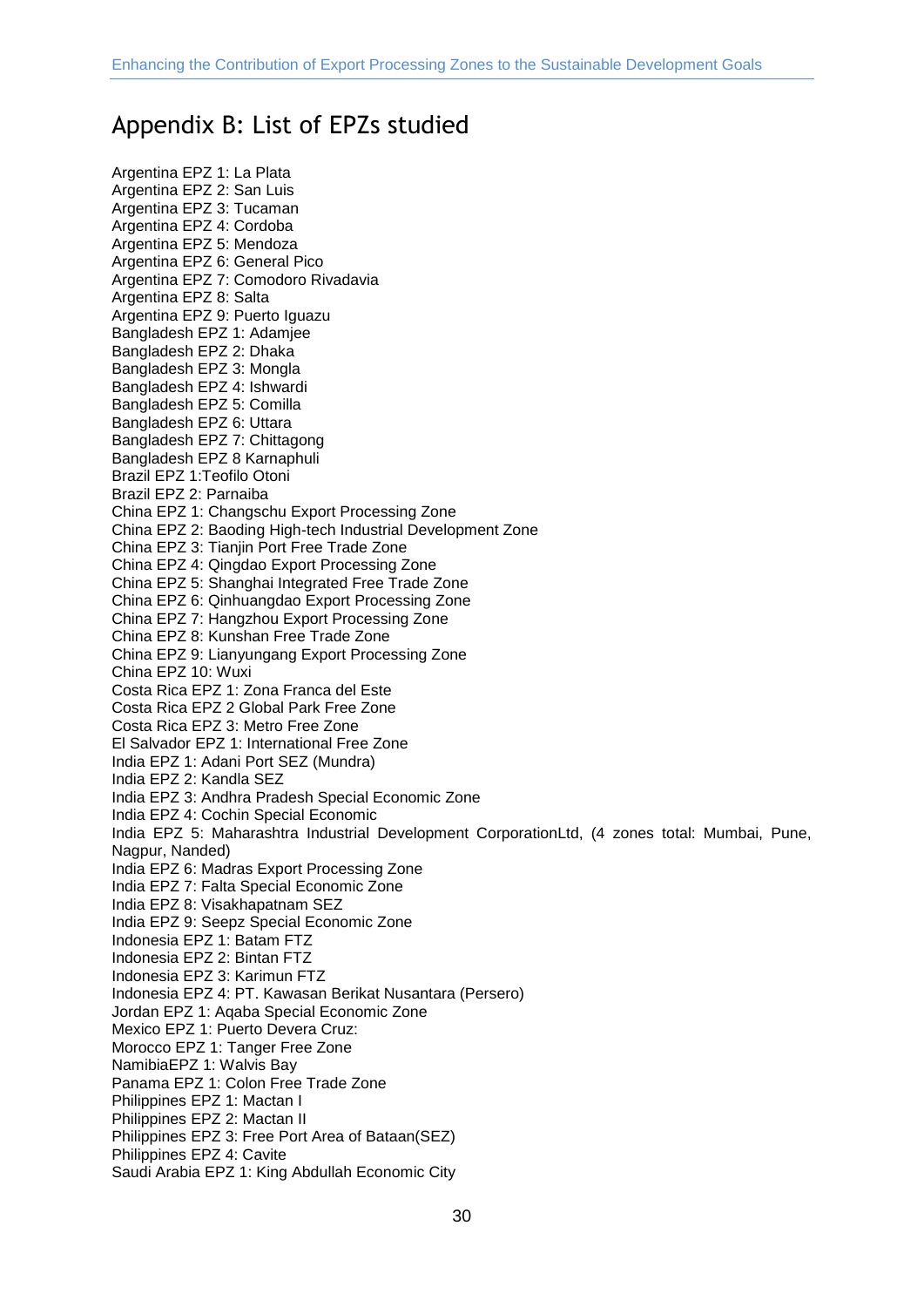Saudi Arabia EPZ 2: Prince Abdulaziz Bin Mousaed (PABMEC) South Africa EPZ 1: Coega Industrial Development Zone (Port Elizabeth) South Africa EPZ 2: East London (ELIDZ) South Africa EPZ 3: Richards Bay Industrial Dvlpt Zone Company South Korea, EPZ 1: IFEZ, Incheon Free Economic Zone South Korea, EPZ 2: SGFEZ, Saemangeum (Gunsan FTZ) South Korea EPZ 3: BJFEZ, Busan-Jinhae South Korea EPZ 4: GFEZ, Gwangyang Bay Area FEZ South Korea EPZ 5: Yellow Sea Free Economic Zone South Korea EPZ 6: DGFEZ, Daegu-Gyeongbuk FEZ Authority South Korea EPZ 7: Daebul Free Trade Zone South Korea EPZ 8: Gunsan Free TRade Zone South Korea EPZ 9: Masan FTZ South Korea EPZ 10: Donghae FTZ Sri Lanka EPZ 1: Katunayake Sri Lanka EPZ 2: Biyagama Sri Lanka EPZ 3: Koggala Sri Lanka EPZ 4: Mawathagama Sri Lanka EPZ 5:Polgahawela Sri Lanka EPZ 6: Mirigama Sri Lanka EPZ 7: Horana Sri Lanka EPZ 8: Seethawaka Sri Lanka EPZ 9: Kandy Sri Lanka EPZ 10: Malwatta Sri Lanka EPZ 11: Wathupitiwela Turkey EPZ 1: Antalya Free Zone Turkey EPZ 2: MESABAS, Mersin Free Zone Operator Inc. Turkey EPZ 3: ESBAS Aegean Free Trade Zone Turkey EPZ 4: Trabzon Free Zone Turkey EPZ 5: Gaziantep / Gasbas Turkey EPZ 6: İstanbul Thrace Free Zone Turkey EPZ 7:Izmir Menemen Leather Free Trade Zone Turkey EPZ 8:DENSER - Denizli Turkey EPZ 9: Toros Adana Yumurtalık Free, TAYSEB Turkey EPZ 10: Kayser / Kaiser United Arab Emirates EPZ 1: Jebel Ali Free Zone United Arab Emirates EPZ 2:Sharjah Airport Int'l Free Zone Uruguay EPZ 1: Zona America Uruguay EPZ 2: Zona Franca de Colonia (Grupo Continental S.A.) Uruguay EPZ 3: Zona Franca Colonia Suiza Uruguay EPZ 4: Zona Franca Floridasur (Florida S.A.) Uruguay EPZ 5: Zona Franca Libertad (Lideral S.A.) Uruguay EPZ 6: WTC Free Zone

Uruguay EPZ 7: Parque de las Ciencias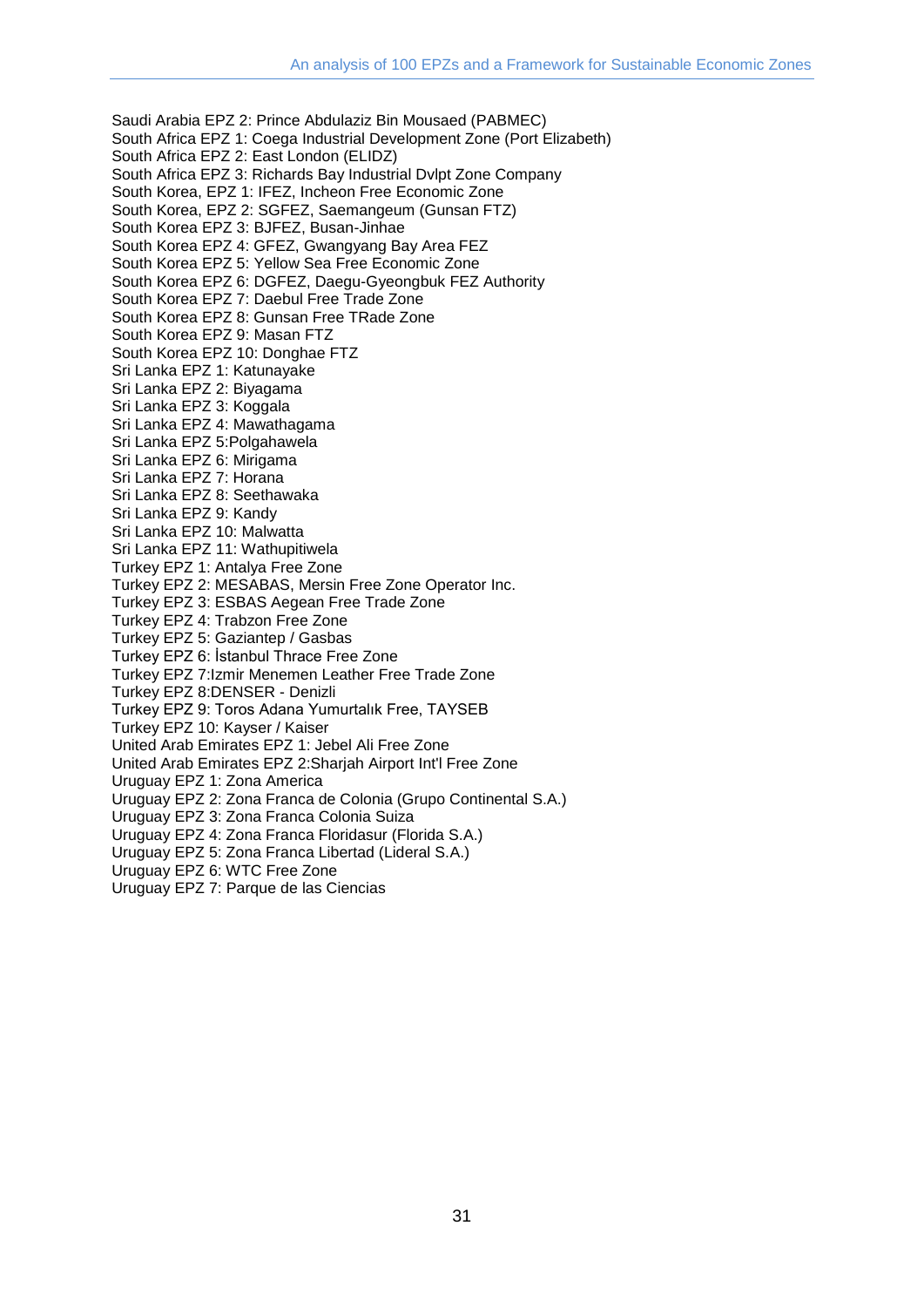# <span id="page-39-0"></span>Appendix C: List of survey questions

#### *A. General questions about EPZ*

- 1 Number of companies
- 2 Number of workers
- 3 Trade volume (US\$ per year, latest figures)
- 4 Industries represented in EPZ

#### *B. Traditional business services offered by EPZ*

- 5 Customs assistance
- 5.1 Government provides customs service
- 5.2 Private Sector provides customs service
- 5.3 Unclear who provided

#### 6 Business license issues

- 6.1 Government provides business license service
- 6.2 Private Sector provides business license service
- 6.3 Unclear who provided

#### 7 Tax services

- 7.1 Government provides Tax service
- 7.2 Private Sector provides tax service
- 7.3 Unclear who provided
- 8 Provides ITC infrastructure (internet / phone)

#### *C. Sustainability related services*

Corruption related services / issues

- 9 Assistance in dealing with corruption
- 9.1 Government provides assistance with corruption
- 9.2 Private Sector provides assistance with corruption
- 9.3 Unclear who provided

Labour related services / issues

- 10 Labour inspectors
- 10.1 Government provides labour inspectors
- 10.2 Private Sector provides labour inspectors
- 10.3 Unclear who provided

11 Does the EPZ have any public policy on labour issues?

12 Is there evidence of unionized labour within the EPZ?

13 Is the minimum wage in the EPZ different from national min wage?

- 13.1 Greater
- 13.2 Less than

Environmental, health and safety related services / issues

- 14 Environmental inspections
- 14.1 Government provides environmental inspectors
- 14.2 Private Sector provides environmental inspectors
- 14.3 Unclear who provided
- 15 Does EPZ have any public policy on environment?
- 15.1 On climate change?
- 15.2 On energy efficiency?
- 15.3 On recycling?
- 15.4 On hazardous waste management?

16 Is there any evidence of environmental services provided through EPZ?